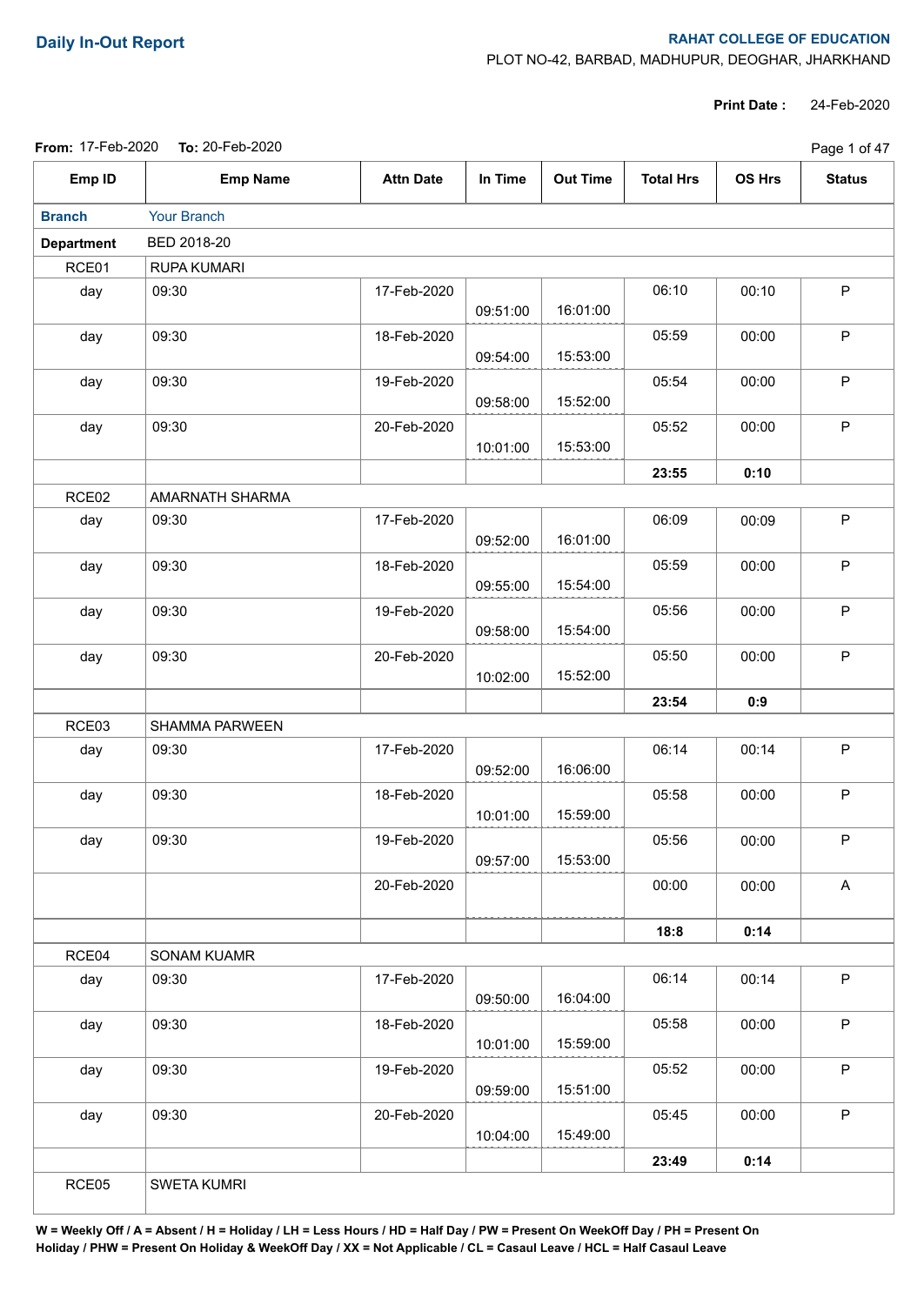Page 2 of 47

| Emp ID | <b>Emp Name</b>    | <b>Attn Date</b> | In Time  | <b>Out Time</b> | <b>Total Hrs</b> | OS Hrs | <b>Status</b> |
|--------|--------------------|------------------|----------|-----------------|------------------|--------|---------------|
| day    | 09:30              | 17-Feb-2020      |          |                 | 06:10            | 00:10  | $\mathsf P$   |
|        |                    |                  | 09:51:00 | 16:01:00        |                  |        |               |
| day    | 09:30              | 18-Feb-2020      | 09:54:00 | 15:53:00        | 05:59            | 00:00  | P             |
| day    | 09:30              | 19-Feb-2020      | 10:00:00 | 15:55:00        | 05:55            | 00:00  | P             |
|        | 09:30              | 20-Feb-2020      |          |                 | 05:49            | 00:00  | P             |
| day    |                    |                  | 10:00:00 | 15:49:00        |                  |        |               |
|        |                    |                  |          |                 | 23:53            | 0:10   |               |
| RCE06  | SABA PRAVIN        |                  |          |                 |                  |        |               |
| day    | 09:30              | 17-Feb-2020      | 09:51:00 | 16:01:00        | 06:10            | 00:10  | $\mathsf P$   |
| day    | 09:30              | 18-Feb-2020      | 09:55:00 | 15:53:00        | 05:58            | 00:00  | $\sf P$       |
| day    | 09:30              | 19-Feb-2020      |          |                 | 05:55            | 00:00  | $\mathsf P$   |
|        |                    |                  | 09:59:00 | 15:54:00        |                  |        |               |
| day    | 09:30              | 20-Feb-2020      | 10:02:00 | 15:52:00        | 05:50            | 00:00  | $\sf P$       |
|        |                    |                  |          |                 | 23:53            | 0:10   |               |
| RCE07  | KHUSHBU KUMARI     |                  |          |                 |                  |        |               |
| day    | 09:30              | 17-Feb-2020      | 09:52:00 | 16:03:00        | 06:11            | 00:11  | $\sf P$       |
| day    | 09:30              | 18-Feb-2020      | 09:57:00 | 15:56:00        | 05:59            | 00:00  | $\mathsf P$   |
| day    | 09:30              | 19-Feb-2020      | 09:57:00 | 15:55:00        | 05:58            | 00:00  | $\mathsf P$   |
| day    | 09:30              | 20-Feb-2020      |          |                 | 05:53            | 00:00  | $\mathsf P$   |
|        |                    |                  | 09:59:00 | 15:52:00        |                  |        |               |
|        |                    |                  |          |                 | 24:1             | 0:11   |               |
| RCE08  | GOURAV KUMAR YADAV |                  |          |                 |                  |        |               |
| day    | 09:30              | 17-Feb-2020      | 09:52:00 | 16:02:00        | 06:10            | 00:10  | $\mathsf P$   |
| day    | 09:30              | 18-Feb-2020      | 09:56:00 | 15:58:00        | 06:02            | 00:02  | P             |
| day    | 09:30              | 19-Feb-2020      | 09:59:00 | 15:55:00        | 05:56            | 00:00  | P             |
| day    | 09:30              | 20-Feb-2020      | 10:03:00 | 15:50:00        | 05:47            | 00:00  | P             |
|        |                    |                  |          |                 |                  |        |               |
|        |                    |                  |          |                 | 23:55            | 0:12   |               |
| RCE09  | SONI KUMARI        |                  |          |                 |                  |        |               |
| day    | 09:30              | 17-Feb-2020      | 09:52:00 | 16:05:00        | 06:13            | 00:13  | $\mathsf P$   |
| day    | 09:30              | 18-Feb-2020      | 09:59:00 | 15:53:00        | 05:54            | 00:00  | $\sf P$       |
| day    | 09:30              | 19-Feb-2020      | 09:58:00 | 15:51:00        | 05:53            | 00:00  | $\mathsf P$   |
| day    | 09:30              | 20-Feb-2020      |          |                 | 05:44            | 00:00  | $\sf P$       |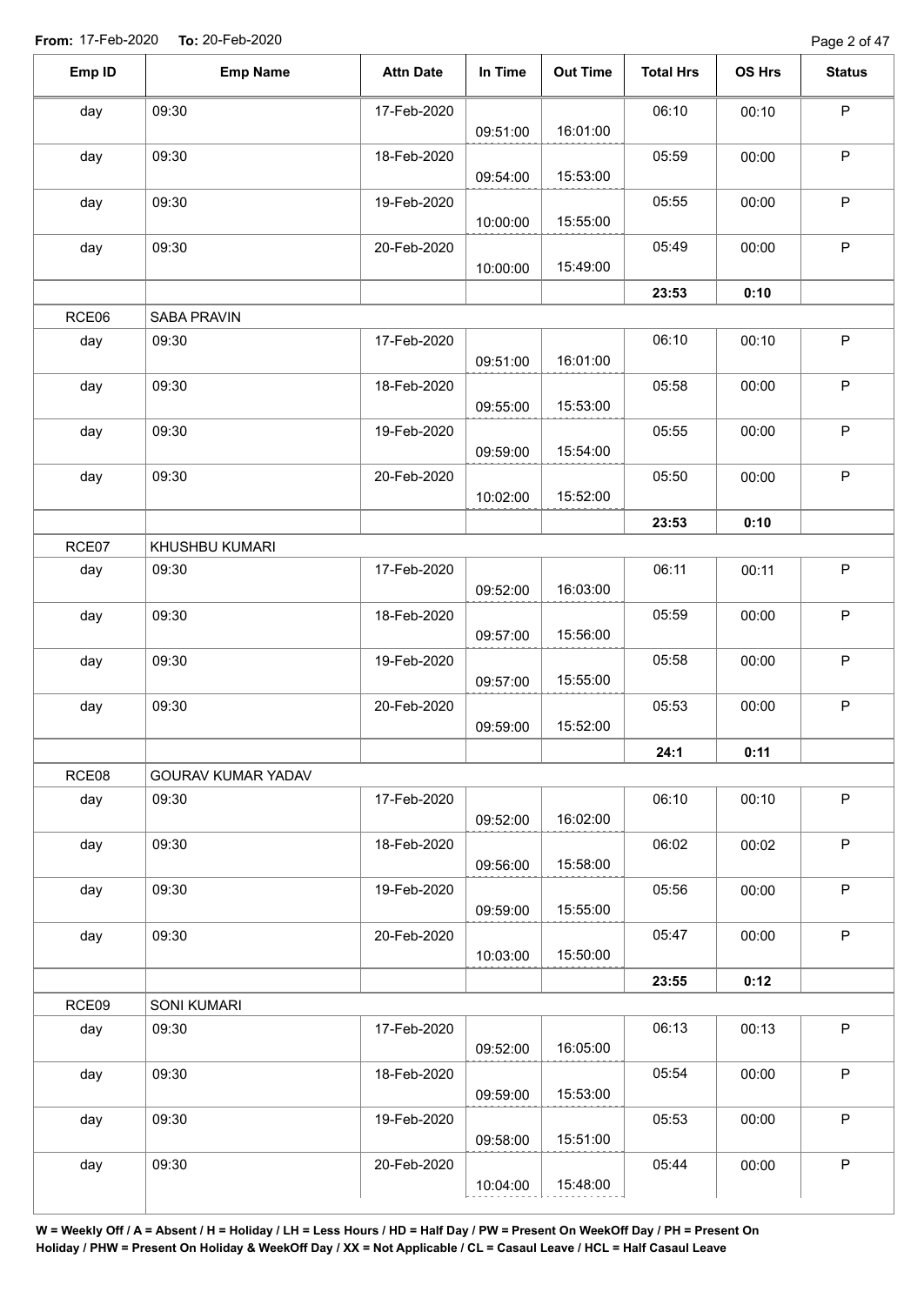| Emp ID            | <b>Emp Name</b>      | <b>Attn Date</b> | In Time  | <b>Out Time</b> | <b>Total Hrs</b> | OS Hrs | <b>Status</b>             |
|-------------------|----------------------|------------------|----------|-----------------|------------------|--------|---------------------------|
|                   |                      |                  |          |                 | 23:44            | 0:13   |                           |
| RCE10             | <b>FATIMA KHATUN</b> |                  |          |                 |                  |        |                           |
| day               | 09:30                | 17-Feb-2020      | 09:50:00 | 16:04:00        | 06:14            | 00:14  | $\mathsf P$               |
|                   |                      | 18-Feb-2020      |          |                 | 00:00            | 00:00  | $\boldsymbol{\mathsf{A}}$ |
| day               | 09:30                | 19-Feb-2020      | 10:00:00 | 15:52:00        | 05:52            | 00:00  | $\sf P$                   |
| day               | 09:30                | 20-Feb-2020      | 10:03:00 | 15:50:00        | 05:47            | 00:00  | $\mathsf P$               |
|                   |                      |                  |          |                 | 17:53            | 0:14   |                           |
| RCE11             | <b>FEROJ ANSARI</b>  |                  |          |                 |                  |        |                           |
| day               | 09:30                | 17-Feb-2020      | 09:53:00 | 16:05:00        | 06:12            | 00:12  | $\mathsf P$               |
| day               | 09:30                | 18-Feb-2020      | 10:00:00 | 15:58:00        | 05:58            | 00:00  | $\mathsf P$               |
| day               | 09:30                | 19-Feb-2020      | 09:58:00 | 15:50:00        | 05:52            | 00:00  | $\mathsf P$               |
| day               | 09:30                | 20-Feb-2020      | 10:04:00 | 15:49:00        | 05:45            | 00:00  | $\mathsf P$               |
|                   |                      |                  |          |                 | 23:47            | 0:12   |                           |
| RCE <sub>12</sub> | SOURAV MAJUMDAR      |                  |          |                 |                  |        |                           |
| day               | 09:30                | 17-Feb-2020      | 09:52:00 | 16:06:00        | 06:14            | 00:14  | $\mathsf P$               |
| day               | 09:30                | 18-Feb-2020      | 10:00:00 | 15:55:00        | 05:55            | 00:00  | $\mathsf{P}$              |
| day               | 09:30                | 19-Feb-2020      | 10:01:00 | 15:56:00        | 05:55            | 00:00  | $\mathsf P$               |
| day               | 09:30                | 20-Feb-2020      | 10:00:00 | 15:51:00        | 05:51            | 00:00  | P.                        |
|                   |                      |                  |          |                 | 23:55            | 0:14   |                           |
| RCE13             | PREETI KUMARI        |                  |          |                 |                  |        |                           |
| day               | 09:30                | 17-Feb-2020      | 09:53:00 | 16:05:00        | 06:12            | 00:12  | $\mathsf P$               |
| day               | 09:30                | 18-Feb-2020      | 09:59:00 | 15:55:00        | 05:56            | 00:00  | $\mathsf{P}$              |
| day               | 09:30                | 19-Feb-2020      | 10:00:00 | 15:54:00        | 05:54            | 00:00  | P                         |
| day               | 09:30                | 20-Feb-2020      | 10:03:00 | 15:51:00        | 05:48            | 00:00  | $\mathsf{P}$              |
|                   |                      |                  |          |                 | 23:50            | 0:12   |                           |
| RCE14             | SIKHA KUMARI         |                  |          |                 |                  |        |                           |
| day               | 09:30                | 17-Feb-2020      | 09:53:00 | 16:05:00        | 06:12            | 00:12  | $\mathsf{P}$              |
| day               | 09:30                | 18-Feb-2020      | 10:01:00 | 15:57:00        | 05:56            | 00:00  | P                         |
| day               | 09:30                | 19-Feb-2020      | 10:00:00 | 15:55:00        | 05:55            | 00:00  | $\sf P$                   |
|                   |                      |                  |          |                 |                  |        |                           |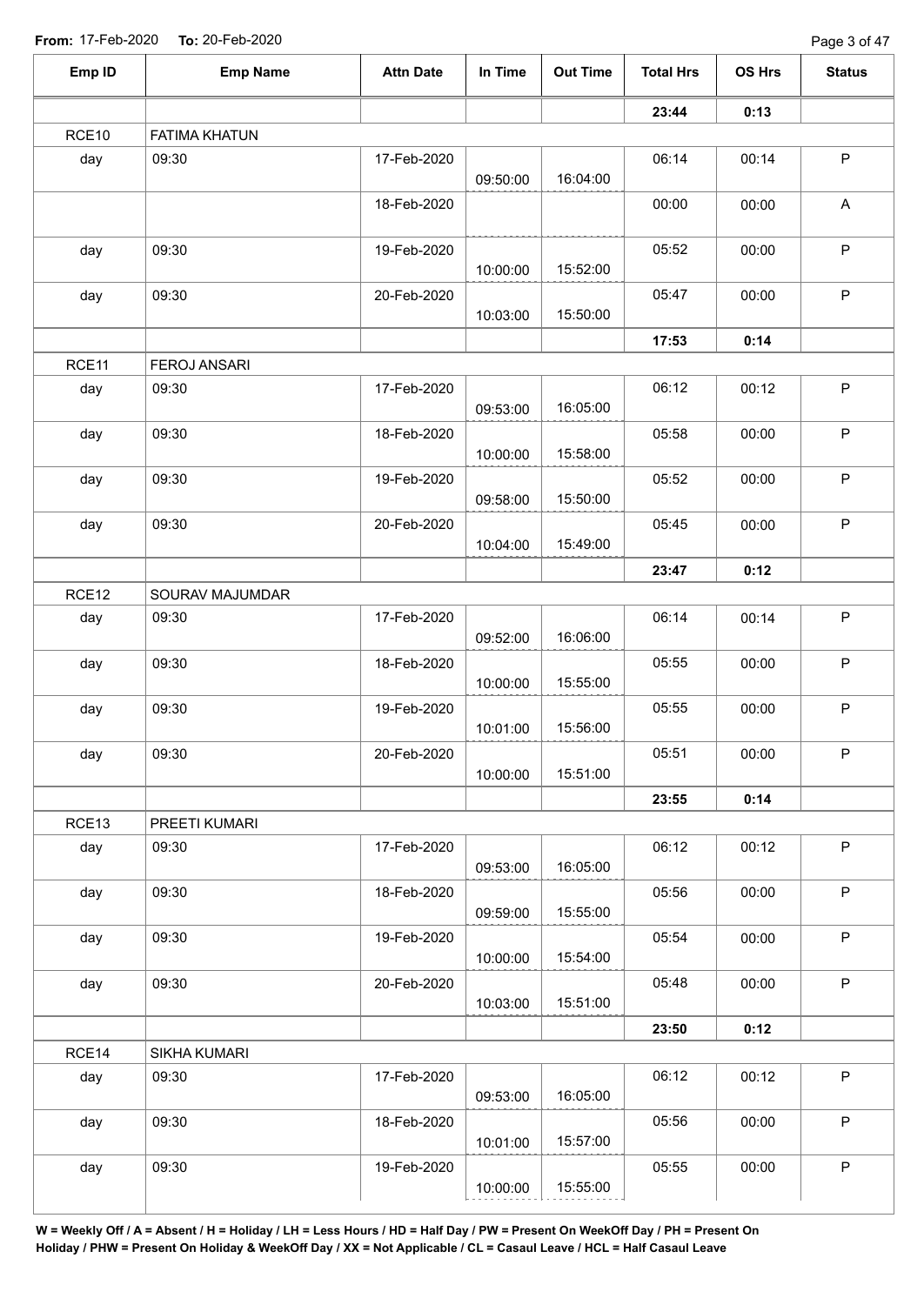Page 4 of 47

| Emp ID | <b>Emp Name</b>       | <b>Attn Date</b> | In Time  | <b>Out Time</b> | <b>Total Hrs</b> | OS Hrs | <b>Status</b>             |
|--------|-----------------------|------------------|----------|-----------------|------------------|--------|---------------------------|
| day    | 09:30                 | 20-Feb-2020      |          |                 | 05:51            | 00:00  | $\mathsf P$               |
|        |                       |                  | 10:00:00 | 15:51:00        |                  |        |                           |
|        |                       |                  |          |                 | 23:54            | 0:12   |                           |
| RCE15  | <b>ROJI KUMARI</b>    |                  |          |                 |                  |        |                           |
|        |                       | 17-Feb-2020      |          |                 | 00:00            | 00:00  | $\boldsymbol{\mathsf{A}}$ |
|        |                       | 18-Feb-2020      |          |                 | 00:00            | 00:00  | $\boldsymbol{\mathsf{A}}$ |
|        |                       | 19-Feb-2020      |          |                 | 00:00            | 00:00  | A                         |
|        |                       | 20-Feb-2020      |          |                 | 00:00            | 00:00  | $\boldsymbol{\mathsf{A}}$ |
|        |                       |                  |          |                 | 0:0              | 0:0    |                           |
| RCE16  | MD. ALI ZOHAR         |                  |          |                 |                  |        |                           |
| day    | 09:30                 | 17-Feb-2020      | 09:51:00 | 16:00:00        | 06:09            | 00:09  | $\mathsf P$               |
| day    | 09:30                 | 18-Feb-2020      | 09:54:00 | 15:54:00        | 06:00            | 00:00  | $\mathsf P$               |
| day    | 09:30                 | 19-Feb-2020      |          | 15:55:00        | 05:54            | 00:00  | $\mathsf P$               |
|        |                       |                  | 10:01:00 |                 |                  |        | $\mathsf P$               |
| day    | 09:30                 | 20-Feb-2020      | 09:59:00 | 15:52:00        | 05:53            | 00:00  |                           |
|        |                       |                  |          |                 | 23:56            | 0:9    |                           |
| RCE17  | DHIRAJ KUMAR PANDEY   |                  |          |                 |                  |        |                           |
| day    | 09:30                 | 17-Feb-2020      | 09:52:00 | 16:06:00        | 06:14            | 00:14  | $\mathsf P$               |
| day    | 09:30                 | 18-Feb-2020      | 10:00:00 | 15:55:00        | 05:55            | 00:00  | $\mathsf P$               |
| day    | 09:30                 | 19-Feb-2020      | 10:01:00 | 15:53:00        | 05:52            | 00:00  | P                         |
| day    | 09:30                 | 20-Feb-2020      | 10:02:00 | 15:52:00        | 05:50            | 00:00  | $\mathsf P$               |
|        |                       |                  |          |                 | 23:51            | 0:14   |                           |
| RCE18  | <b>ASHIA PERWEEN</b>  |                  |          |                 |                  |        |                           |
| day    | 09:30                 | 17-Feb-2020      | 09:52:00 | 16:05:00        | 06:13            | 00:13  | $\mathsf P$               |
| day    | 09:30                 | 18-Feb-2020      | 09:57:00 | 15:55:00        | 05:58            | 00:00  | $\mathsf P$               |
| day    | 09:30                 | 19-Feb-2020      | 10:00:00 | 15:53:00        | 05:53            | 00:00  | $\sf P$                   |
| day    | 09:30                 | 20-Feb-2020      |          |                 | 05:45            | 00:00  | $\mathsf P$               |
|        |                       |                  | 10:03:00 | 15:48:00        |                  |        |                           |
|        |                       |                  |          |                 | 23:49            | 0:13   |                           |
| RCE19  | <b>JIYAMUNI SOREN</b> |                  |          |                 |                  |        |                           |
| day    | 09:30                 | 17-Feb-2020      | 09:52:00 | 16:02:00        | 06:10            | 00:10  | $\mathsf P$               |
| day    | 09:30                 | 18-Feb-2020      | 09:52:00 | 15:58:00        | 06:06            | 00:06  | $\mathsf P$               |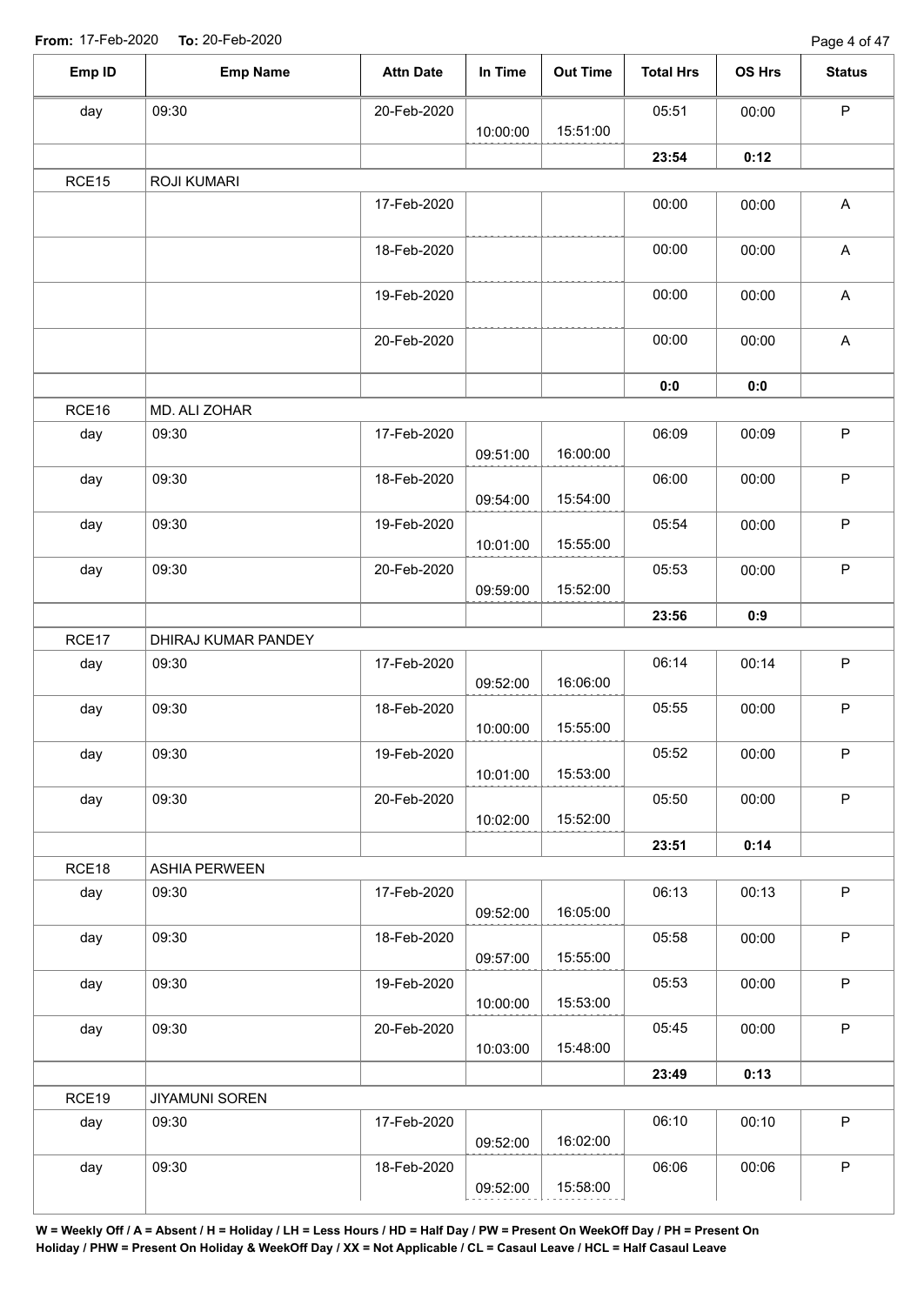Page 5 of 47

| Emp ID            | <b>Emp Name</b>     | <b>Attn Date</b> | In Time  | <b>Out Time</b> | <b>Total Hrs</b> | OS Hrs | <b>Status</b> |
|-------------------|---------------------|------------------|----------|-----------------|------------------|--------|---------------|
| day               | 09:30               | 19-Feb-2020      | 09:56:00 | 15:51:00        | 05:55            | 00:00  | P             |
| day               | 09:30               | 20-Feb-2020      | 10:03:00 | 15:48:00        | 05:45            | 00:00  | $\mathsf P$   |
|                   |                     |                  |          |                 | 23:56            | 0:16   |               |
| RCE <sub>20</sub> | ANJANA KUMARI SINGH |                  |          |                 |                  |        |               |
| day               | 09:30               | 17-Feb-2020      | 09:51:00 | 16:00:00        | 06:09            | 00:09  | $\mathsf P$   |
| day               | 09:30               | 18-Feb-2020      | 09:54:00 | 15:54:00        | 06:00            | 00:00  | $\mathsf P$   |
| day               | 09:30               | 19-Feb-2020      | 10:01:00 | 15:56:00        | 05:55            | 00:00  | $\mathsf P$   |
| day               | 09:30               | 20-Feb-2020      | 09:59:00 | 15:53:00        | 05:54            | 00:00  | $\mathsf P$   |
|                   |                     |                  |          |                 | 23:58            | 0:9    |               |
| RCE21             | RAFAT JAHAN         |                  |          |                 |                  |        |               |
| day               | 09:30               | 17-Feb-2020      | 09:51:00 | 16:04:00        | 06:13            | 00:13  | $\mathsf P$   |
| day               | 09:30               | 18-Feb-2020      | 10:01:00 | 15:57:00        | 05:56            | 00:00  | P             |
| day               | 09:30               | 19-Feb-2020      | 09:57:00 | 15:50:00        | 05:53            | 00:00  | $\mathsf P$   |
| day               | 09:30               | 20-Feb-2020      | 10:05:00 | 15:49:00        | 05:44            | 00:00  | $\mathsf P$   |
|                   |                     |                  |          |                 | 23:46            | 0:13   |               |
| RCE22             | NIRAJ KUMAR RAY     |                  |          |                 |                  |        |               |
| day               | 09:30               | 17-Feb-2020      | 09:51:00 | 16:02:00        | 06:11            | 00:11  | $\mathsf P$   |
| day               | 09:30               | 18-Feb-2020      | 09:56:00 | 15:54:00        | 05:58            | 00:00  | P             |
| day               | 09:30               | 19-Feb-2020      | 09:56:00 | 15:52:00        | 05:56            | 00:00  | $\mathsf P$   |
| day               | 09:30               | 20-Feb-2020      | 10:02:00 | 15:53:00        | 05:51            | 00:00  | $\mathsf P$   |
|                   |                     |                  |          |                 | 23:56            | 0:11   |               |
| RCE23             | <b>MEENA KUMARI</b> |                  |          |                 |                  |        |               |
| day               | 09:30               | 17-Feb-2020      | 09:51:00 | 16:01:00        | 06:10            | 00:10  | $\mathsf P$   |
| day               | 09:30               | 18-Feb-2020      | 09:55:00 | 15:53:00        | 05:58            | 00:00  | $\mathsf P$   |
| day               | 09:30               | 19-Feb-2020      | 10:00:00 | 15:55:00        | 05:55            | 00:00  | $\sf P$       |
| day               | 09:30               | 20-Feb-2020      | 10:00:00 | 15:51:00        | 05:51            | 00:00  | $\mathsf P$   |
|                   |                     |                  |          |                 | 23:54            | 0:10   |               |
| RCE24             | POOJA KUMARI        |                  |          |                 |                  |        |               |
| day               | 09:30               | 17-Feb-2020      | 09:52:00 | 16:05:00        | 06:13            | 00:13  | $\mathsf P$   |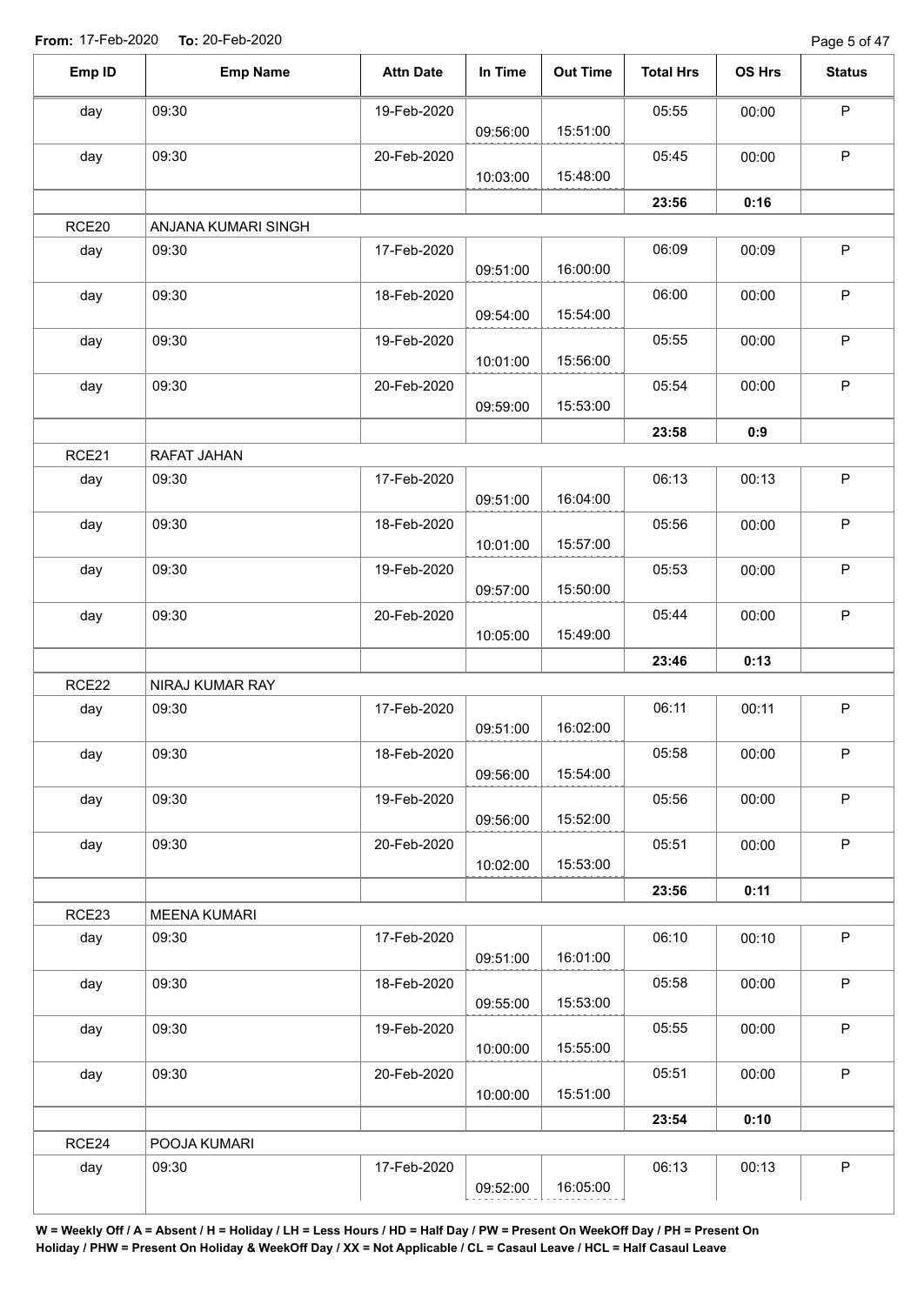Page 6 of 47

| Emp ID | <b>Emp Name</b>    | <b>Attn Date</b> | In Time  | <b>Out Time</b> | <b>Total Hrs</b> | OS Hrs | <b>Status</b> |
|--------|--------------------|------------------|----------|-----------------|------------------|--------|---------------|
| day    | 09:30              | 18-Feb-2020      |          |                 | 05:55            | 00:00  | $\mathsf P$   |
|        |                    |                  | 10:00:00 | 15:55:00        |                  |        |               |
| day    | 09:30              | 19-Feb-2020      | 10:01:00 | 15:53:00        | 05:52            | 00:00  | $\sf P$       |
| day    | 09:30              | 20-Feb-2020      | 10:01:00 | 15:53:00        | 05:52            | 00:00  | $\mathsf P$   |
|        |                    |                  |          |                 | 23:52            | 0:13   |               |
| RCE25  | <b>NISHA GUPTA</b> |                  |          |                 |                  |        |               |
|        | 09:30              |                  |          |                 | 06:12            |        | $\sf P$       |
| day    |                    | 17-Feb-2020      | 09:50:00 | 16:02:00        |                  | 00:12  |               |
| day    | 09:30              | 18-Feb-2020      | 09:56:00 | 15:58:00        | 06:02            | 00:02  | $\mathsf P$   |
| day    | 09:30              | 19-Feb-2020      | 09:56:00 | 15:51:00        | 05:55            | 00:00  | $\mathsf P$   |
|        |                    | 20-Feb-2020      |          |                 | 00:00            | 00:00  | A             |
|        |                    |                  |          |                 | 18:9             | 0:14   |               |
| RCE26  | <b>ARUN MODI</b>   |                  |          |                 |                  |        |               |
| day    | 09:30              | 17-Feb-2020      | 09:52:00 | 16:02:00        | 06:10            | 00:10  | $\mathsf P$   |
| day    | 09:30              | 18-Feb-2020      | 09:52:00 | 15:58:00        | 06:06            | 00:06  | $\sf P$       |
| day    | 09:30              | 19-Feb-2020      | 09:56:00 | 15:56:00        | 06:00            | 00:00  | $\mathsf P$   |
| day    | 09:30              | 20-Feb-2020      |          |                 | 05:52            | 00:00  | $\mathsf P$   |
|        |                    |                  | 10:01:00 | 15:53:00        |                  |        |               |
|        |                    |                  |          |                 | 24:8             | 0:16   |               |
| RCE27  | SHEELA BASKI       |                  |          |                 |                  |        |               |
| day    | 09:30              | 17-Feb-2020      | 09:52:00 | 16:01:00        | 06:09            | 00:09  | P             |
| day    | 09:30              | 18-Feb-2020      | 09:54:00 | 15:53:00        | 05:59            | 00:00  | $\mathsf P$   |
| day    | 09:30              | 19-Feb-2020      | 09:58:00 | 15:55:00        | 05:57            | 00:00  | $\sf P$       |
| day    | 09:30              | 20-Feb-2020      | 10:00:00 | 15:49:00        | 05:49            | 00:00  | $\mathsf P$   |
|        |                    |                  |          |                 | 23:54            | 0:9    |               |
| RCE28  | NAMITA MARANDI     |                  |          |                 |                  |        |               |
| day    | 09:30              | 17-Feb-2020      |          |                 | 06:09            | 00:09  | $\mathsf P$   |
|        |                    |                  | 09:52:00 | 16:01:00        |                  |        |               |
| day    | 09:30              | 18-Feb-2020      | 09:54:00 | 15:57:00        | 06:03            | 00:03  | $\sf P$       |
| day    | 09:30              | 19-Feb-2020      | 09:57:00 | 15:50:00        | 05:53            | 00:00  | $\sf P$       |
|        |                    | 20-Feb-2020      |          |                 | 00:00            | 00:00  | $\mathsf{A}$  |
|        |                    |                  |          |                 | 18:5             | 0:12   |               |
| RCE29  | ANITA KUMARI       |                  |          |                 |                  |        |               |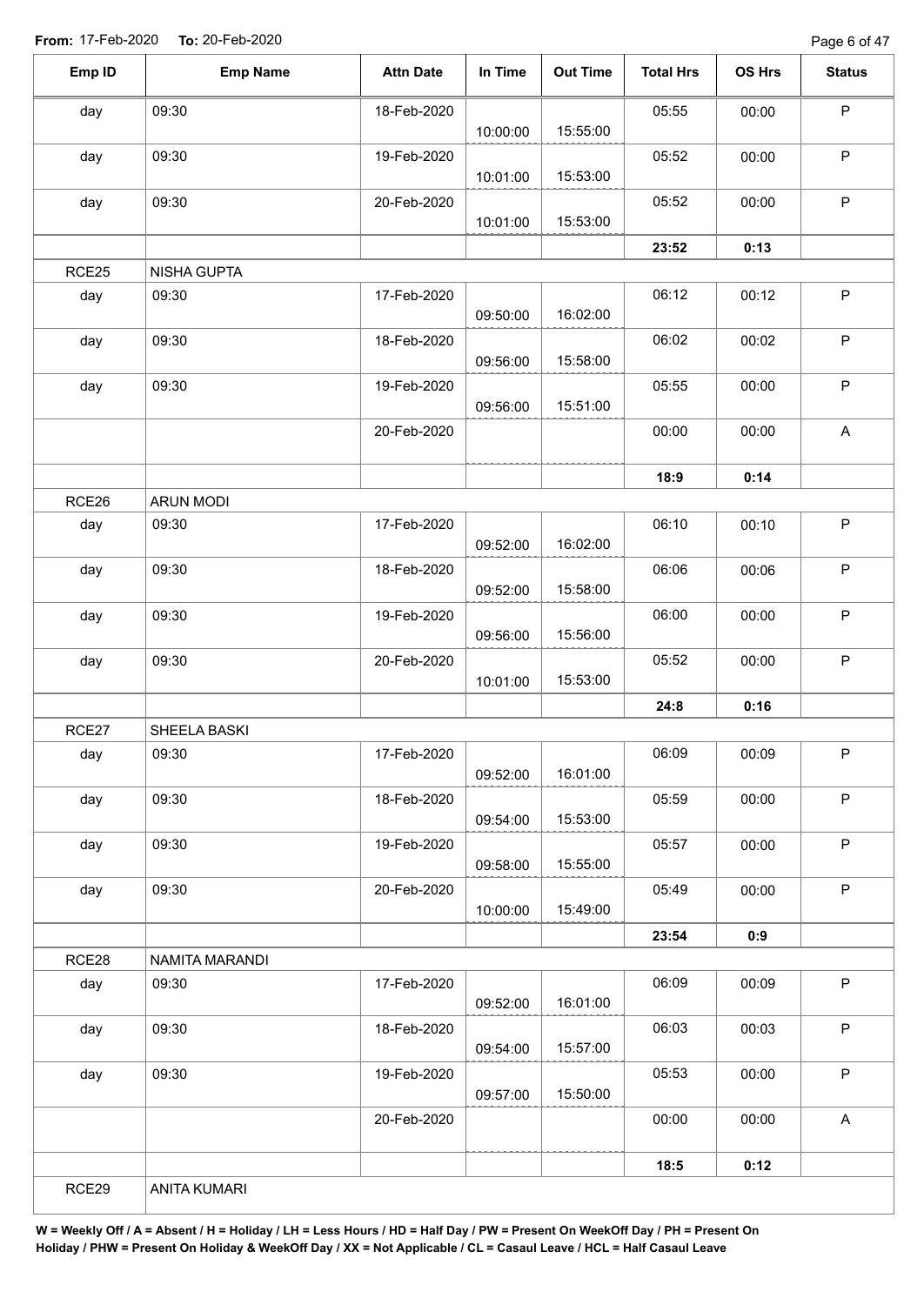Page 7 of 47

| Emp ID | <b>Emp Name</b>     | <b>Attn Date</b> | In Time  | <b>Out Time</b> | <b>Total Hrs</b> | OS Hrs | <b>Status</b> |
|--------|---------------------|------------------|----------|-----------------|------------------|--------|---------------|
| day    | 09:30               | 17-Feb-2020      |          |                 | 06:10            | 00:10  | $\mathsf P$   |
|        |                     |                  | 09:51:00 | 16:01:00        |                  |        |               |
| day    | 09:30               | 18-Feb-2020      | 09:56:00 | 15:58:00        | 06:02            | 00:02  | P             |
| day    | 09:30               | 19-Feb-2020      |          |                 | 05:57            | 00:00  | P             |
|        |                     |                  | 09:57:00 | 15:54:00        |                  |        |               |
| day    | 09:30               | 20-Feb-2020      | 10:01:00 | 15:54:00        | 05:53            | 00:00  | P             |
|        |                     |                  |          |                 | 24:2             | 0:12   |               |
| RCE30  | NEHA PERWEEN        |                  |          |                 |                  |        |               |
| day    | 09:30               | 17-Feb-2020      | 09:51:00 | 16:01:00        | 06:10            | 00:10  | $\sf P$       |
| day    | 09:30               | 18-Feb-2020      | 09:55:00 | 15:54:00        | 05:59            | 00:00  | $\sf P$       |
| day    | 09:30               | 19-Feb-2020      |          | 15:53:00        | 05:52            | 00:00  | $\mathsf P$   |
|        |                     |                  | 10:01:00 |                 |                  |        | $\sf P$       |
| day    | 09:30               | 20-Feb-2020      | 10:03:00 | 15:50:00        | 05:47            | 00:00  |               |
|        |                     |                  |          |                 | 23:48            | 0:10   |               |
| RCE31  | PRITY KUMARI        |                  |          |                 |                  |        |               |
| day    | 09:30               | 17-Feb-2020      | 09:52:00 | 16:02:00        | 06:10            | 00:10  | $\sf P$       |
| day    | 09:30               | 18-Feb-2020      | 09:52:00 | 15:57:00        | 06:05            | 00:05  | $\mathsf P$   |
| day    | 09:30               | 19-Feb-2020      | 10:01:00 | 15:53:00        | 05:52            | 00:00  | $\mathsf P$   |
| day    | 09:30               | 20-Feb-2020      | 10:00:00 | 15:48:00        | 05:48            | 00:00  | $\mathsf P$   |
|        |                     |                  |          |                 |                  |        |               |
|        |                     |                  |          |                 | 23:55            | 0:15   |               |
| RCE32  | <b>RINKY KUMARI</b> |                  |          |                 |                  |        |               |
| day    | 09:30               | 17-Feb-2020      | 09:55:00 | 16:04:00        | 06:09            | 00:09  | $\mathsf P$   |
| day    | 09:30               | 18-Feb-2020      | 09:57:00 | 15:54:00        | 05:57            | 00:00  | P             |
| day    | 09:30               | 19-Feb-2020      | 09:55:00 | 15:52:00        | 05:57            | 00:00  | P             |
| day    | 09:30               | 20-Feb-2020      | 10:02:00 | 15:52:00        | 05:50            | 00:00  | $\mathsf P$   |
|        |                     |                  |          |                 | 23:53            | 0:9    |               |
| RCE33  | NAYAN KUAMR SHARMA  |                  |          |                 |                  |        |               |
| day    | 09:30               | 17-Feb-2020      |          |                 | 06:13            | 00:13  | $\mathsf P$   |
|        |                     |                  | 09:50:00 | 16:03:00        |                  |        |               |
| day    | 09:30               | 18-Feb-2020      | 09:55:00 | 15:56:00        | 06:01            | 00:01  | $\sf P$       |
| day    | 09:30               | 19-Feb-2020      |          |                 | 05:56            | 00:00  | $\mathsf P$   |
|        |                     |                  | 09:57:00 | 15:53:00        |                  |        |               |
| day    | 09:30               | 20-Feb-2020      | 10:03:00 | 15:50:00        | 05:47            | 00:00  | $\mathsf P$   |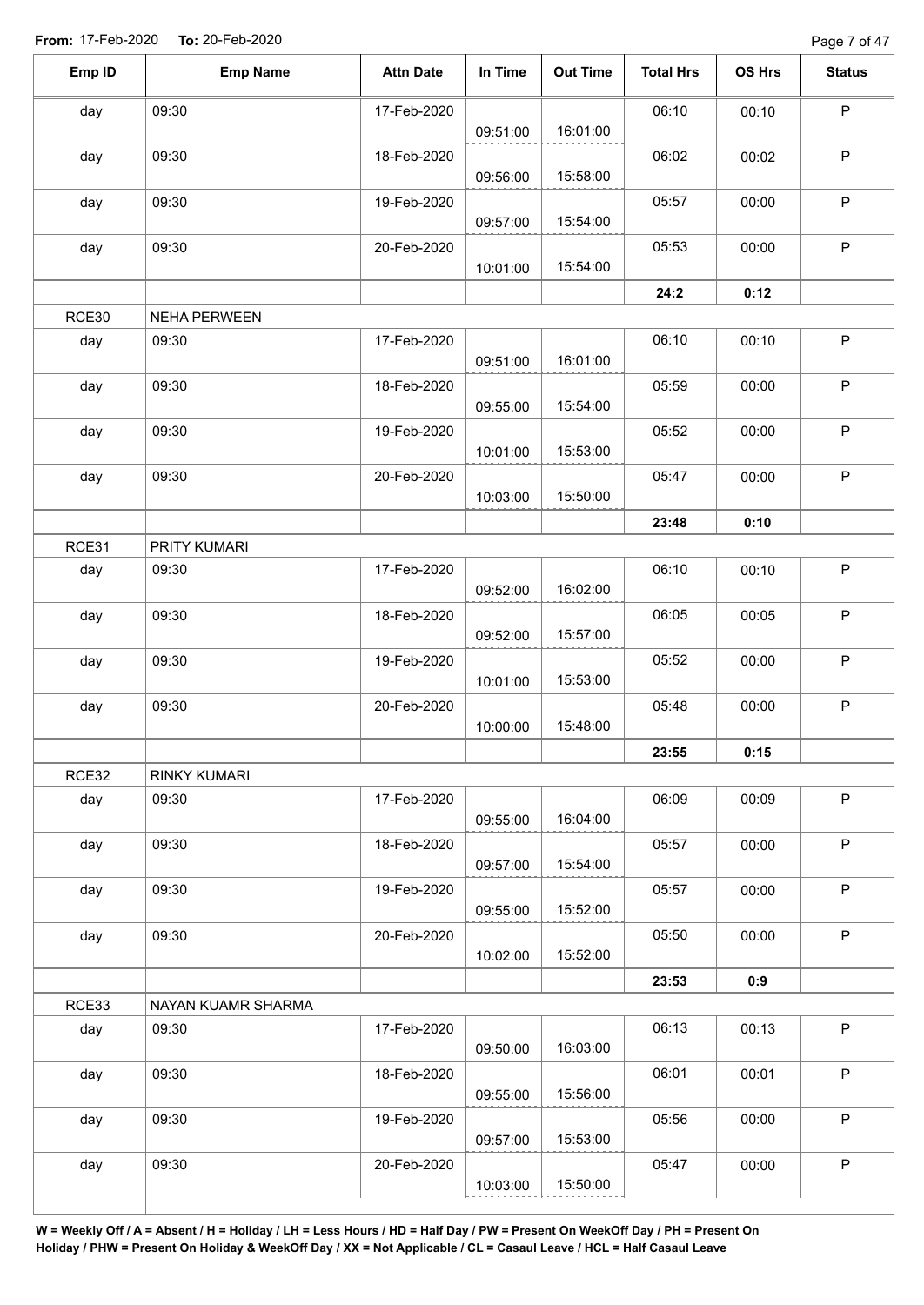| Emp ID       | <b>Emp Name</b>       | <b>Attn Date</b> | In Time  | <b>Out Time</b> | <b>Total Hrs</b> | OS Hrs | <b>Status</b>             |
|--------------|-----------------------|------------------|----------|-----------------|------------------|--------|---------------------------|
|              |                       |                  |          |                 | 23:57            | 0:14   |                           |
| RCE34        | <b>MONI KUMARI</b>    |                  |          |                 |                  |        |                           |
| day          | 09:30                 | 17-Feb-2020      | 09:55:00 | 16:04:00        | 06:09            | 00:09  | P                         |
| day          | 09:30                 | 18-Feb-2020      |          | 15:55:00        | 05:58            | 00:00  | $\sf P$                   |
| day          | 09:30                 | 19-Feb-2020      | 09:57:00 |                 | 05:56            | 00:00  | $\mathsf P$               |
| day          | 09:30                 | 20-Feb-2020      | 10:00:00 | 15:56:00        | 05:53            | 00:00  | $\mathsf P$               |
|              |                       |                  | 09:59:00 | 15:52:00        | 23:56            | 0:9    |                           |
|              |                       |                  |          |                 |                  |        |                           |
| RCE35<br>day | SONALI PRIYA<br>09:30 | 17-Feb-2020      |          |                 | 06:15            | 00:15  | $\mathsf P$               |
| day          | 09:30                 | 18-Feb-2020      | 09:50:00 | 16:05:00        | 05:56            | 00:00  | $\mathsf P$               |
| day          | 09:30                 | 19-Feb-2020      | 10:00:00 | 15:56:00        | 05:57            | 00:00  | $\mathsf P$               |
|              |                       |                  | 09:55:00 | 15:52:00        |                  |        |                           |
| day          | 09:30                 | 20-Feb-2020      | 10:02:00 | 15:53:00        | 05:51            | 00:00  | $\sf P$                   |
|              |                       |                  |          |                 | 23:59            | 0:15   |                           |
| RCE36        | PRIYA KUMARI          |                  |          |                 |                  |        |                           |
| day          | 09:30                 | 17-Feb-2020      | 09:51:00 | 16:01:00        | 06:10            | 00:10  | $\mathsf P$               |
| day          | 09:30                 | 18-Feb-2020      | 09:54:00 | 15:53:00        | 05:59            | 00:00  | $\mathsf{P}$              |
| day          | 09:30                 | 19-Feb-2020      | 09:58:00 | 15:54:00        | 05:56            | 00:00  | $\mathsf P$               |
| day          | 09:30                 | 20-Feb-2020      | 10:01:00 | 15:54:00        | 05:53            | 00:00  | P                         |
|              |                       |                  |          |                 | 23:58            | 0:10   |                           |
| RCE37        | SONAM KUMARI          |                  |          |                 |                  |        |                           |
| day          | 09:30                 | 17-Feb-2020      | 09:55:00 | 16:06:00        | 06:11            | 00:11  | P                         |
|              |                       | 18-Feb-2020      |          |                 | 00:00            | 00:00  | A                         |
| day          | 09:30                 | 19-Feb-2020      | 09:58:00 | 15:51:00        | 05:53            | 00:00  | $\mathsf{P}$              |
| day          | 09:30                 | 20-Feb-2020      | 10:04:00 | 15:49:00        | 05:45            | 00:00  | $\mathsf{P}$              |
|              |                       |                  |          |                 | 17:49            | 0:11   |                           |
| RCE38        | PRERNA SUPRIYA        |                  |          |                 |                  |        |                           |
| day          | 09:30                 | 17-Feb-2020      | 09:52:00 | 16:06:00        | 06:14            | 00:14  | $\mathsf{P}$              |
| day          | 09:30                 | 18-Feb-2020      | 10:01:00 | 15:59:00        | 05:58            | 00:00  | P                         |
|              |                       | 19-Feb-2020      |          |                 | 00:00            | 00:00  | $\boldsymbol{\mathsf{A}}$ |
|              |                       |                  |          |                 |                  |        |                           |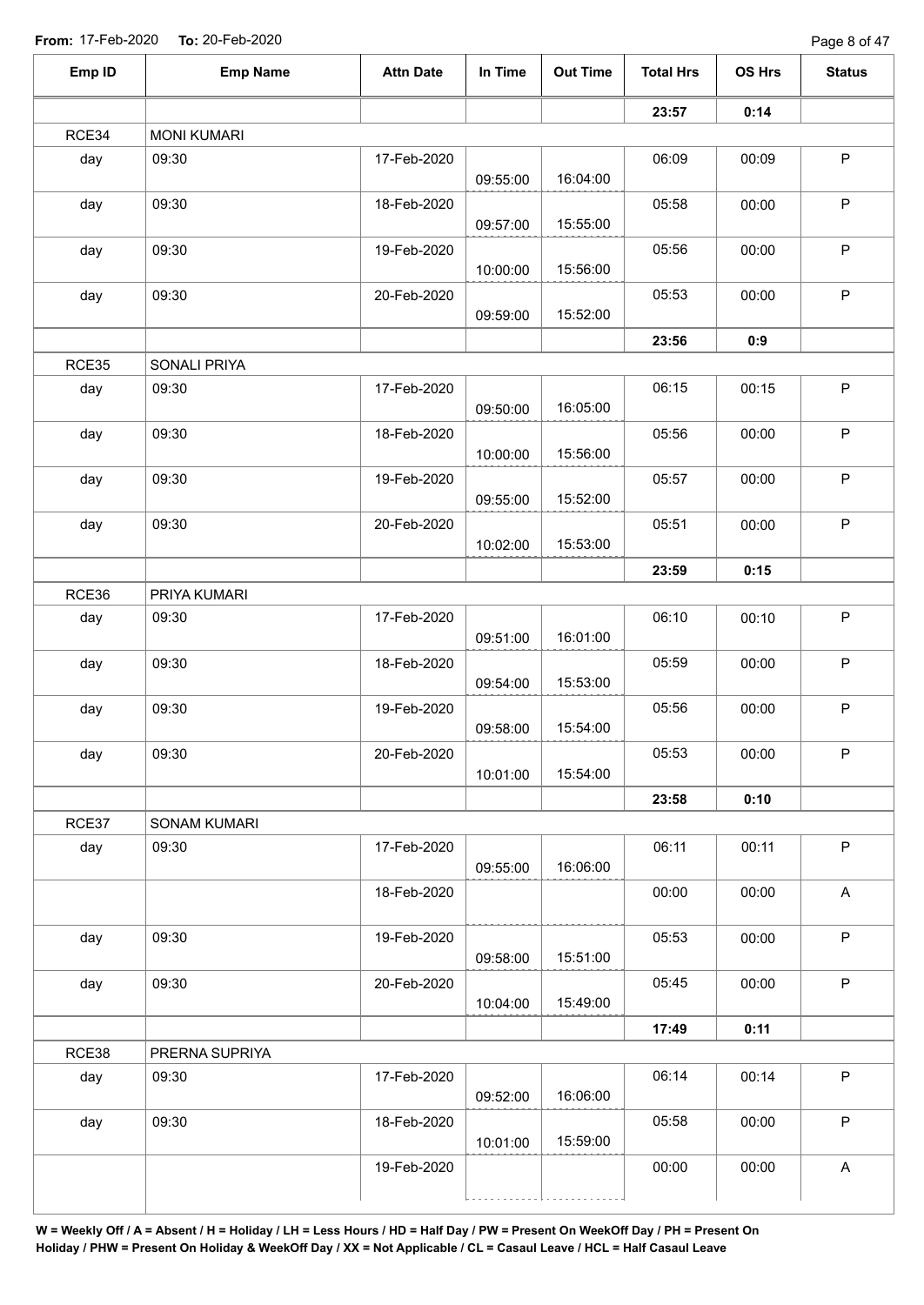| Emp ID | <b>Emp Name</b>       | <b>Attn Date</b> | In Time  | <b>Out Time</b> | <b>Total Hrs</b> | OS Hrs | <b>Status</b> |
|--------|-----------------------|------------------|----------|-----------------|------------------|--------|---------------|
| day    | 09:30                 | 20-Feb-2020      |          |                 | 05:53            | 00:00  | $\mathsf{P}$  |
|        |                       |                  | 09:59:00 | 15:52:00        |                  |        |               |
|        |                       |                  |          |                 | 18:5             | 0:14   |               |
| RCE39  | RENUKA KISKU          |                  |          |                 |                  |        |               |
| day    | 09:30                 | 17-Feb-2020      | 09:51:00 | 16:01:00        | 06:10            | 00:10  | $\mathsf P$   |
|        |                       | 18-Feb-2020      |          |                 | 00:00            | 00:00  | A             |
| day    | 09:30                 | 19-Feb-2020      | 09:56:00 | 15:54:00        | 05:58            | 00:00  | $\mathsf P$   |
| day    | 09:30                 | 20-Feb-2020      | 10:01:00 | 15:54:00        | 05:53            | 00:00  | $\sf P$       |
|        |                       |                  |          |                 | 18:1             | 0:10   |               |
| RCE40  | ARCHANA KUMARI        |                  |          |                 |                  |        |               |
| day    | 09:30                 | 17-Feb-2020      |          |                 | 06:12            | 00:12  | $\mathsf P$   |
|        |                       |                  | 09:53:00 | 16:05:00        |                  |        |               |
|        |                       | 18-Feb-2020      |          |                 | 00:00<br>00:00   | A      |               |
| day    | 09:30                 | 19-Feb-2020      |          |                 | 05:56            | 00:00  | $\mathsf P$   |
|        |                       |                  | 09:56:00 | 15:52:00        |                  |        |               |
| day    | 09:30                 | 20-Feb-2020      | 10:02:00 | 15:53:00        | 05:51            | 00:00  | $\sf P$       |
|        |                       |                  |          |                 | 17:59            | 0:12   |               |
| RCE41  | BHAGIRAT KUMAR MANDAL |                  |          |                 |                  |        |               |
| day    | 09:30                 | 17-Feb-2020      |          |                 | 06:12            | 00:12  | $\sf P$       |
|        |                       |                  | 09:53:00 | 16:05:00        |                  |        |               |
| day    | 09:30                 | 18-Feb-2020      |          |                 | 05:56            | 00:00  | $\mathsf P$   |
|        |                       |                  | 09:59:00 | 15:55:00        |                  |        |               |
| day    | 09:30                 | 19-Feb-2020      | 10:00:00 | 15:55:00        | 05:55            | 00:00  | P             |
| day    | 09:30                 | 20-Feb-2020      | 10:01:00 | 15:54:00        | 05:53            | 00:00  | $\mathsf P$   |
|        |                       |                  |          |                 | 23:56            | 0:12   |               |
| RCE42  | SHIVSHANKAR MANDAL    |                  |          |                 |                  |        |               |
| day    | 09:30                 | 17-Feb-2020      | 09:55:00 | 16:04:00        | 06:09            | 00:09  | $\mathsf P$   |
| day    | 09:30                 | 18-Feb-2020      |          |                 | 05:58            | 00:00  | $\mathsf P$   |
|        |                       |                  | 09:57:00 | 15:55:00        |                  |        |               |
| day    | 09:30                 | 19-Feb-2020      | 10:00:00 | 15:56:00        | 05:56            | 00:00  | $\sf P$       |
| day    | 09:30                 | 20-Feb-2020      |          |                 | 05:53            | 00:00  | $\mathsf P$   |
|        |                       |                  | 09:59:00 | 15:52:00        |                  |        |               |
|        |                       |                  |          |                 | 23:56            | 0:9    |               |
| RCE43  | SANGEETA KUMARI       |                  |          |                 |                  |        |               |
| day    | 09:30                 | 17-Feb-2020      |          |                 | 06:11            | 00:11  | $\mathsf P$   |
|        |                       |                  | 09:55:00 | 16:06:00        |                  |        |               |
| day    | 09:30                 | 18-Feb-2020      |          |                 | 05:56            | 00:00  | $\sf P$       |
|        |                       |                  | 10:01:00 | 15:57:00        |                  |        |               |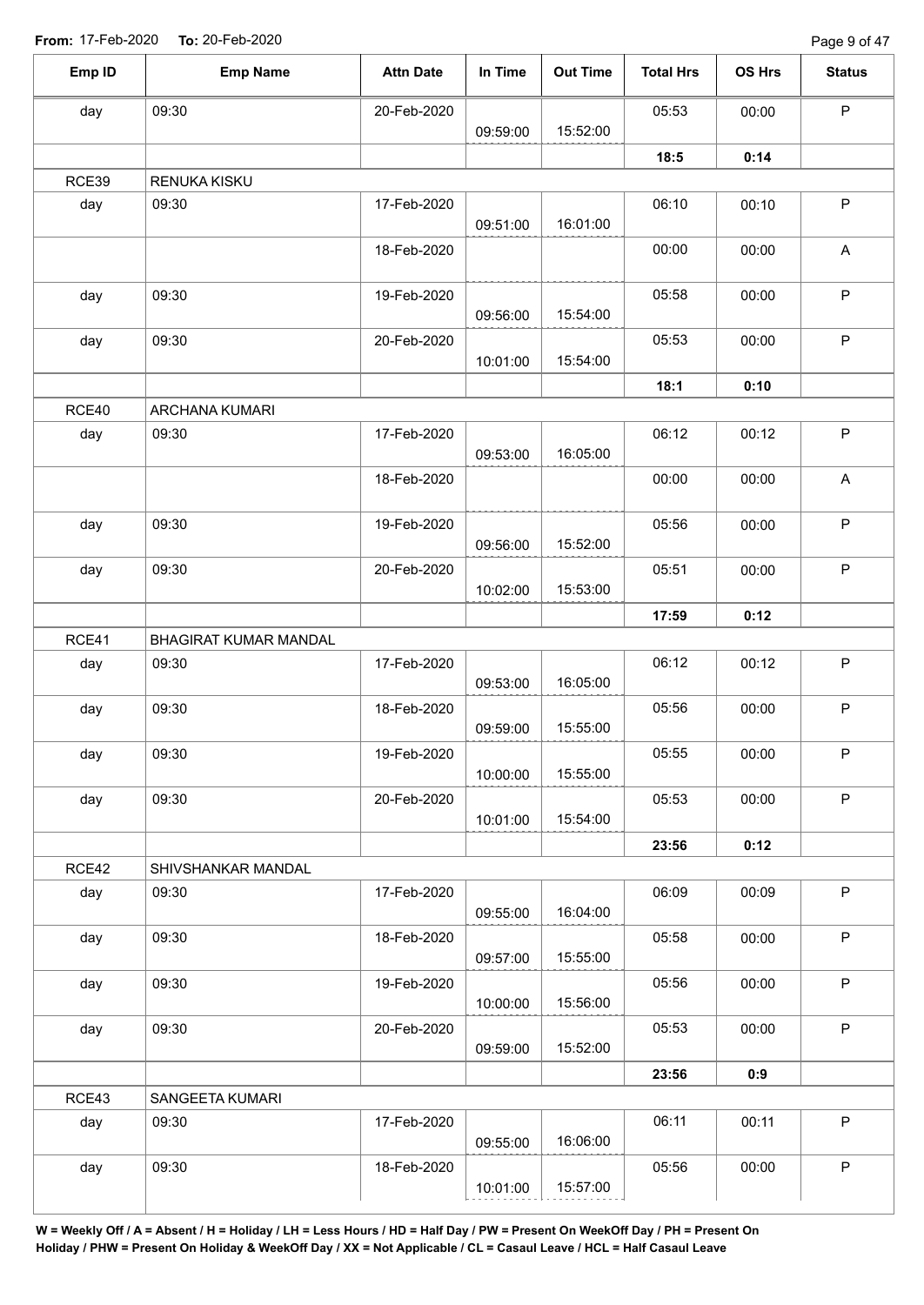Page 10 of 47

| Emp ID | <b>Emp Name</b>       | <b>Attn Date</b> | In Time  | <b>Out Time</b> | <b>Total Hrs</b> | OS Hrs | <b>Status</b> |
|--------|-----------------------|------------------|----------|-----------------|------------------|--------|---------------|
| day    | 09:30                 | 19-Feb-2020      |          |                 | 05:56            | 00:00  | P             |
|        |                       |                  | 09:56:00 | 15:52:00        |                  |        |               |
| day    | 09:30                 | 20-Feb-2020      |          |                 | 05:48            | 00:00  | $\mathsf P$   |
|        |                       |                  | 10:00:00 | 15:48:00        |                  |        |               |
| RCE44  | KUMAR MANISH SINGH    |                  |          |                 | 23:51            | 0:11   |               |
| day    | 09:30                 | 17-Feb-2020      |          |                 | 06:12            | 00:12  | $\mathsf P$   |
|        |                       |                  | 09:51:00 | 16:03:00        |                  |        |               |
| day    | 09:30                 | 18-Feb-2020      |          |                 | 05:58            | 00:00  | $\mathsf P$   |
|        |                       |                  | 09:56:00 | 15:54:00        |                  |        |               |
| day    | 09:30                 | 19-Feb-2020      |          |                 | 05:57            | 00:00  | $\sf P$       |
|        |                       |                  | 09:55:00 | 15:52:00        |                  |        |               |
| day    | 09:30                 | 20-Feb-2020      |          |                 | 05:47            | 00:00  | $\mathsf P$   |
|        |                       |                  | 10:03:00 | 15:50:00        |                  |        |               |
|        |                       |                  |          |                 | 23:54            | 0:12   |               |
| RCE45  | MAHESH KUMAR MANDAL   |                  |          |                 |                  |        |               |
| day    | 09:30                 | 17-Feb-2020      | 09:55:00 | 16:05:00        | 06:10            | 00:10  | $\mathsf P$   |
| day    | 09:30                 | 18-Feb-2020      |          |                 | 05:59            | 00:00  | $\mathsf P$   |
|        |                       |                  | 10:00:00 | 15:59:00        |                  |        |               |
| day    | 09:30                 | 19-Feb-2020      |          |                 | 05:52            | 00:00  | $\mathsf P$   |
|        |                       |                  | 09:59:00 | 15:51:00        |                  |        |               |
|        |                       | 20-Feb-2020      |          |                 | 00:00            | 00:00  | A             |
|        |                       |                  |          |                 |                  |        |               |
|        |                       |                  |          |                 | 18:1             | 0:10   |               |
| RCE46  | SAHBAJ ANSARI         |                  |          |                 |                  |        |               |
| day    | 09:30                 | 17-Feb-2020      |          |                 | 06:08            | 00:08  | $\mathsf P$   |
|        |                       |                  | 09:54:00 | 16:02:00        |                  |        |               |
| day    | 09:30                 | 18-Feb-2020      | 09:54:00 | 15:57:00        | 06:03            | 00:03  | P             |
|        | 09:30                 |                  |          |                 | 05:53            | 00:00  | $\mathsf P$   |
| day    |                       | 19-Feb-2020      | 09:57:00 | 15:50:00        |                  |        |               |
| day    | 09:30                 | 20-Feb-2020      |          |                 | 05:45            | 00:00  | $\mathsf P$   |
|        |                       |                  | 10:05:00 | 15:50:00        |                  |        |               |
|        |                       |                  |          |                 | 23:49            | 0:11   |               |
| RCE47  | MONAKI MARANDI        |                  |          |                 |                  |        |               |
| day    | 09:30                 | 17-Feb-2020      |          |                 | 06:12            | 00:12  | $\mathsf{P}$  |
|        |                       |                  | 09:51:00 | 16:03:00        |                  |        |               |
| day    | 09:30                 | 18-Feb-2020      |          |                 | 06:01            | 00:01  | $\sf P$       |
|        |                       |                  | 09:55:00 | 15:56:00        |                  |        |               |
| day    | 09:30                 | 19-Feb-2020      |          |                 | 05:56            | 00:00  | $\mathsf P$   |
|        |                       |                  | 09:55:00 | 15:51:00        |                  |        |               |
| day    | 09:30                 | 20-Feb-2020      | 10:04:00 | 15:49:00        | 05:45            | 00:00  | $\sf P$       |
|        |                       |                  |          |                 | 23:54            | 0:13   |               |
| RCE48  | <b>SUMITRA KUMARI</b> |                  |          |                 |                  |        |               |
| day    | 09:30                 | 17-Feb-2020      |          |                 | 06:13            | 00:13  | $\sf P$       |
|        |                       |                  | 09:53:00 | 16:06:00        |                  |        |               |
|        |                       |                  |          |                 |                  |        |               |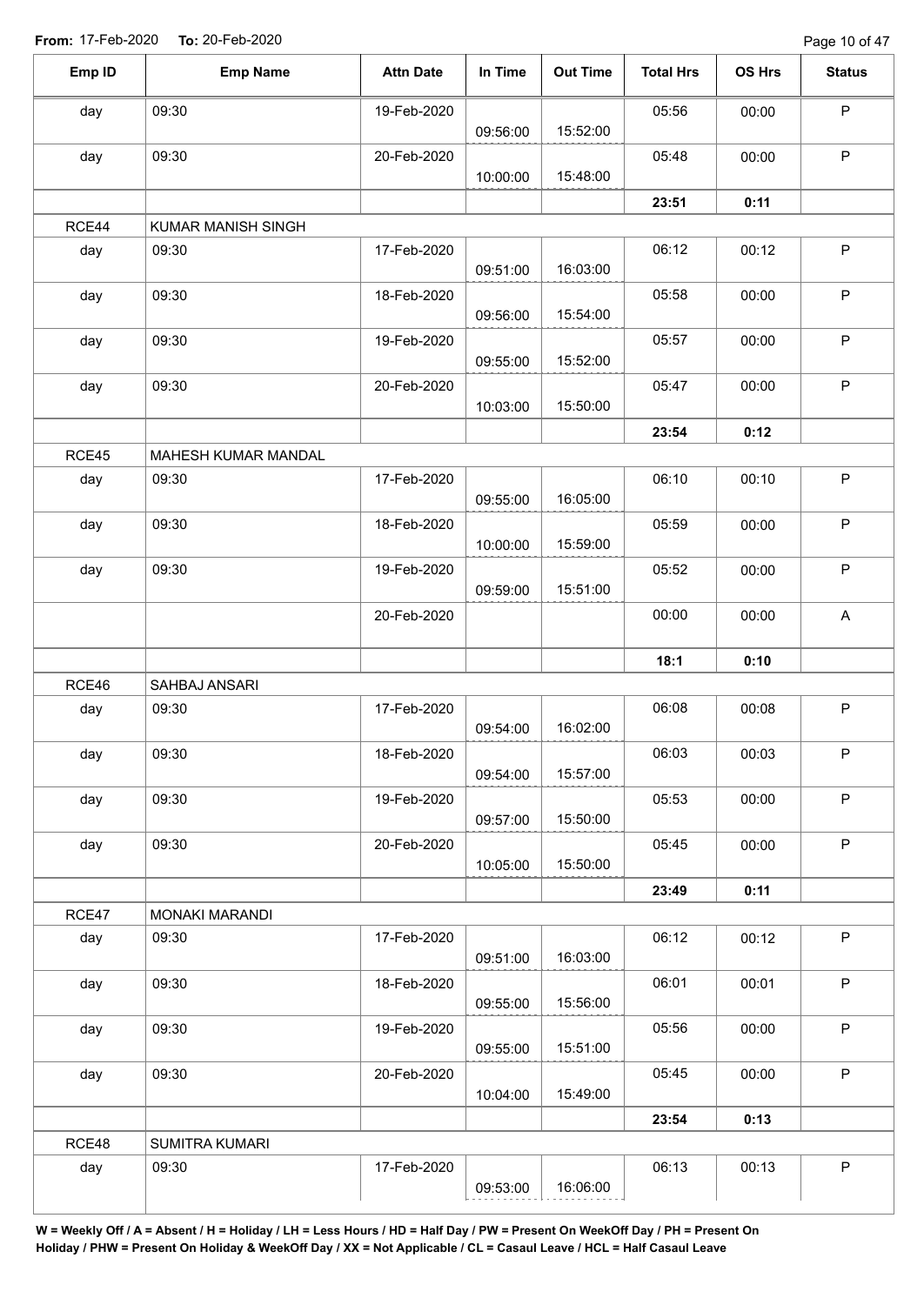Page 11 of 47

| Emp ID       | <b>Emp Name</b>       | <b>Attn Date</b> | In Time  | <b>Out Time</b> | <b>Total Hrs</b> | OS Hrs | <b>Status</b> |
|--------------|-----------------------|------------------|----------|-----------------|------------------|--------|---------------|
| day          | 09:30                 | 18-Feb-2020      |          |                 | 05:56            | 00:00  | $\mathsf P$   |
|              |                       |                  | 10:01:00 | 15:57:00        |                  |        |               |
| day          | 09:30                 | 19-Feb-2020      | 09:57:00 | 15:50:00        | 05:53            | 00:00  | $\mathsf P$   |
| day          | 09:30                 | 20-Feb-2020      | 10:04:00 | 15:49:00        | 05:45            | 00:00  | $\sf P$       |
|              |                       |                  |          |                 | 23:47            | 0:13   |               |
| RCE49        | <b>BINA KUMARI</b>    |                  |          |                 |                  |        |               |
| day          | 09:30                 | 17-Feb-2020      | 09:53:00 | 16:05:00        | 06:12            | 00:12  | $\sf P$       |
| day          | 09:30                 | 18-Feb-2020      | 09:59:00 | 15:55:00        | 05:56            | 00:00  | $\mathsf P$   |
| day          | 09:30                 | 19-Feb-2020      | 10:00:00 | 15:55:00        | 05:55            | 00:00  | $\mathsf P$   |
| day          | 09:30                 | 20-Feb-2020      | 09:59:00 | 15:51:00        | 05:52            | 00:00  | $\mathsf P$   |
|              |                       |                  |          |                 | 23:55            | 0:12   |               |
| <b>RCE50</b> | <b>DANISH HUSSAIN</b> |                  |          |                 |                  |        |               |
| day          | 09:30                 | 17-Feb-2020      | 09:54:00 | 16:02:00        | 06:08            | 00:08  | $\mathsf P$   |
| day          | 09:30                 | 18-Feb-2020      | 09:56:00 | 15:58:00        | 06:02            | 00:02  | $\sf P$       |
| day          | 09:30                 | 19-Feb-2020      |          | 15:50:00        | 05:53            | 00:00  | $\sf P$       |
| day          | 09:30                 | 20-Feb-2020      | 09:57:00 |                 | 05:45            | 00:00  | $\sf P$       |
|              |                       |                  | 10:04:00 | 15:49:00        |                  |        |               |
|              |                       |                  |          |                 | 23:48            | 0:10   |               |
| RCE51        | <b>AMAN MIRZA</b>     |                  |          |                 |                  |        |               |
| day          | 09:30                 | 17-Feb-2020      | 09:50:00 | 16:02:00        | 06:12            | 00:12  | P             |
| day          | 09:30                 | 18-Feb-2020      | 09:56:00 | 15:56:00        | 06:00            | 00:00  | P             |
| day          | 09:30                 | 19-Feb-2020      | 09:56:00 | 15:50:00        | 05:54            | 00:00  | $\mathsf P$   |
| day          | 09:30                 | 20-Feb-2020      | 10:05:00 | 15:50:00        | 05:45            | 00:00  | $\mathsf{P}$  |
|              |                       |                  |          |                 | 23:51            | 0:12   |               |
| RCE52        | MD. FAHAD ALAM        |                  |          |                 |                  |        |               |
| day          | 09:30                 | 17-Feb-2020      | 09:49:00 | 16:03:00        | 06:14            | 00:14  | $\mathsf{P}$  |
| day          | 09:30                 | 18-Feb-2020      | 09:56:00 | 15:54:00        | 05:58            | 00:00  | $\mathsf P$   |
| day          | 09:30                 | 19-Feb-2020      | 09:55:00 | 15:52:00        | 05:57            | 00:00  | $\sf P$       |
| day          | 09:30                 | 20-Feb-2020      | 10:04:00 | 15:48:00        | 05:44            | 00:00  | $\mathsf P$   |
|              |                       |                  |          |                 | 23:53            | 0:14   |               |
| RCE53        | RABIN DAS             |                  |          |                 |                  |        |               |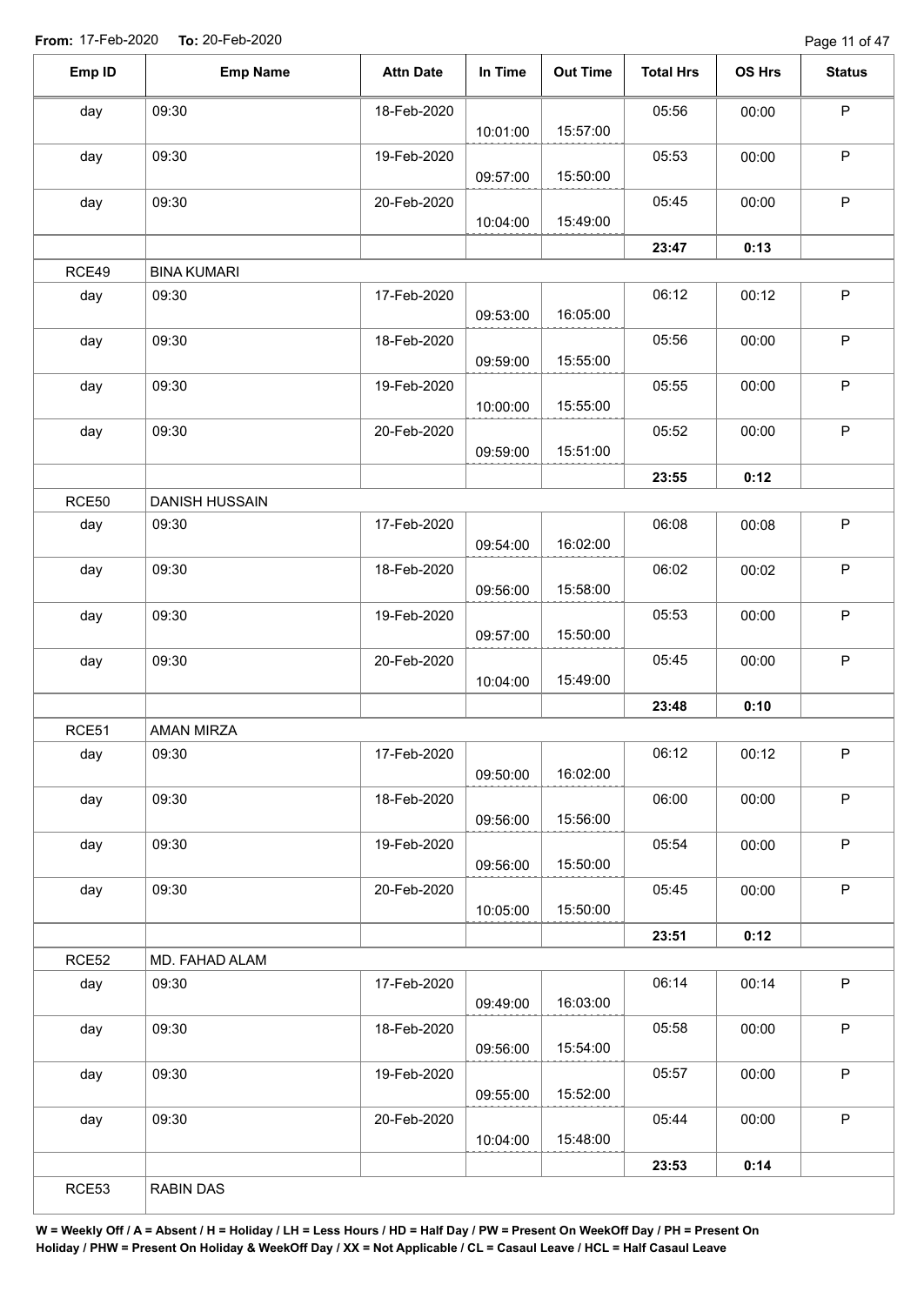Page 12 of 47

| Emp ID | <b>Emp Name</b>    | <b>Attn Date</b> | In Time  | <b>Out Time</b> | <b>Total Hrs</b> | OS Hrs | <b>Status</b> |
|--------|--------------------|------------------|----------|-----------------|------------------|--------|---------------|
| day    | 09:30              | 17-Feb-2020      |          |                 | 06:10            | 00:10  | $\mathsf P$   |
|        |                    |                  | 09:54:00 | 16:04:00        |                  |        |               |
| day    | 09:30              | 18-Feb-2020      | 09:57:00 | 15:55:00        | 05:58            | 00:00  | $\mathsf P$   |
| day    | 09:30              | 19-Feb-2020      | 10:01:00 | 15:55:00        | 05:54            | 00:00  | $\mathsf P$   |
| day    | 09:30              | 20-Feb-2020      |          |                 | 05:51            | 00:00  | $\mathsf{P}$  |
|        |                    |                  | 10:00:00 | 15:51:00        |                  |        |               |
|        |                    |                  |          |                 | 23:53            | 0:10   |               |
| RCE54  | <b>BINOD MURMU</b> |                  |          |                 |                  |        |               |
| day    | 09:30              | 17-Feb-2020      | 09:49:00 | 16:03:00        | 06:14            | 00:14  | $\mathsf P$   |
| day    | 09:30              | 18-Feb-2020      | 09:56:00 | 15:58:00        | 06:02            | 00:02  | $\sf P$       |
| day    | 09:30              | 19-Feb-2020      | 09:56:00 | 15:52:00        | 05:56            | 00:00  | $\sf P$       |
|        | 09:30              | 20-Feb-2020      |          |                 | 05:45            | 00:00  | $\mathsf P$   |
| day    |                    |                  | 10:05:00 | 15:50:00        |                  |        |               |
|        |                    |                  |          |                 | 23:57            | 0:16   |               |
| RCE55  | NISHA MURMU        |                  |          |                 |                  |        |               |
| day    | 09:30              | 17-Feb-2020      | 09:54:00 | 16:04:00        | 06:10            | 00:10  | $\sf P$       |
| day    | 09:30              | 18-Feb-2020      | 09:57:00 | 15:54:00        | 05:57            | 00:00  | $\sf P$       |
| day    | 09:30              | 19-Feb-2020      |          |                 | 05:55            | 00:00  | $\mathsf P$   |
| day    | 09:30              | 20-Feb-2020      | 09:56:00 | 15:51:00        | 05:45            | 00:00  | $\sf P$       |
|        |                    |                  | 10:04:00 | 15:49:00        |                  |        |               |
|        |                    |                  |          |                 | 23:47            | 0:10   |               |
| RCE56  | SELINA HEMBROM     |                  |          |                 |                  |        |               |
| day    | 09:30              | 17-Feb-2020      | 09:49:00 | 16:03:00        | 06:14            | 00:14  | $\mathsf P$   |
| day    | 09:30              | 18-Feb-2020      | 09:57:00 | 15:55:00        | 05:58            | 00:00  | $\sf P$       |
| day    | 09:30              | 19-Feb-2020      | 10:00:00 | 15:53:00        | 05:53            | 00:00  | $\mathsf P$   |
| day    | 09:30              | 20-Feb-2020      | 10:03:00 | 15:48:00        | 05:45            | 00:00  | $\mathsf P$   |
|        |                    |                  |          |                 | 23:50            | 0:14   |               |
| RCE57  | DEEPAK KUMAR DAS   |                  |          |                 |                  |        |               |
| day    | 09:30              | 17-Feb-2020      |          |                 | 06:14            | 00:14  | $\mathsf{P}$  |
|        |                    |                  | 09:49:00 | 16:03:00        |                  |        |               |
| day    | 09:30              | 18-Feb-2020      | 09:56:00 | 15:58:00        | 06:02            | 00:02  | $\sf P$       |
| day    | 09:30              | 19-Feb-2020      |          |                 | 05:54            | 00:00  | $\mathsf P$   |
|        |                    |                  | 10:02:00 | 15:56:00        |                  |        |               |
| day    | 09:30              | 20-Feb-2020      |          |                 | 05:53            | 00:00  | $\sf P$       |
|        |                    |                  | 10:01:00 | 15:54:00        |                  |        |               |
|        |                    |                  |          |                 |                  |        |               |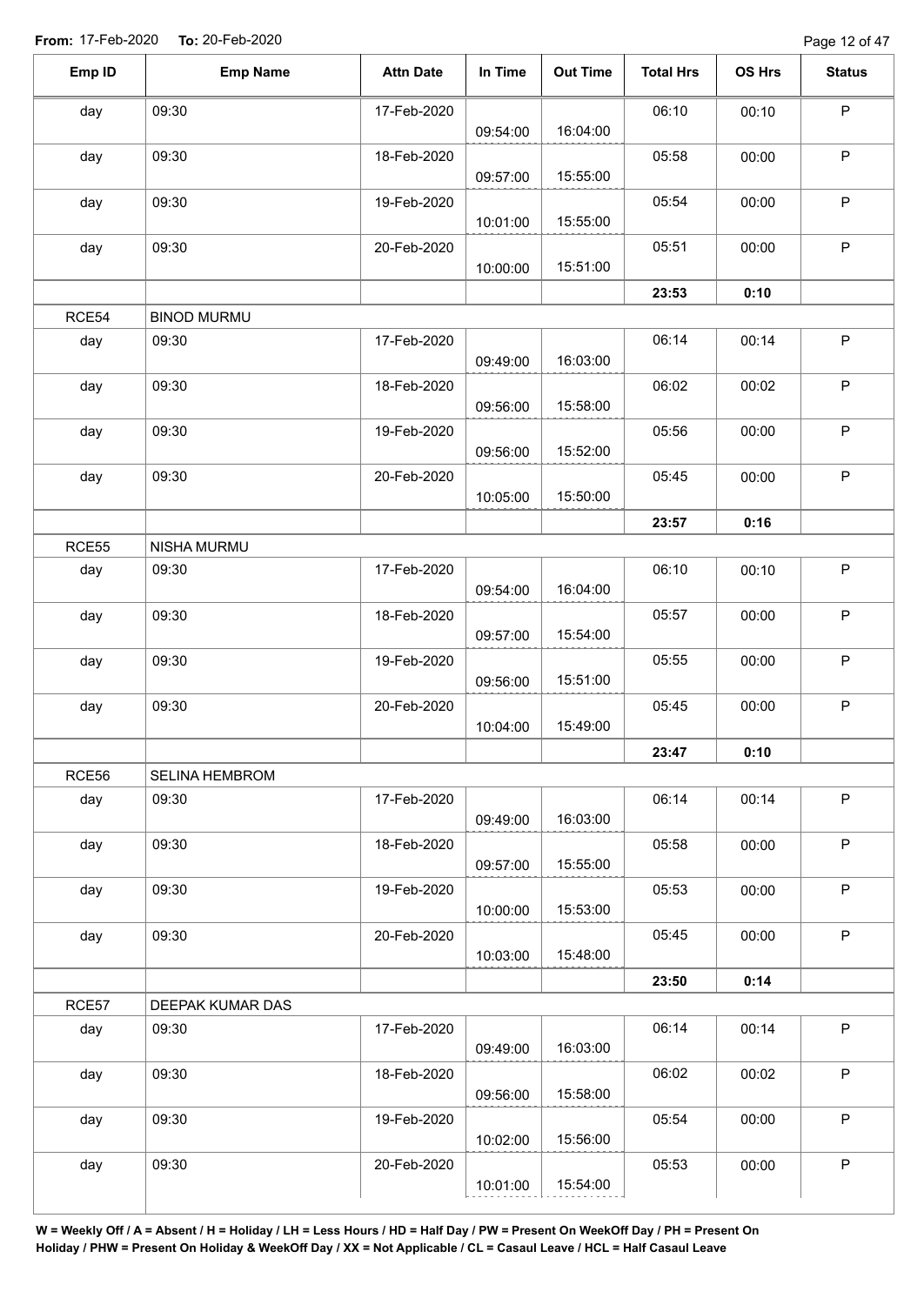| Emp ID | <b>Emp Name</b>      | <b>Attn Date</b> | In Time  | <b>Out Time</b> | <b>Total Hrs</b> | OS Hrs | <b>Status</b> |
|--------|----------------------|------------------|----------|-----------------|------------------|--------|---------------|
|        |                      |                  |          |                 | 24:3             | 0:16   |               |
| RCE58  | DIPAK KUMAR YADAV    |                  |          |                 |                  |        |               |
| day    | 09:30                | 17-Feb-2020      | 09:54:00 | 16:04:00        | 06:10            | 00:10  | $\mathsf P$   |
| day    | 09:30                | 18-Feb-2020      | 09:58:00 | 15:54:00        | 05:56            | 00:00  | $\mathsf P$   |
| day    | 09:30                | 19-Feb-2020      |          |                 | 05:54            | 00:00  | $\mathsf P$   |
| day    | 09:30                | 20-Feb-2020      | 10:02:00 | 15:56:00        | 05:53            | 00:00  | $\mathsf P$   |
|        |                      |                  | 09:59:00 | 15:52:00        | 23:53            | 0:10   |               |
| RCE59  | <b>HIRDAY MANDAL</b> |                  |          |                 |                  |        |               |
| day    | 09:30                | 17-Feb-2020      | 09:54:00 | 16:02:00        | 06:08            | 00:08  | $\mathsf P$   |
| day    | 09:30                | 18-Feb-2020      | 09:52:00 | 15:57:00        | 06:05            | 00:05  | $\mathsf P$   |
| day    | 09:30                | 19-Feb-2020      | 09:58:00 | 15:50:00        | 05:52            | 00:00  | $\mathsf P$   |
| day    | 09:30                | 20-Feb-2020      | 10:05:00 | 15:49:00        | 05:44            | 00:00  | $\mathsf P$   |
|        |                      |                  |          |                 | 23:49            | 0:13   |               |
| RCE60  | DINESH KUMAR MANDAL  |                  |          |                 |                  |        |               |
| day    | 09:30                | 17-Feb-2020      |          |                 | 06:10            | 00:10  | $\sf P$       |
|        |                      |                  | 09:50:00 | 16:00:00        |                  |        |               |
|        |                      | 18-Feb-2020      |          |                 | 00:00            | 00:00  | A             |
| day    | 09:30                | 19-Feb-2020      | 10:01:00 | 15:55:00        | 05:54            | 00:00  | $\mathsf P$   |
| day    | 09:30                | 20-Feb-2020      | 10:00:00 | 15:48:00        | 05:48            | 00:00  | $\mathsf P$   |
|        |                      |                  |          |                 | 17:52            | 0:10   |               |
| RCE61  | MD. SHAQUIB REZA     |                  |          |                 |                  |        |               |
| day    | 09:30                | 17-Feb-2020      | 09:48:00 | 16:04:00        | 06:16            | 00:16  | $\mathsf P$   |
| day    | 09:30                | 18-Feb-2020      | 09:54:00 | 15:54:00        | 06:00            | 00:00  | $\mathsf{P}$  |
| day    | 09:30                | 19-Feb-2020      | 09:56:00 | 15:52:00        | 05:56            | 00:00  | $\mathsf{P}$  |
| day    | 09:30                | 20-Feb-2020      | 10:03:00 | 15:50:00        | 05:47            | 00:00  | P             |
|        |                      |                  |          |                 | 23:59            | 0:16   |               |
| RCE62  | SHABANA KHATOON      |                  |          |                 |                  |        |               |
| day    | 09:30                | 17-Feb-2020      | 09:54:00 | 16:01:00        | 06:07            | 00:07  | P             |
| day    | 09:30                | 18-Feb-2020      | 09:55:00 | 15:57:00        | 06:02            | 00:02  | $\mathsf{P}$  |
| day    | 09:30                | 19-Feb-2020      |          |                 | 05:53            | 00:00  | $\mathsf P$   |
|        |                      |                  | 10:02:00 | 15:55:00        |                  |        |               |
|        |                      |                  |          |                 |                  |        |               |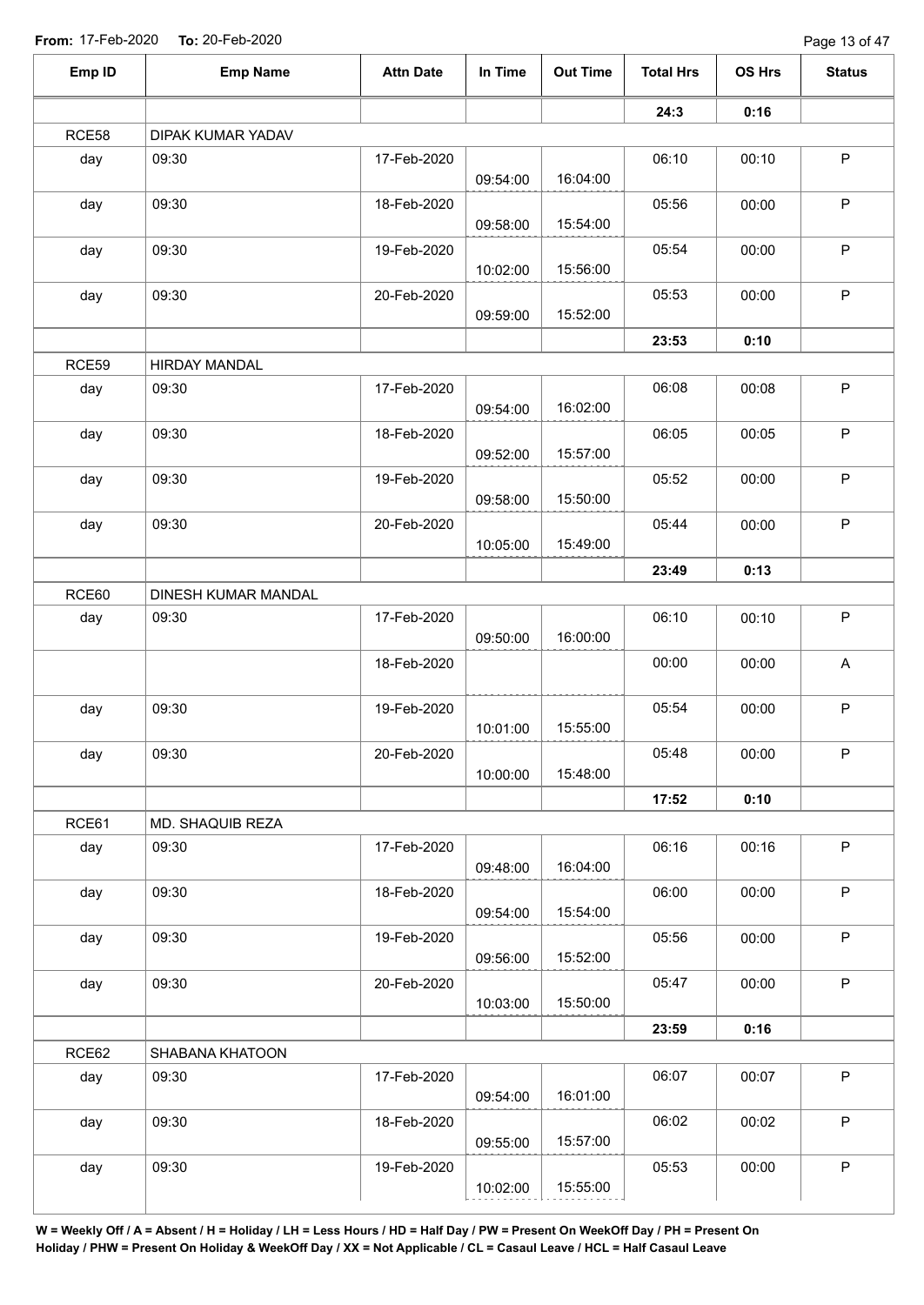Page 14 of 47

| Emp ID | <b>Emp Name</b>        | <b>Attn Date</b> | In Time  | <b>Out Time</b> | <b>Total Hrs</b> | OS Hrs | <b>Status</b>             |
|--------|------------------------|------------------|----------|-----------------|------------------|--------|---------------------------|
| day    | 09:30                  | 20-Feb-2020      |          |                 | 05:52            | 00:00  | $\mathsf P$               |
|        |                        |                  | 09:59:00 | 15:51:00        |                  |        |                           |
|        |                        |                  |          |                 | 23:54            | 0:9    |                           |
| RCE63  | NEELAM KUMARI          |                  |          |                 |                  |        |                           |
| day    | 09:30                  | 17-Feb-2020      | 09:49:00 | 16:01:00        | 06:12            | 00:12  | $\mathsf P$               |
| day    | 09:30                  | 18-Feb-2020      | 09:54:00 | 15:57:00        | 06:03            | 00:03  | $\sf P$                   |
| day    | 09:30                  | 19-Feb-2020      | 09:56:00 | 15:51:00        | 05:55            | 00:00  | $\sf P$                   |
| day    | 09:30                  | 20-Feb-2020      |          | 15:49:00        | 05:45            | 00:00  | $\sf P$                   |
|        |                        |                  | 10:04:00 |                 |                  |        |                           |
|        |                        |                  |          |                 | 23:55            | 0:15   |                           |
| RCE64  | <b>DIPTI MEHRA</b>     | 17-Feb-2020      |          |                 |                  |        | $\sf P$                   |
| day    | 09:30                  |                  | 09:49:00 | 16:02:00        | 06:13            | 00:13  |                           |
| day    | 09:30                  | 18-Feb-2020      | 09:57:00 | 15:55:00        | 05:58            | 00:00  | $\mathsf P$               |
| day    | 09:30                  | 19-Feb-2020      | 09:59:00 | 15:54:00        | 05:55            | 00:00  | $\sf P$                   |
| day    | 09:30                  | 20-Feb-2020      | 10:01:00 | 15:54:00        | 05:53            | 00:00  | $\mathsf P$               |
|        |                        |                  |          |                 | 23:59            | 0:13   |                           |
|        |                        |                  |          |                 |                  |        |                           |
| RCE65  | VIBASH KUMAR PATRALEKH |                  |          |                 |                  |        |                           |
|        |                        | 17-Feb-2020      |          |                 | 00:00            | 00:00  | $\mathsf{A}$              |
|        |                        | 18-Feb-2020      |          |                 | 00:00            | 00:00  | $\boldsymbol{\mathsf{A}}$ |
|        |                        | 19-Feb-2020      |          |                 | 00:00            | 00:00  | A                         |
|        |                        | 20-Feb-2020      |          |                 | 00:00            | 00:00  | $\mathsf{A}$              |
|        |                        |                  |          |                 | 0:0              | 0:0    |                           |
| RCE66  | MD. ZUBAIR ALAM        |                  |          |                 |                  |        |                           |
| day    | 09:30                  | 17-Feb-2020      | 09:49:00 | 16:03:00        | 06:14            | 00:14  | $\mathsf{P}$              |
| day    | 09:30                  | 18-Feb-2020      | 09:56:00 | 15:59:00        | 06:03            | 00:03  | $\sf P$                   |
|        |                        | 19-Feb-2020      |          |                 | 00:00            | 00:00  | A                         |
|        |                        |                  |          |                 |                  |        |                           |
| day    | 09:30                  | 20-Feb-2020      | 10:00:00 | 15:51:00        | 05:51            | 00:00  | $\mathsf P$               |
|        |                        |                  |          |                 | 18:8             | 0:17   |                           |
| RCE67  | AZMA NOORAIN           |                  |          |                 |                  |        |                           |
| day    | 09:30                  | 17-Feb-2020      | 09:54:00 | 16:01:00        | 06:07            | 00:07  | $\mathsf P$               |
| day    | 09:30                  | 18-Feb-2020      |          |                 | 05:59            | 00:00  | $\mathsf P$               |
|        |                        |                  | 09:55:00 | 15:54:00        |                  |        |                           |
|        |                        |                  |          |                 |                  |        |                           |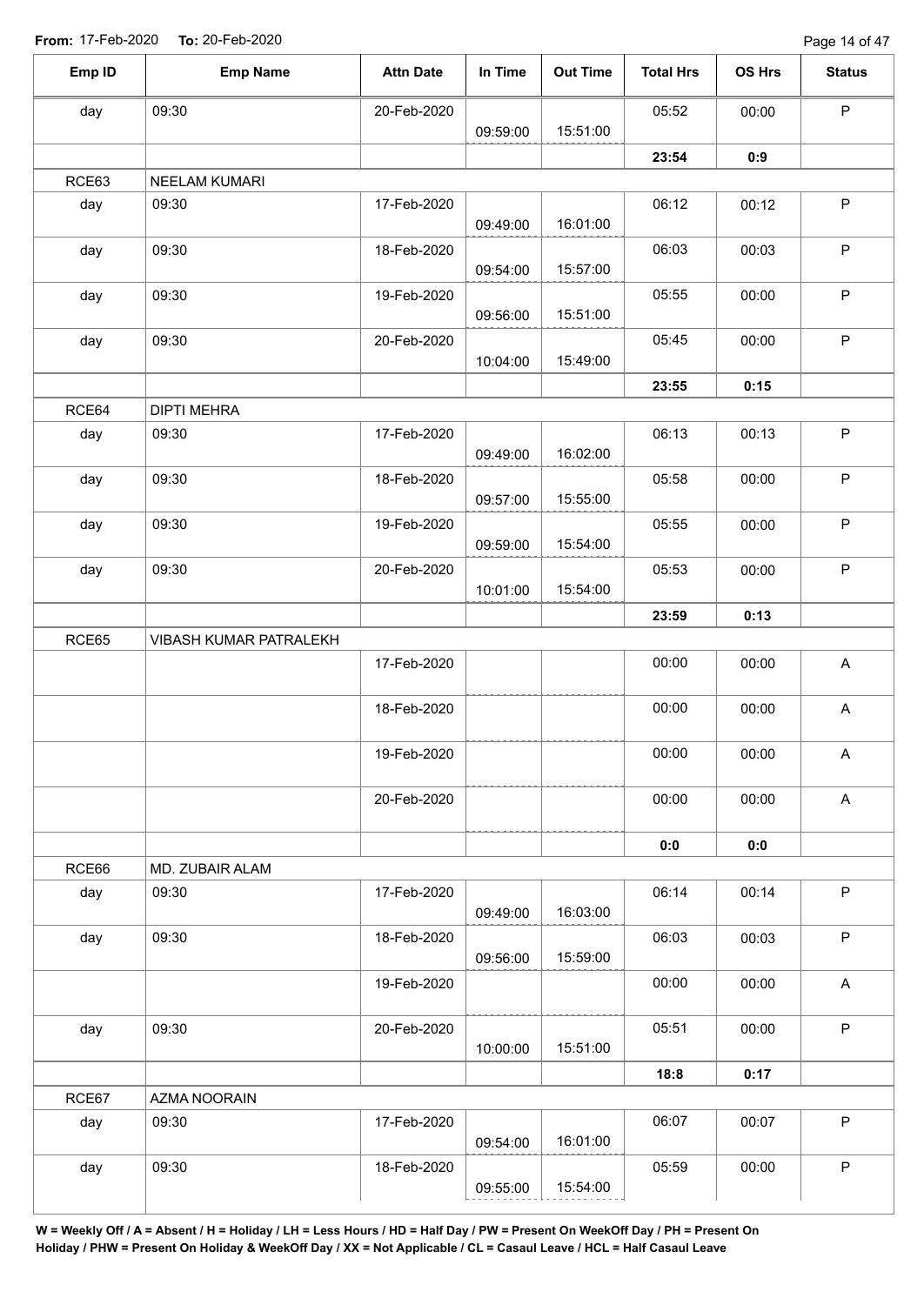Page 15 of 47

| Emp ID | <b>Emp Name</b>       | <b>Attn Date</b> | In Time  | <b>Out Time</b> | <b>Total Hrs</b> | OS Hrs | <b>Status</b>             |
|--------|-----------------------|------------------|----------|-----------------|------------------|--------|---------------------------|
| day    | 09:30                 | 19-Feb-2020      |          |                 | 05:52            | 00:00  | $\mathsf P$               |
|        |                       |                  | 10:01:00 | 15:53:00        |                  |        |                           |
| day    | 09:30                 | 20-Feb-2020      | 10:01:00 | 15:53:00        | 05:52            | 00:00  | P                         |
|        |                       |                  |          |                 |                  |        |                           |
| RCE68  | SARWAR AKHLAQUE AHMAD |                  |          |                 | 23:50            | 0:7    |                           |
| day    | 09:30                 | 17-Feb-2020      |          |                 | 06:08            | 00:08  | $\mathsf P$               |
|        |                       |                  | 09:54:00 | 16:02:00        |                  |        |                           |
| day    | 09:30                 | 18-Feb-2020      |          |                 | 06:01            | 00:01  | P                         |
|        |                       |                  | 09:55:00 | 15:56:00        |                  |        |                           |
| day    | 09:30                 | 19-Feb-2020      |          |                 | 05:54            | 00:00  | P                         |
|        |                       |                  | 10:02:00 | 15:56:00        |                  |        |                           |
|        |                       | 20-Feb-2020      |          |                 | 00:00            | 00:00  | $\mathsf A$               |
|        |                       |                  |          |                 |                  |        |                           |
|        |                       |                  |          |                 | 18:3             | 0:9    |                           |
| RCE69  | NIDA TASNIM           |                  |          |                 |                  |        |                           |
| day    | 09:30                 | 17-Feb-2020      | 09:54:00 | 16:05:00        | 06:11            | 00:11  | $\sf P$                   |
| day    | 09:30                 | 18-Feb-2020      |          |                 | 05:56            | 00:00  | $\mathsf P$               |
|        |                       |                  | 10:00:00 | 15:56:00        |                  |        |                           |
| day    | 09:30                 | 19-Feb-2020      |          |                 | 05:54            | 00:00  | $\sf P$                   |
|        |                       |                  | 10:02:00 | 15:56:00        |                  |        |                           |
| day    | 09:30                 | 20-Feb-2020      |          |                 | 05:53            | 00:00  | $\sf P$                   |
|        |                       |                  | 09:59:00 | 15:52:00        |                  |        |                           |
|        |                       |                  |          |                 | 23:54            | 0:11   |                           |
| RCE70  | <b>SUMAN KUMARI</b>   |                  |          |                 |                  |        |                           |
| day    | 09:30                 | 17-Feb-2020      |          |                 | 06:12            | 00:12  | $\mathsf P$               |
|        |                       |                  | 09:51:00 | 16:03:00        |                  |        |                           |
| day    | 09:30                 | 18-Feb-2020      | 09:57:00 | 15:56:00        | 05:59            | 00:00  | P                         |
|        |                       | 19-Feb-2020      |          |                 | 00:00            | 00:00  | $\mathsf{A}$              |
|        |                       |                  |          |                 |                  |        |                           |
| day    | 09:30                 | 20-Feb-2020      |          |                 | 05:45            | 00:00  | $\mathsf P$               |
|        |                       |                  | 10:05:00 | 15:50:00        |                  |        |                           |
|        |                       |                  |          |                 | 17:56            | 0:12   |                           |
| RCE71  | MD. MUNTAZIR ANSARI   |                  |          |                 |                  |        |                           |
| day    | 09:30                 | 17-Feb-2020      |          |                 | 06:10            | 00:10  | P                         |
|        |                       |                  | 09:54:00 | 16:04:00        |                  |        |                           |
| day    | 09:30                 | 18-Feb-2020      |          |                 | 05:58            | 00:00  | P                         |
|        |                       |                  | 09:57:00 | 15:55:00        |                  |        |                           |
| day    | 09:30                 | 19-Feb-2020      | 10:00:00 | 15:54:00        | 05:54            | 00:00  | $\mathsf P$               |
|        |                       | 20-Feb-2020      |          |                 | 00:00            | 00:00  | $\boldsymbol{\mathsf{A}}$ |
|        |                       |                  |          |                 |                  |        |                           |
|        |                       |                  |          |                 | 18:2             | 0:10   |                           |
| RCE72  | NARAYAN KUMAR         |                  |          |                 |                  |        |                           |
| day    | 09:30                 | 17-Feb-2020      |          |                 | 06:09            | 00:09  | $\sf P$                   |
|        |                       |                  | 09:54:00 | 16:03:00        |                  |        |                           |
|        |                       |                  |          |                 |                  |        |                           |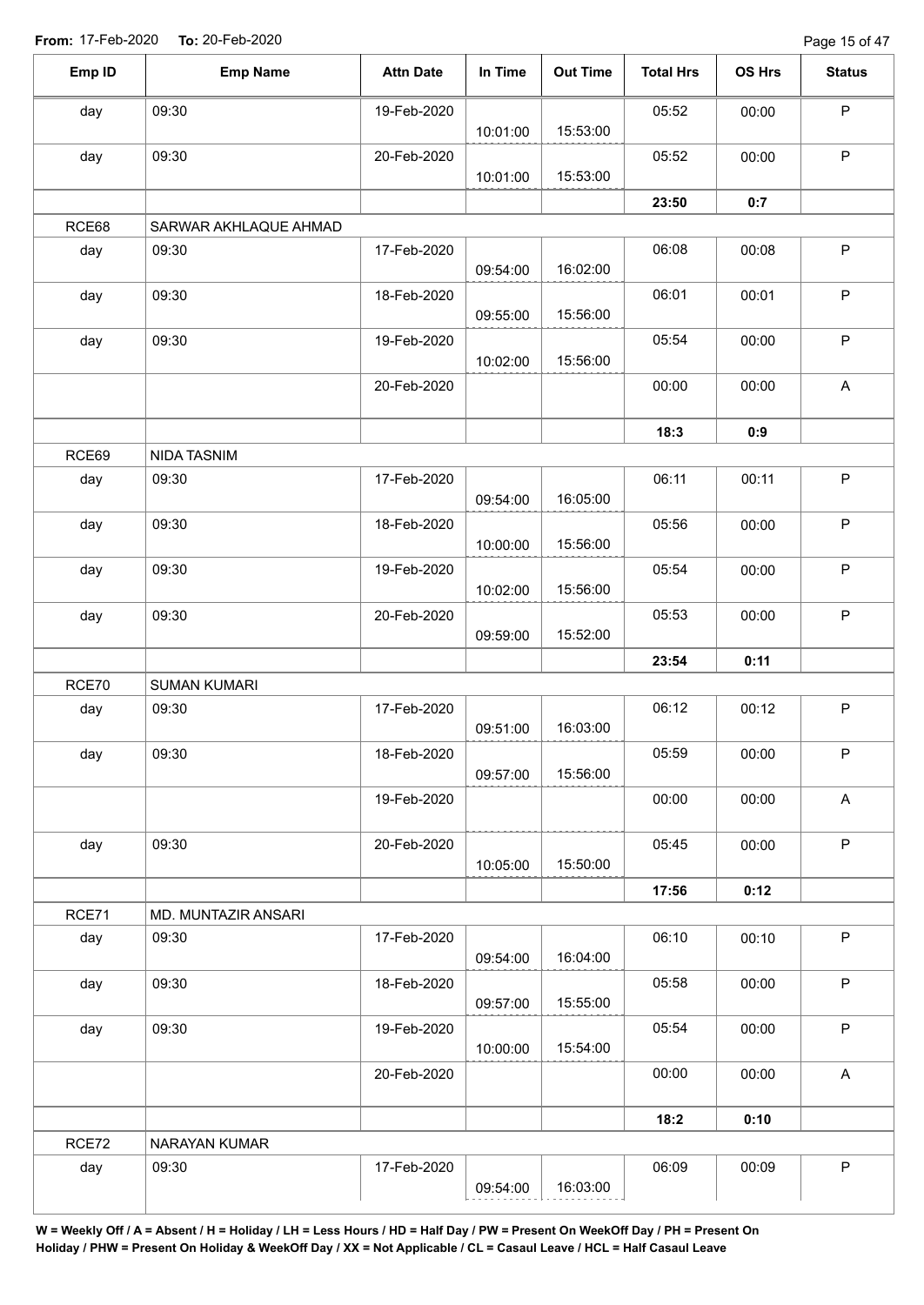Page 16 of 47

| day   | 09:30                | 18-Feb-2020 |          |          |       |       |                           |
|-------|----------------------|-------------|----------|----------|-------|-------|---------------------------|
|       |                      |             | 09:57:00 | 15:56:00 | 05:59 | 00:00 | $\mathsf P$               |
|       |                      | 19-Feb-2020 |          |          | 00:00 | 00:00 | $\boldsymbol{\mathsf{A}}$ |
| day   | 09:30                | 20-Feb-2020 | 10:04:00 | 15:49:00 | 05:45 | 00:00 | $\mathsf P$               |
|       |                      |             |          |          | 17:53 | 0:9   |                           |
| RCE73 | PARDINATH HANSDA     |             |          |          |       |       |                           |
| day   | 09:30                | 17-Feb-2020 | 09:54:00 | 16:04:00 | 06:10 | 00:10 | $\mathsf P$               |
| day   | 09:30                | 18-Feb-2020 | 09:57:00 | 15:58:00 | 06:01 | 00:01 | $\mathsf P$               |
| day   | 09:30                | 19-Feb-2020 | 10:02:00 | 15:56:00 | 05:54 | 00:00 | P                         |
| day   | 09:30                | 20-Feb-2020 | 09:59:00 | 15:51:00 | 05:52 | 00:00 | $\mathsf P$               |
|       |                      |             |          |          | 23:57 | 0:11  |                           |
| RCE74 | SURENDRA KUMAR       |             |          |          |       |       |                           |
| day   | 09:30                | 17-Feb-2020 | 09:54:00 | 16:06:00 | 06:12 | 00:12 | $\mathsf P$               |
| day   | 09:30                | 18-Feb-2020 | 10:00:00 | 15:54:00 | 05:54 | 00:00 | $\sf P$                   |
| day   | 09:30                | 19-Feb-2020 | 10:01:00 | 15:53:00 | 05:52 | 00:00 | $\mathsf P$               |
| day   | 09:30                | 20-Feb-2020 | 10:03:00 | 15:48:00 | 05:45 | 00:00 | $\mathsf P$               |
|       |                      |             |          |          | 23:43 | 0:12  |                           |
| RCE75 | PRAMILA MARANDI      |             |          |          |       |       |                           |
| day   | 09:30                | 17-Feb-2020 | 09:49:00 | 16:05:00 | 06:16 | 00:16 | P                         |
| day   | 09:30                | 18-Feb-2020 | 10:00:00 | 15:59:00 | 05:59 | 00:00 | $\sf P$                   |
| day   | 09:30                | 19-Feb-2020 | 09:59:00 | 15:54:00 | 05:55 | 00:00 | $\mathsf P$               |
| day   | 09:30                | 20-Feb-2020 | 10:00:00 | 15:51:00 | 05:51 | 00:00 | $\mathsf P$               |
|       |                      |             |          |          | 24:1  | 0:16  |                           |
| RCE76 | MUKESH KUMAR MANDAL  |             |          |          |       |       |                           |
| day   | 09:30                | 17-Feb-2020 | 09:54:00 | 16:03:00 | 06:09 | 00:09 | $\mathsf P$               |
| day   | 09:30                | 18-Feb-2020 | 09:56:00 | 15:56:00 | 06:00 | 00:00 | P                         |
| day   | 09:30                | 19-Feb-2020 | 09:57:00 | 15:53:00 | 05:56 | 00:00 | $\mathsf P$               |
| day   | 09:30                | 20-Feb-2020 | 10:00:00 | 15:48:00 | 05:48 | 00:00 | $\mathsf P$               |
|       |                      |             |          |          | 23:53 | 0:9   |                           |
| RCE77 | <b>KREETI KUMARI</b> |             |          |          |       |       |                           |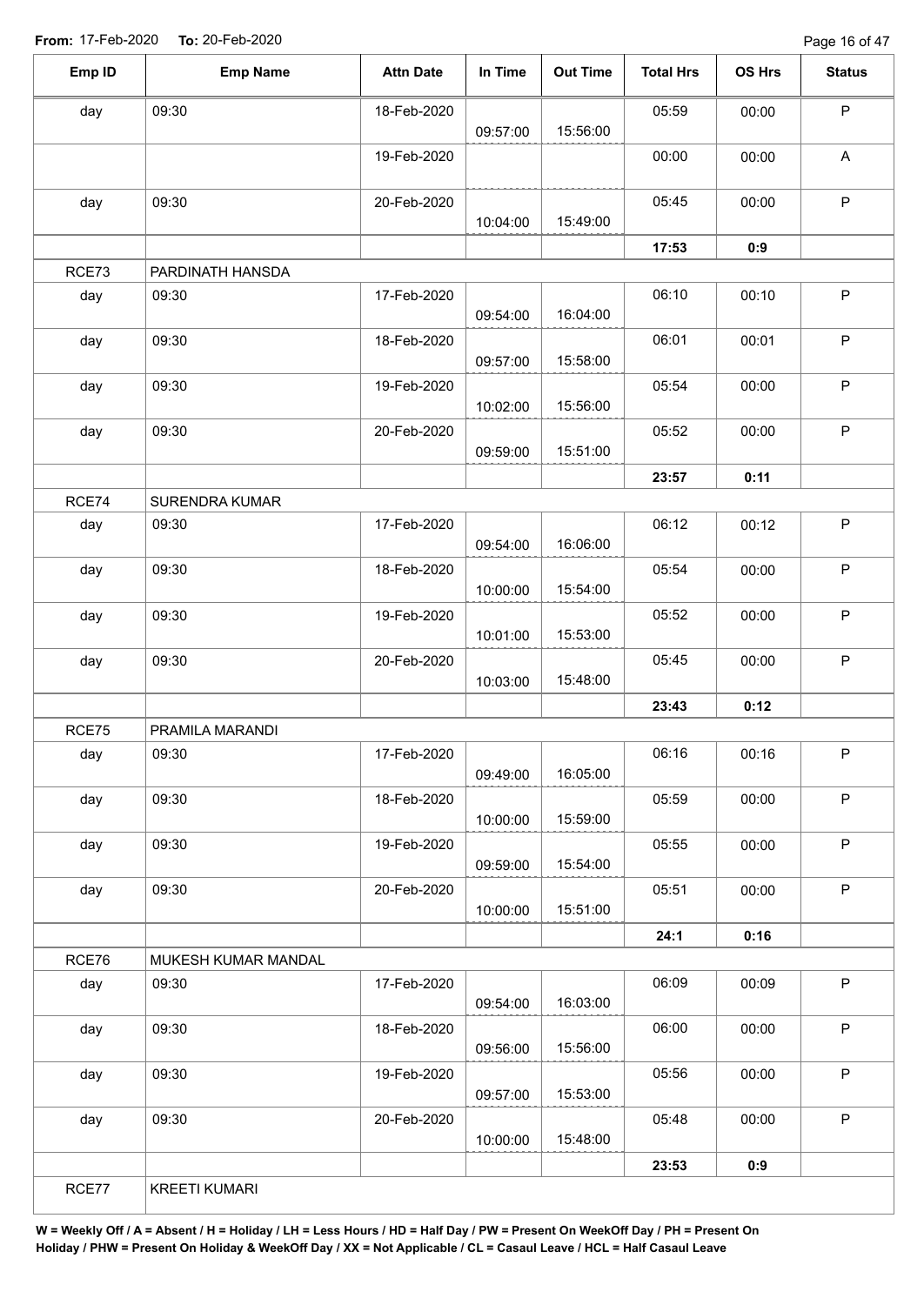Page 17 of 47

| Emp ID       | <b>Emp Name</b>         | <b>Attn Date</b> | In Time  | <b>Out Time</b> | <b>Total Hrs</b> | OS Hrs | <b>Status</b>             |
|--------------|-------------------------|------------------|----------|-----------------|------------------|--------|---------------------------|
| day          | 09:30                   | 17-Feb-2020      |          |                 | 06:16            | 00:16  | $\mathsf P$               |
|              |                         |                  | 09:49:00 | 16:05:00        |                  |        |                           |
| day          | 09:30                   | 18-Feb-2020      | 10:00:00 | 15:54:00        | 05:54            | 00:00  | $\mathsf P$               |
| day          | 09:30                   | 19-Feb-2020      |          |                 | 05:56            | 00:00  | $\mathsf P$               |
|              |                         |                  | 09:55:00 | 15:51:00        |                  |        |                           |
| day          | 09:30                   | 20-Feb-2020      |          |                 | 05:50            | 00:00  | $\sf P$                   |
|              |                         |                  | 10:02:00 | 15:52:00        |                  |        |                           |
|              |                         |                  |          |                 | 23:56            | 0:16   |                           |
| RCE78        | SONIYA KUMARI           |                  |          |                 |                  |        |                           |
| day          | 09:30                   | 17-Feb-2020      |          |                 | 06:12            | 00:12  | $\mathsf P$               |
|              |                         |                  | 09:54:00 | 16:06:00        |                  |        |                           |
|              |                         | 18-Feb-2020      |          |                 | 00:00            | 00:00  | A                         |
|              |                         |                  |          |                 |                  |        |                           |
| day          | 09:30                   | 19-Feb-2020      | 09:55:00 | 15:52:00        | 05:57            | 00:00  | $\sf P$                   |
| day          | 09:30                   | 20-Feb-2020      |          |                 | 05:51            | 00:00  | $\mathsf P$               |
|              |                         |                  | 10:02:00 | 15:53:00        |                  |        |                           |
|              |                         |                  |          |                 | 18:0             | 0:12   |                           |
| RCE79        | PUSHPA VERMA            |                  |          |                 |                  |        |                           |
| day          | 09:30                   | 17-Feb-2020      |          |                 | 06:11            | 00:11  | $\mathsf P$               |
|              |                         |                  | 09:53:00 | 16:04:00        |                  |        |                           |
| day          | 09:30                   | 18-Feb-2020      |          |                 | 05:56            | 00:00  | $\mathsf P$               |
|              |                         |                  | 09:58:00 | 15:54:00        |                  |        |                           |
| day          | 09:30                   | 19-Feb-2020      |          |                 | 05:52            | 00:00  | $\sf P$                   |
|              |                         |                  | 10:01:00 | 15:53:00        |                  |        |                           |
| day          | 09:30                   | 20-Feb-2020      | 10:02:00 | 15:51:00        | 05:49            | 00:00  | $\mathsf P$               |
|              |                         |                  |          |                 | 23:48            | 0:11   |                           |
| <b>RCE80</b> | MD. SAJJAD ALAM         |                  |          |                 |                  |        |                           |
| day          | 09:30                   | 17-Feb-2020      |          |                 | 06:13            | 00:13  | $\mathsf P$               |
|              |                         |                  | 09:49:00 | 16:02:00        |                  |        |                           |
|              |                         | 18-Feb-2020      |          |                 | 00:00            | 00:00  | $\boldsymbol{\mathsf{A}}$ |
|              |                         |                  |          |                 |                  |        |                           |
| day          | 09:30                   | 19-Feb-2020      |          |                 | 05:54            | 00:00  | $\mathsf P$               |
|              |                         |                  | 09:59:00 | 15:53:00        |                  |        |                           |
|              |                         | 20-Feb-2020      |          |                 | 00:00            | 00:00  | $\mathsf A$               |
|              |                         |                  |          |                 |                  |        |                           |
| RCE81        |                         |                  |          |                 | 12:7             | 0:13   |                           |
| day          | KANCHAN KUMARI<br>09:30 | 17-Feb-2020      |          |                 | 06:14            | 00:14  | $\sf P$                   |
|              |                         |                  | 09:49:00 | 16:03:00        |                  |        |                           |
| day          | 09:30                   | 18-Feb-2020      |          |                 | 06:03            | 00:03  | $\mathsf P$               |
|              |                         |                  | 09:55:00 | 15:58:00        |                  |        |                           |
| day          | 09:30                   | 19-Feb-2020      |          |                 | 05:55            | 00:00  | $\mathsf P$               |
|              |                         |                  | 09:56:00 | 15:51:00        |                  |        |                           |
| day          | 09:30                   | 20-Feb-2020      |          |                 | 05:47            | 00:00  | $\mathsf P$               |
|              |                         |                  | 10:03:00 | 15:50:00        |                  |        |                           |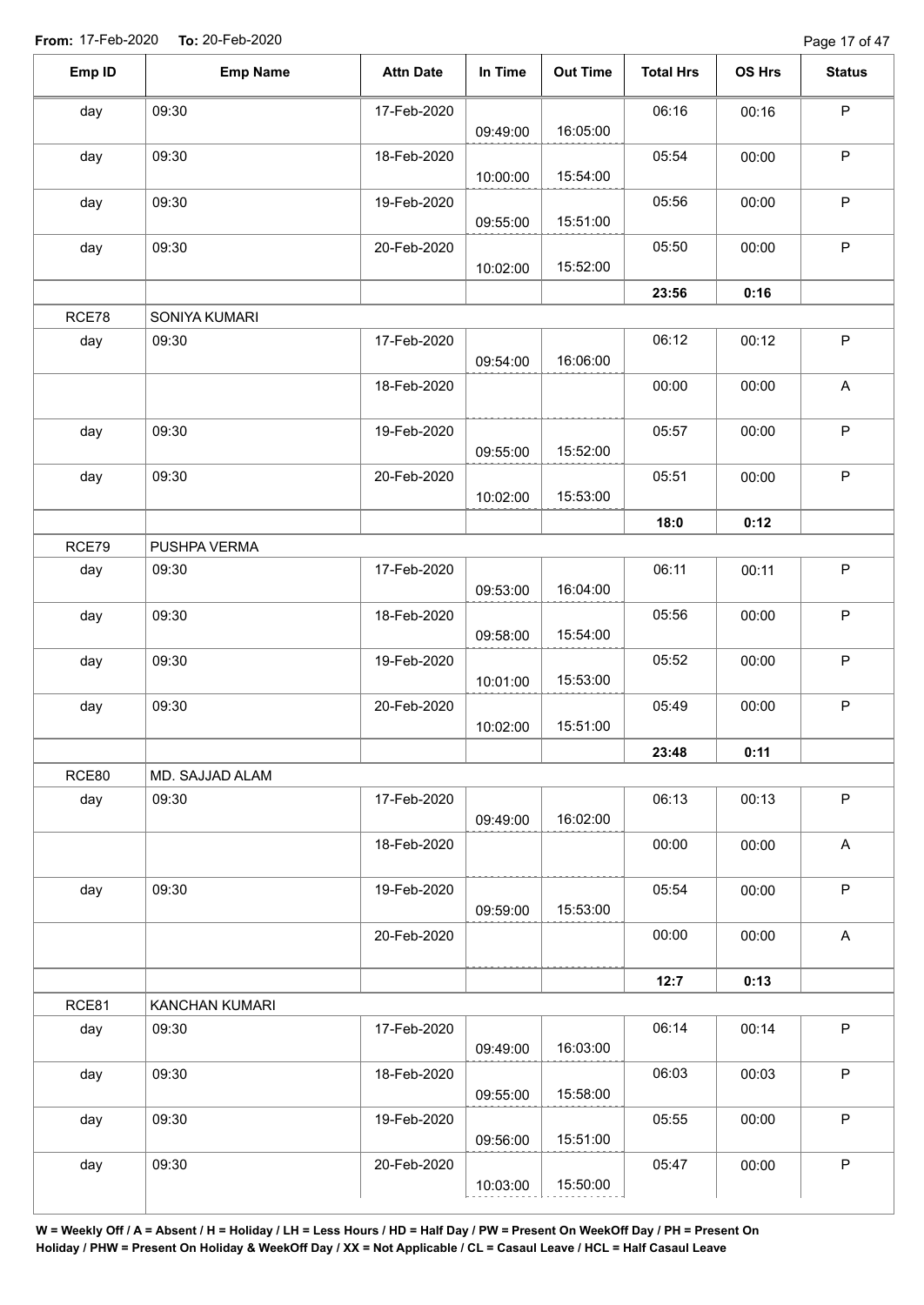| Emp ID | <b>Emp Name</b>       | <b>Attn Date</b> | In Time  | <b>Out Time</b> | <b>Total Hrs</b> | OS Hrs | <b>Status</b> |
|--------|-----------------------|------------------|----------|-----------------|------------------|--------|---------------|
|        |                       |                  |          |                 | 23:59            | 0:17   |               |
| RCE82  | PREMJIT KUMAR YADAV   |                  |          |                 |                  |        |               |
| day    | 09:30                 | 17-Feb-2020      | 09:49:00 | 16:03:00        | 06:14            | 00:14  | P             |
| day    | 09:30                 | 18-Feb-2020      | 09:56:00 | 15:59:00        | 06:03            | 00:03  | $\sf P$       |
| day    | 09:30                 | 19-Feb-2020      | 09:56:00 | 15:51:00        | 05:55            | 00:00  | $\sf P$       |
| day    | 09:30                 | 20-Feb-2020      | 10:04:00 | 15:48:00        | 05:44            | 00:00  | $\mathsf P$   |
|        |                       |                  |          |                 | 23:56            | 0:17   |               |
| RCE83  | <b>ABHISHEK KUMAR</b> |                  |          |                 |                  |        |               |
| day    | 09:30                 | 17-Feb-2020      | 09:49:00 | 16:04:00        | 06:15            | 00:15  | $\mathsf P$   |
| day    | 09:30                 | 18-Feb-2020      | 10:01:00 | 15:59:00        | 05:58            | 00:00  | $\mathsf P$   |
| day    | 09:30                 | 19-Feb-2020      | 09:59:00 | 15:53:00        | 05:54            | 00:00  | $\mathsf P$   |
| day    | 09:30                 | 20-Feb-2020      | 10:01:00 | 15:54:00        | 05:53            | 00:00  | $\mathsf P$   |
|        |                       |                  |          |                 | 24:0             | 0:15   |               |
| RCE84  | MANJEET KUMAR RANA    |                  |          |                 |                  |        |               |
| day    | 09:30                 | 17-Feb-2020      | 09:53:00 | 16:04:00        | 06:11            | 00:11  | $\mathsf P$   |
| day    | 09:30                 | 18-Feb-2020      | 10:01:00 | 15:59:00        | 05:58            | 00:00  | $\mathsf P$   |
| day    | 09:30                 | 19-Feb-2020      | 09:57:00 | 15:51:00        | 05:54            | 00:00  | $\mathsf P$   |
| day    | 09:30                 | 20-Feb-2020      | 10:04:00 | 15:49:00        | 05:45            | 00:00  | P.            |
|        |                       |                  |          |                 | 23:48            | 0:11   |               |
| RCE85  | NAYAN KUMAR DEY       |                  |          |                 |                  |        |               |
| day    | 09:30                 | 17-Feb-2020      | 09:53:00 | 16:04:00        | 06:11            | 00:11  | P             |
| day    | 09:30                 | 18-Feb-2020      | 10:01:00 | 15:59:00        | 05:58            | 00:00  | P             |
| day    | 09:30                 | 19-Feb-2020      | 09:59:00 | 15:54:00        | 05:55            | 00:00  | P             |
| day    | 09:30                 | 20-Feb-2020      | 10:01:00 | 15:53:00        | 05:52            | 00:00  | P             |
|        |                       |                  |          |                 | 23:56            | 0:11   |               |
| RCE86  | ROHIT GUPTA           |                  |          |                 |                  |        |               |
| day    | 09:30                 | 17-Feb-2020      | 09:48:00 | 16:04:00        | 06:16            | 00:16  | P             |
| day    | 09:30                 | 18-Feb-2020      | 10:01:00 | 15:57:00        | 05:56            | 00:00  | P             |
| day    | 09:30                 | 19-Feb-2020      | 09:56:00 | 15:52:00        | 05:56            | 00:00  | $\sf P$       |
|        |                       |                  |          |                 |                  |        |               |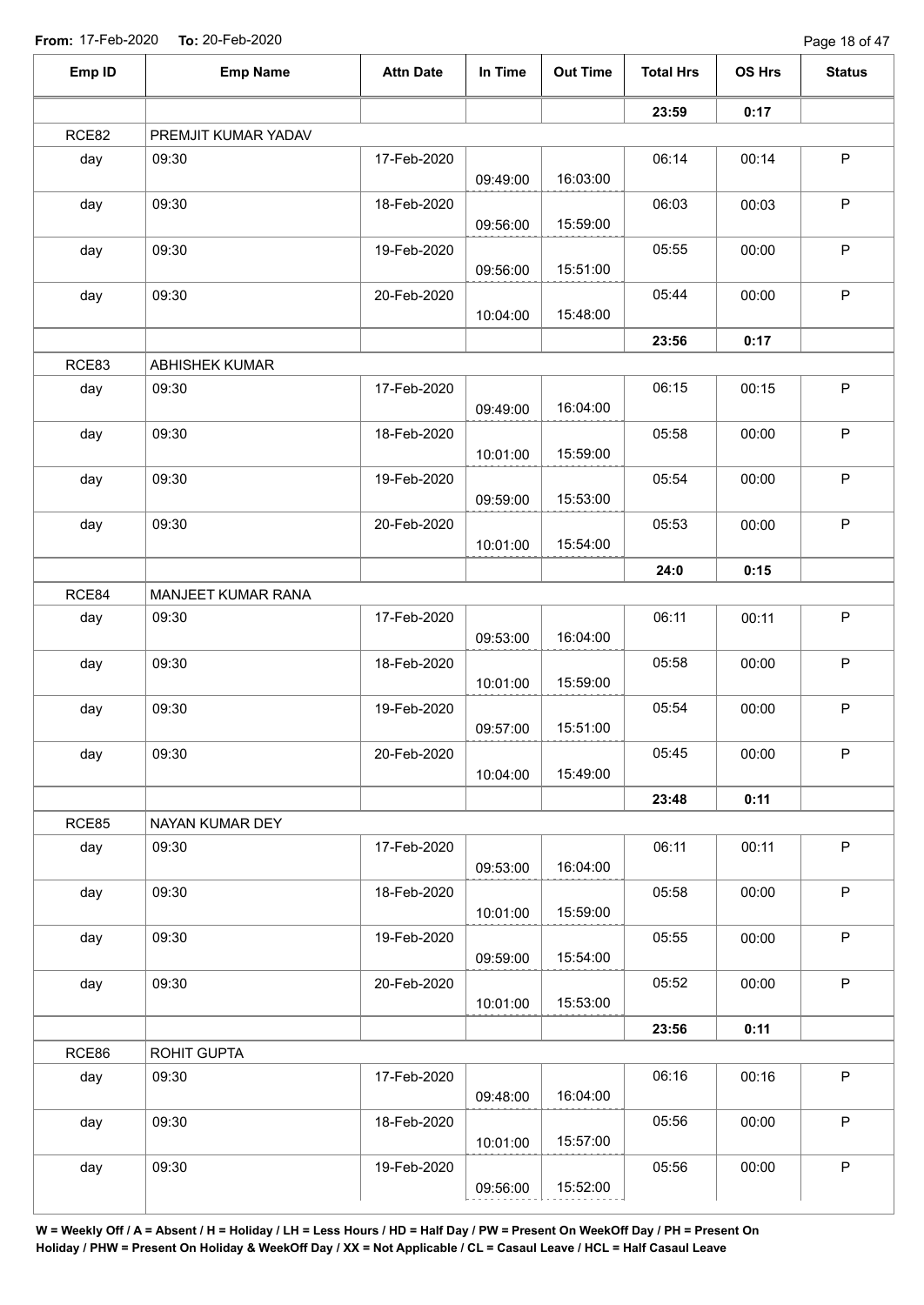Page 19 of 47

| Emp ID | <b>Emp Name</b>     | <b>Attn Date</b> | In Time  | <b>Out Time</b> | <b>Total Hrs</b> | OS Hrs | <b>Status</b> |
|--------|---------------------|------------------|----------|-----------------|------------------|--------|---------------|
| day    | 09:30               | 20-Feb-2020      |          |                 | 05:50            | 00:00  | $\mathsf P$   |
|        |                     |                  | 10:02:00 | 15:52:00        |                  |        |               |
|        |                     |                  |          |                 | 23:58            | 0:16   |               |
| RCE87  | SULATA KUMARI       |                  |          |                 |                  |        |               |
| day    | 09:30               | 17-Feb-2020      |          |                 | 06:13            | 00:13  | $\mathsf P$   |
|        |                     |                  | 09:53:00 | 16:06:00        |                  |        |               |
| day    | 09:30               | 18-Feb-2020      | 10:00:00 | 15:58:00        | 05:58            | 00:00  | $\mathsf P$   |
| day    | 09:30               | 19-Feb-2020      | 10:02:00 | 15:56:00        | 05:54            | 00:00  | $\mathsf P$   |
|        | 09:30               | 20-Feb-2020      |          |                 | 05:48            | 00:00  | $\mathsf P$   |
| day    |                     |                  | 10:03:00 | 15:51:00        |                  |        |               |
|        |                     |                  |          |                 |                  |        |               |
|        |                     |                  |          |                 | 23:53            | 0:13   |               |
| RCE88  | SHILA SOREN         |                  |          |                 |                  |        |               |
| day    | 09:30               | 17-Feb-2020      | 09:49:00 | 16:03:00        | 06:14            | 00:14  | $\mathsf{P}$  |
| day    | 09:30               | 18-Feb-2020      |          |                 | 06:01            | 00:01  | $\mathsf P$   |
|        |                     |                  | 09:55:00 | 15:56:00        |                  |        |               |
| day    | 09:30               | 19-Feb-2020      | 09:55:00 | 15:51:00        | 05:56            | 00:00  | $\sf P$       |
| day    | 09:30               | 20-Feb-2020      |          |                 | 05:44            | 00:00  | $\mathsf P$   |
|        |                     |                  | 10:04:00 | 15:48:00        |                  |        |               |
|        |                     |                  |          |                 | 23:55            | 0:15   |               |
| RCE89  | AFTAB ALAM          |                  |          |                 |                  |        |               |
|        |                     | 17-Feb-2020      |          |                 | 06:13            |        | $\mathsf P$   |
| day    | 09:30               |                  | 09:53:00 | 16:06:00        |                  | 00:13  |               |
|        | 09:30               | 18-Feb-2020      |          |                 | 05:53            | 00:00  | $\sf P$       |
| day    |                     |                  | 10:00:00 | 15:53:00        |                  |        |               |
|        | 09:30               | 19-Feb-2020      |          |                 | 05:54            | 00:00  | P             |
| day    |                     |                  | 09:58:00 | 15:52:00        |                  |        |               |
|        | 09:30               | 20-Feb-2020      |          |                 | 05:51            | 00:00  | P             |
| day    |                     |                  | 10:02:00 | 15:53:00        |                  |        |               |
|        |                     |                  |          |                 | 23:51            | 0:13   |               |
| RCE90  | RUKSAR KHATOON      |                  |          |                 |                  |        |               |
|        |                     | 17-Feb-2020      |          |                 | 06:10            |        | $\mathsf{P}$  |
| day    | 09:30               |                  | 09:50:00 | 16:00:00        |                  | 00:10  |               |
|        | 09:30               | 18-Feb-2020      |          |                 | 06:05            | 00:05  | $\mathsf{P}$  |
| day    |                     |                  | 09:52:00 | 15:57:00        |                  |        |               |
|        | 09:30               | 19-Feb-2020      |          |                 | 05:56            | 00:00  | $\mathsf P$   |
| day    |                     |                  | 09:58:00 | 15:54:00        |                  |        |               |
|        | 09:30               | 20-Feb-2020      |          |                 | 05:54            | 00:00  | $\mathsf P$   |
| day    |                     |                  | 10:00:00 | 15:54:00        |                  |        |               |
|        |                     |                  |          |                 | 24:5             | 0:15   |               |
|        |                     |                  |          |                 |                  |        |               |
| RCE91  | <b>KUNTI KUMARI</b> |                  |          |                 |                  |        | $\mathsf{P}$  |
| day    | 09:30               | 17-Feb-2020      | 09:53:00 | 16:05:00        | 06:12            | 00:12  |               |
|        | 09:30               |                  |          |                 | 05:58            | 00:00  | $\mathsf P$   |
| day    |                     | 18-Feb-2020      | 09:57:00 | 15:55:00        |                  |        |               |
|        |                     |                  |          |                 |                  |        |               |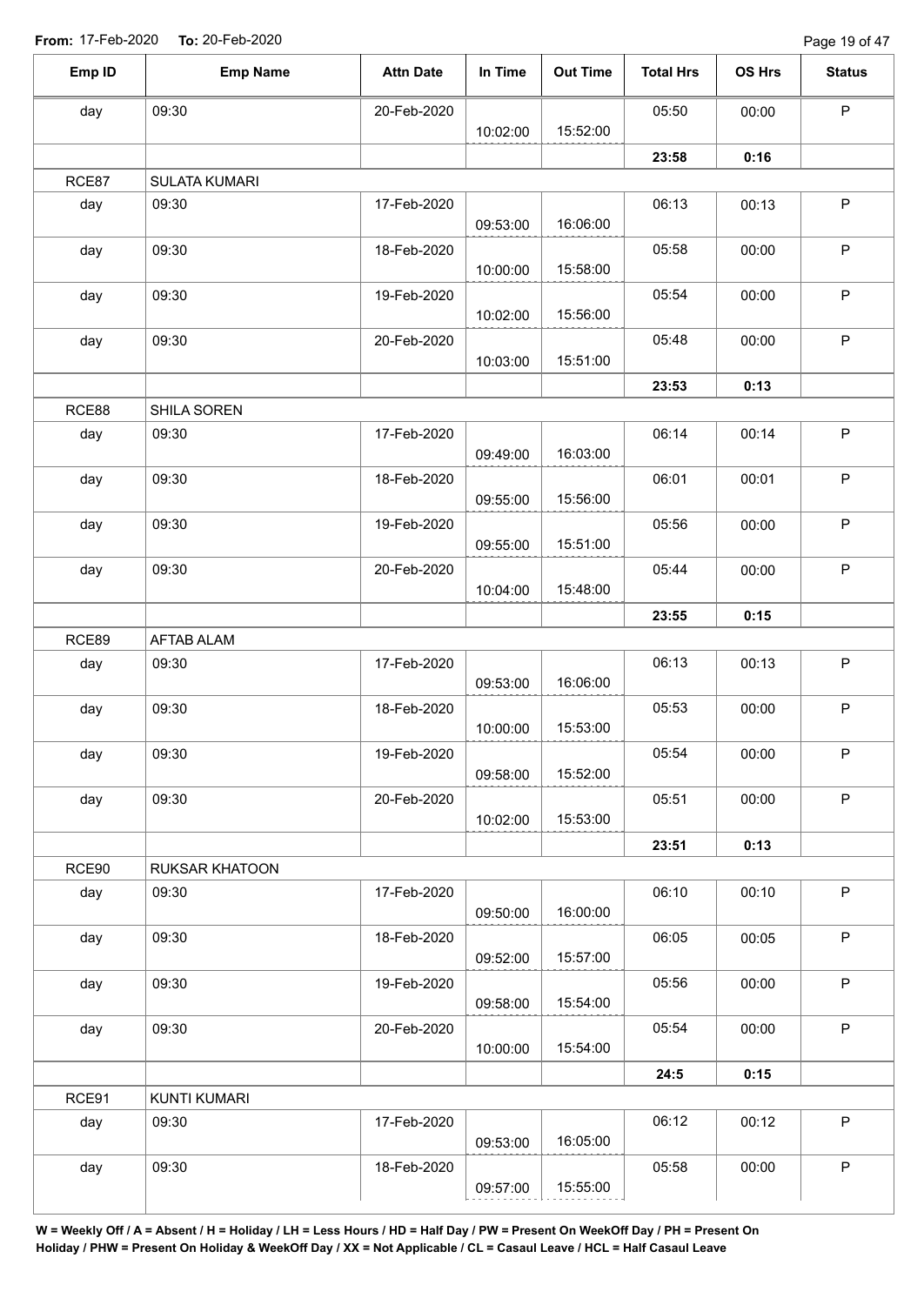Page 20 of 47

| Emp ID | <b>Emp Name</b>       | <b>Attn Date</b> | In Time  | <b>Out Time</b> | <b>Total Hrs</b> | OS Hrs | <b>Status</b> |
|--------|-----------------------|------------------|----------|-----------------|------------------|--------|---------------|
|        |                       | 19-Feb-2020      |          |                 | 00:00            | 00:00  | A             |
| day    | 09:30                 | 20-Feb-2020      | 10:02:00 | 15:52:00        | 05:50            | 00:00  | $\mathsf P$   |
|        |                       |                  |          |                 | 18:0             | 0:12   |               |
| RCE92  | <b>MANISHA KUMARI</b> |                  |          |                 |                  |        |               |
| day    | 09:30                 | 17-Feb-2020      | 09:48:00 | 16:04:00        | 06:16            | 00:16  | $\mathsf P$   |
| day    | 09:30                 | 18-Feb-2020      | 09:55:00 | 15:57:00        | 06:02            | 00:02  | $\mathsf P$   |
| day    | 09:30                 | 19-Feb-2020      | 10:02:00 | 15:56:00        | 05:54            | 00:00  | $\mathsf P$   |
| day    | 09:30                 | 20-Feb-2020      | 10:01:00 | 15:54:00        | 05:53            | 00:00  | $\mathsf P$   |
|        |                       |                  |          |                 | 24:5             | 0:18   |               |
| RCE93  | KAHKASHAN BANO        |                  |          |                 |                  |        |               |
| day    | 09:30                 | 17-Feb-2020      | 09:53:00 | 16:06:00        | 06:13            | 00:13  | $\mathsf P$   |
| day    | 09:30                 | 18-Feb-2020      | 10:00:00 | 15:55:00        | 05:55            | 00:00  | $\sf P$       |
| day    | 09:30                 | 19-Feb-2020      | 10:00:00 | 15:55:00        | 05:55            | 00:00  | $\mathsf P$   |
| day    | 09:30                 | 20-Feb-2020      | 10:01:00 | 15:53:00        | 05:52            | 00:00  | $\mathsf P$   |
|        |                       |                  |          |                 | 23:55            | 0:13   |               |
| RCE94  | <b>BHAWANI KUMARI</b> |                  |          |                 |                  |        |               |
| day    | 09:30                 | 17-Feb-2020      | 09:50:00 | 16:00:00        | 06:10            | 00:10  | $\mathsf P$   |
| day    | 09:30                 | 18-Feb-2020      | 09:52:00 | 15:56:00        | 06:04            | 00:04  | P             |
| day    | 09:30                 | 19-Feb-2020      | 10:00:00 | 15:53:00        | 05:53            | 00:00  | $\mathsf P$   |
| day    | 09:30                 | 20-Feb-2020      | 10:03:00 | 15:50:00        | 05:47            | 00:00  | $\mathsf P$   |
|        |                       |                  |          |                 | 23:54            | 0:14   |               |
| RCE95  | <b>SONI KUMARI</b>    |                  |          |                 |                  |        |               |
| day    | 09:30                 | 17-Feb-2020      | 09:50:00 | 16:00:00        | 06:10            | 00:10  | $\mathsf P$   |
| day    | 09:30                 | 18-Feb-2020      | 09:52:00 | 15:56:00        | 06:04            | 00:04  | $\mathsf P$   |
| day    | 09:30                 | 19-Feb-2020      | 10:01:00 | 15:55:00        | 05:54            | 00:00  | $\mathsf P$   |
| day    | 09:30                 | 20-Feb-2020      | 10:01:00 | 15:53:00        | 05:52            | 00:00  | $\mathsf P$   |
|        |                       |                  |          |                 | 24:0             | 0:14   |               |
| RCE96  | DEEPAK KUMAR SINGH    |                  |          |                 |                  |        |               |
| day    | 09:30                 | 17-Feb-2020      | 09:50:00 | 16:00:00        | 06:10            | 00:10  | $\sf P$       |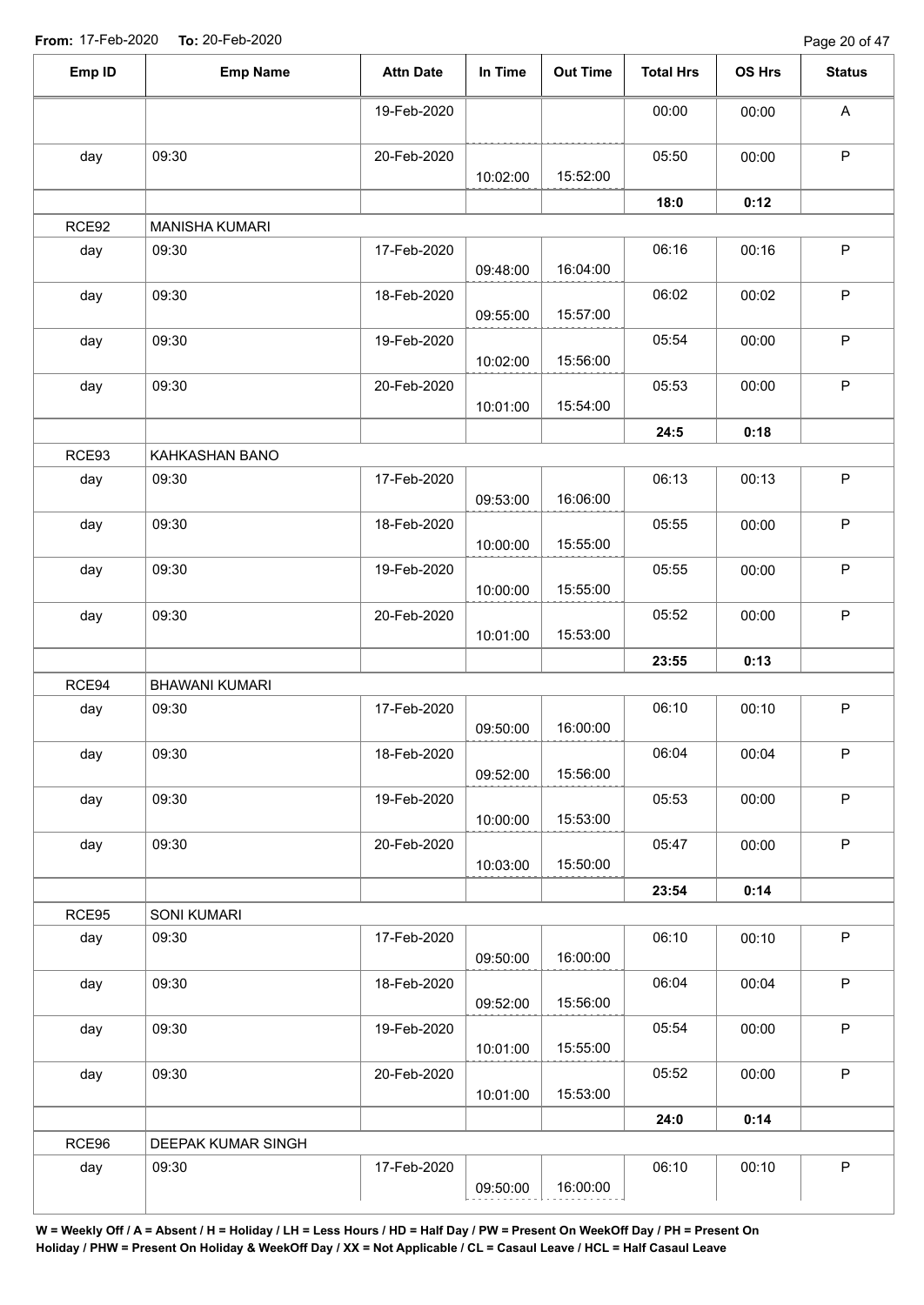Page 21 of 47

| Emp ID        | <b>Emp Name</b>      | <b>Attn Date</b> | In Time  | <b>Out Time</b> | <b>Total Hrs</b> | OS Hrs | <b>Status</b> |
|---------------|----------------------|------------------|----------|-----------------|------------------|--------|---------------|
| day           | 09:30                | 18-Feb-2020      |          |                 | 06:05            | 00:05  | $\mathsf P$   |
|               |                      |                  | 09:54:00 | 15:59:00        |                  |        |               |
| day           | 09:30                | 19-Feb-2020      | 09:56:00 | 15:56:00        | 06:00            | 00:00  | $\mathsf P$   |
| day           | 09:30                | 20-Feb-2020      | 10:00:00 | 15:51:00        | 05:51            | 00:00  | $\mathsf P$   |
|               |                      |                  |          |                 | 24:6             | 0:15   |               |
| RCE97         | <b>SUMAN KUMARI</b>  |                  |          |                 |                  |        |               |
| day           | 09:30                | 17-Feb-2020      |          |                 | 06:10            | 00:10  | $\sf P$       |
|               |                      |                  | 09:51:00 | 16:01:00        |                  |        |               |
| day           | 09:30                | 18-Feb-2020      | 09:52:00 | 15:57:00        | 06:05            | 00:05  | $\sf P$       |
| day           | 09:30                | 19-Feb-2020      |          |                 | 05:55            | 00:00  | $\sf P$       |
|               |                      |                  | 09:59:00 | 15:54:00        |                  |        |               |
| day           | 09:30                | 20-Feb-2020      | 10:00:00 | 15:51:00        | 05:51            | 00:00  | $\sf P$       |
|               |                      |                  |          |                 | 24:1             | 0:15   |               |
| RCE98         | MANOJ BESRA          |                  |          |                 |                  |        |               |
| day           | 09:30                | 17-Feb-2020      |          |                 | 06:13            | 00:13  | $\mathsf P$   |
|               |                      |                  | 09:49:00 | 16:02:00        |                  |        |               |
| day           | 09:30                | 18-Feb-2020      | 09:56:00 | 15:58:00        | 06:02            | 00:02  | $\sf P$       |
|               | 09:30                |                  |          |                 |                  |        | $\sf P$       |
| day           |                      | 19-Feb-2020      | 09:57:00 | 15:51:00        | 05:54            | 00:00  |               |
| day           | 09:30                | 20-Feb-2020      |          |                 | 05:51            | 00:00  | $\sf P$       |
|               |                      |                  | 10:02:00 | 15:53:00        |                  |        |               |
|               |                      |                  |          |                 | 24:0             | 0:15   |               |
| RCE99         | PRAFULLA KUMAR SINGH |                  |          |                 |                  |        |               |
| day           | 09:30                | 17-Feb-2020      | 09:50:00 | 16:02:00        | 06:12            | 00:12  | P.            |
| day           | 09:30                | 18-Feb-2020      | 09:52:00 | 15:58:00        | 06:06            | 00:06  | $\mathsf P$   |
| day           | 09:30                | 19-Feb-2020      | 09:57:00 | 15:50:00        | 05:53            | 00:00  | $\sf P$       |
| day           | 09:30                | 20-Feb-2020      | 10:05:00 | 15:50:00        | 05:45            | 00:00  | $\mathsf P$   |
|               |                      |                  |          |                 | 23:56            | 0:18   |               |
| <b>RCE100</b> | KHUSHBU YADAV        |                  |          |                 |                  |        |               |
| day           | 09:30                | 17-Feb-2020      | 09:50:00 | 16:02:00        | 06:12            | 00:12  | $\mathsf{P}$  |
| day           | 09:30                | 18-Feb-2020      | 09:52:00 | 15:58:00        | 06:06            | 00:06  | $\mathsf P$   |
| day           | 09:30                | 19-Feb-2020      |          |                 | 05:53            | 00:00  | $\mathsf P$   |
|               |                      |                  | 09:57:00 | 15:50:00        |                  |        |               |
| day           | 09:30                | 20-Feb-2020      |          |                 | 05:45            | 00:00  | $\mathsf P$   |
|               |                      |                  | 10:05:00 | 15:50:00        |                  |        |               |
|               | MADHU SUDAN GORAIN   |                  |          |                 | 23:56            | 0:18   |               |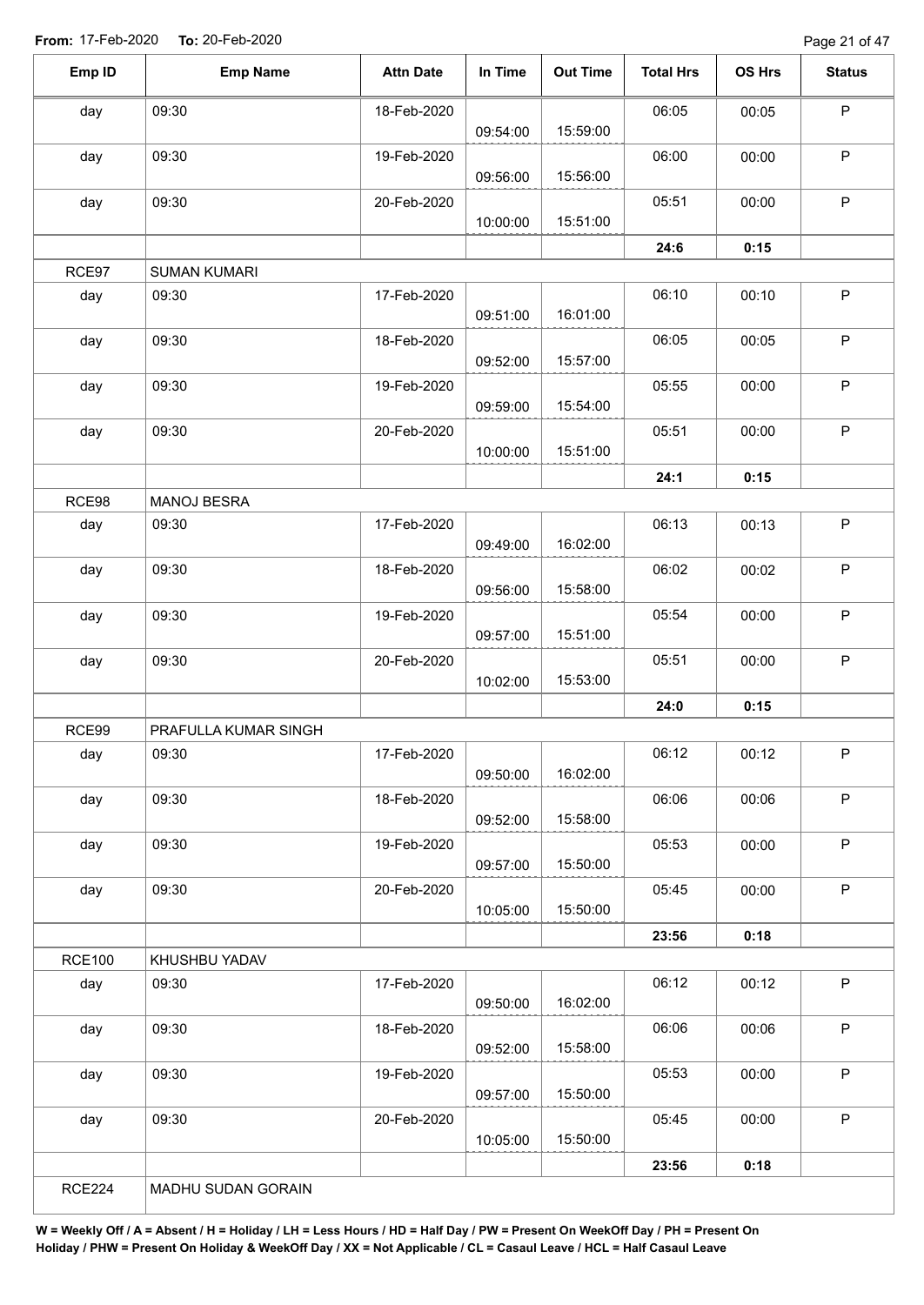Page 22 of 47

| Emp ID            | <b>Emp Name</b>        | <b>Attn Date</b> | In Time  | <b>Out Time</b> | <b>Total Hrs</b> | OS Hrs | <b>Status</b>             |
|-------------------|------------------------|------------------|----------|-----------------|------------------|--------|---------------------------|
| day               | 09:30                  | 17-Feb-2020      |          |                 | 06:10            | 00:10  | $\mathsf P$               |
|                   |                        |                  | 09:50:00 | 16:00:00        |                  |        |                           |
| day               | 09:30                  | 18-Feb-2020      | 09:52:00 | 15:56:00        | 06:04            | 00:04  | P                         |
| day               | 09:30                  | 19-Feb-2020      | 09:57:00 | 15:50:00        | 05:53            | 00:00  | $\mathsf P$               |
|                   | 09:30                  | 20-Feb-2020      |          |                 | 05:44            | 00:00  | $\mathsf P$               |
| day               |                        |                  | 10:04:00 | 15:48:00        |                  |        |                           |
|                   |                        |                  |          |                 | 23:51            | 0:14   |                           |
| <b>Department</b> | <b>TEACHING STAFF</b>  |                  |          |                 |                  |        |                           |
| <b>RCE203</b>     | MUKESH KUMAR SNGH      |                  |          |                 |                  |        |                           |
| day               | 09:30                  | 17-Feb-2020      | 09:47:00 | 15:58:00        | 06:11            | 00:11  | $\sf P$                   |
| day               | 09:30                  | 18-Feb-2020      | 09:50:00 | 15:50:00        | 06:00            | 00:00  | $\mathsf P$               |
| day               | 09:30                  | 19-Feb-2020      | 09:53:00 | 15:47:00        | 05:54            | 00:00  | $\sf P$                   |
| day               | 09:30                  | 20-Feb-2020      |          |                 | 05:47            | 00:00  | $\mathsf P$               |
|                   |                        |                  | 09:57:00 | 15:44:00        |                  |        |                           |
|                   |                        |                  |          |                 | 23:52            | 0:11   |                           |
| <b>RCE204</b>     | AVINASH CHANDRA THAKUR |                  |          |                 |                  |        |                           |
| day               | 09:30                  | 17-Feb-2020      | 09:47:00 | 15:58:00        | 06:11            | 00:11  | $\mathsf P$               |
| day               | 09:30                  | 18-Feb-2020      | 09:50:00 | 15:50:00        | 06:00            | 00:00  | $\sf P$                   |
| day               | 09:30                  | 19-Feb-2020      | 09:53:00 | 15:47:00        | 05:54            | 00:00  | $\sf P$                   |
| day               | 09:30                  | 20-Feb-2020      | 09:57:00 | 15:45:00        | 05:48            | 00:00  | P                         |
|                   |                        |                  |          |                 | 23:53            | 0:11   |                           |
| <b>RCE205</b>     | ANNU TALAN MINZ        |                  |          |                 |                  |        |                           |
|                   |                        | 17-Feb-2020      |          |                 | 00:00            | 00:00  | $\boldsymbol{\mathsf{A}}$ |
|                   |                        | 18-Feb-2020      |          |                 | 00:00            | 00:00  | $\boldsymbol{\mathsf{A}}$ |
|                   |                        | 19-Feb-2020      |          |                 | 00:00            | 00:00  | A                         |
|                   |                        | 20-Feb-2020      |          |                 | 00:00            | 00:00  | $\boldsymbol{\mathsf{A}}$ |
|                   |                        |                  |          |                 | 0:0              | 0:0    |                           |
| <b>RCE206</b>     | SANDIP KUMAR MAHTO     |                  |          |                 |                  |        |                           |
| day               | 09:30                  | 17-Feb-2020      | 09:47:00 | 15:58:00        | 06:11            | 00:11  | $\sf P$                   |
| day               | 09:30                  | 18-Feb-2020      | 09:50:00 | 15:50:00        | 06:00            | 00:00  | $\mathsf P$               |
| day               | 09:30                  | 19-Feb-2020      |          |                 | 05:54            | 00:00  | $\sf P$                   |
|                   |                        |                  | 09:53:00 | 15:47:00        |                  |        |                           |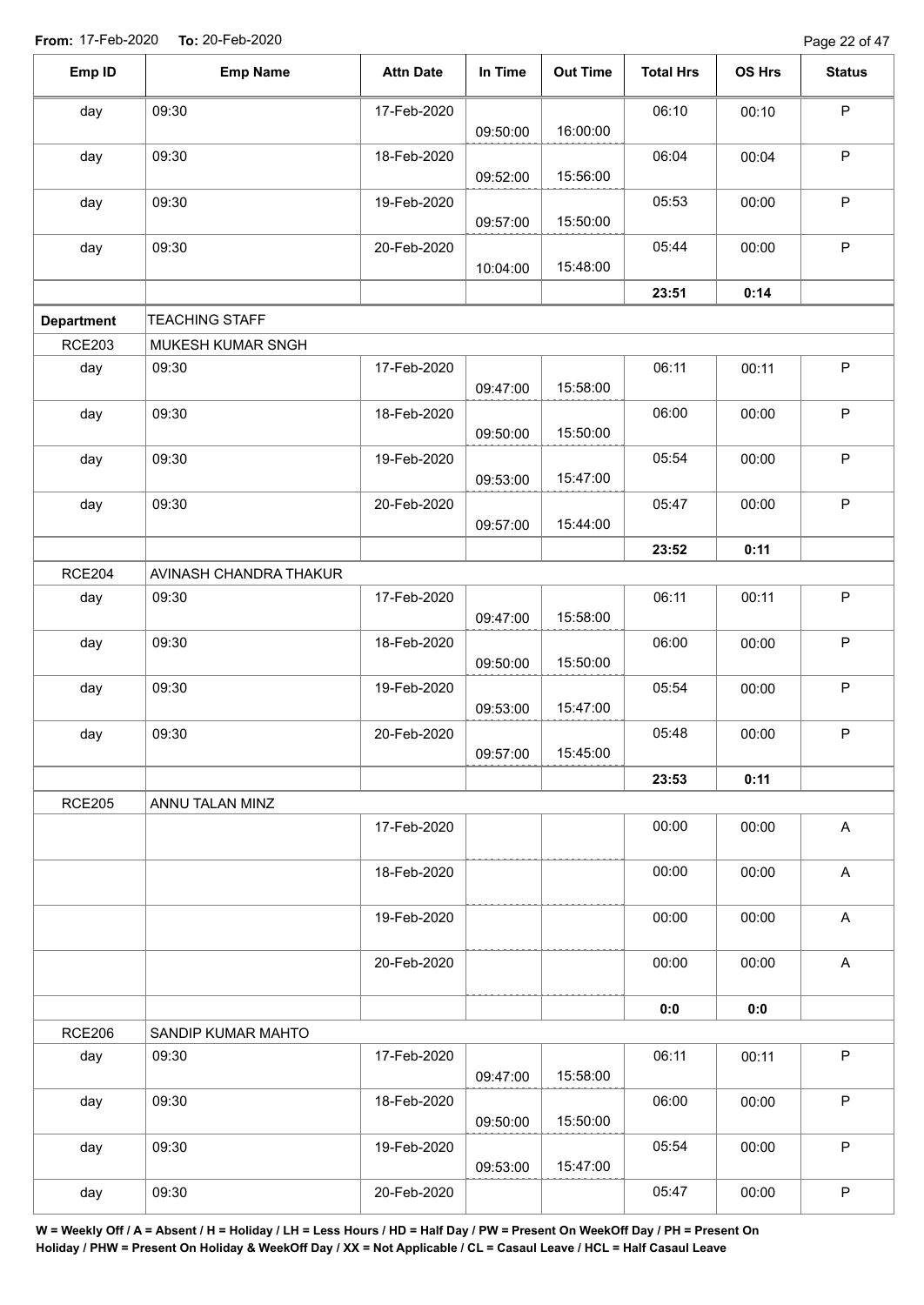| Emp ID        | <b>Emp Name</b>       | <b>Attn Date</b> | In Time  | <b>Out Time</b> | <b>Total Hrs</b> | OS Hrs | <b>Status</b> |
|---------------|-----------------------|------------------|----------|-----------------|------------------|--------|---------------|
|               |                       |                  | 09:57:00 | 15:44:00        |                  |        |               |
|               |                       |                  |          |                 | 23:52            | 0:11   |               |
| <b>RCE207</b> | MANISHA KUMARI        |                  |          |                 |                  |        |               |
| day           | 09:30                 | 17-Feb-2020      | 09:47:00 | 15:58:00        | 06:11            | 00:11  | $\mathsf P$   |
| day           | 09:30                 | 18-Feb-2020      | 09:50:00 | 15:50:00        | 06:00            | 00:00  | $\mathsf P$   |
| day           | 09:30                 | 19-Feb-2020      | 09:54:00 | 15:47:00        | 05:53            | 00:00  | $\sf P$       |
| day           | 09:30                 | 20-Feb-2020      | 09:57:00 | 15:45:00        | 05:48            | 00:00  | $\mathsf P$   |
|               |                       |                  |          |                 | 23:52            | 0:11   |               |
| <b>RCE208</b> | MD. JULFIKAR          |                  |          |                 |                  |        |               |
| day           | 09:30                 | 17-Feb-2020      | 09:47:00 | 15:59:00        | 06:12            | 00:12  | $\mathsf P$   |
| day           | 09:30                 | 18-Feb-2020      | 09:49:00 | 15:50:00        | 06:01            | 00:01  | $\sf P$       |
| day           | 09:30                 | 19-Feb-2020      | 09:54:00 | 15:47:00        | 05:53            | 00:00  | $\mathsf P$   |
| day           | 09:30                 | 20-Feb-2020      | 09:57:00 | 15:44:00        | 05:47            | 00:00  | $\sf P$       |
|               |                       |                  |          |                 | 23:53            | 0:13   |               |
| <b>RCE209</b> | DR. RANU BHATTACHARYA |                  |          |                 |                  |        |               |
| day           | 09:30                 | 17-Feb-2020      | 09:47:00 | 15:58:00        | 06:11            | 00:11  | $\mathsf P$   |
| day           | 09:30                 | 18-Feb-2020      | 09:49:00 | 15:50:00        | 06:01            | 00:01  | $\mathsf P$   |
| day           | 09:30                 | 19-Feb-2020      | 09:54:00 | 15:47:00        | 05:53            | 00:00  | $\mathsf P$   |
| day           | 09:30                 | 20-Feb-2020      | 09:57:00 | 15:44:00        | 05:47            | 00:00  | $\mathsf{P}$  |
|               |                       |                  |          |                 | 23:52            | 0:12   |               |
| <b>RCE210</b> | DWARIKA PRASAD YADAV  | 17-Feb-2020      |          |                 | 00:00            | 00:00  | A             |
|               |                       | 18-Feb-2020      |          |                 | 00:00            | 00:00  | $\mathsf{A}$  |
|               |                       | 19-Feb-2020      |          |                 | 00:00            | 00:00  | A             |
|               |                       | 20-Feb-2020      |          |                 | 00:00            | 00:00  | $\mathsf{A}$  |
|               |                       |                  |          |                 | 0:0              | 0:0    |               |
| <b>RCE211</b> | SIMA PANDEY           |                  |          |                 |                  |        |               |
| day           | 09:30                 | 17-Feb-2020      | 09:47:00 | 15:58:00        | 06:11            | 00:11  | $\mathsf P$   |
| day           | 09:30                 | 18-Feb-2020      | 09:50:00 | 15:50:00        | 06:00            | 00:00  | $\mathsf P$   |
| day           | 09:30                 | 19-Feb-2020      |          |                 | 05:53            | 00:00  | $\sf P$       |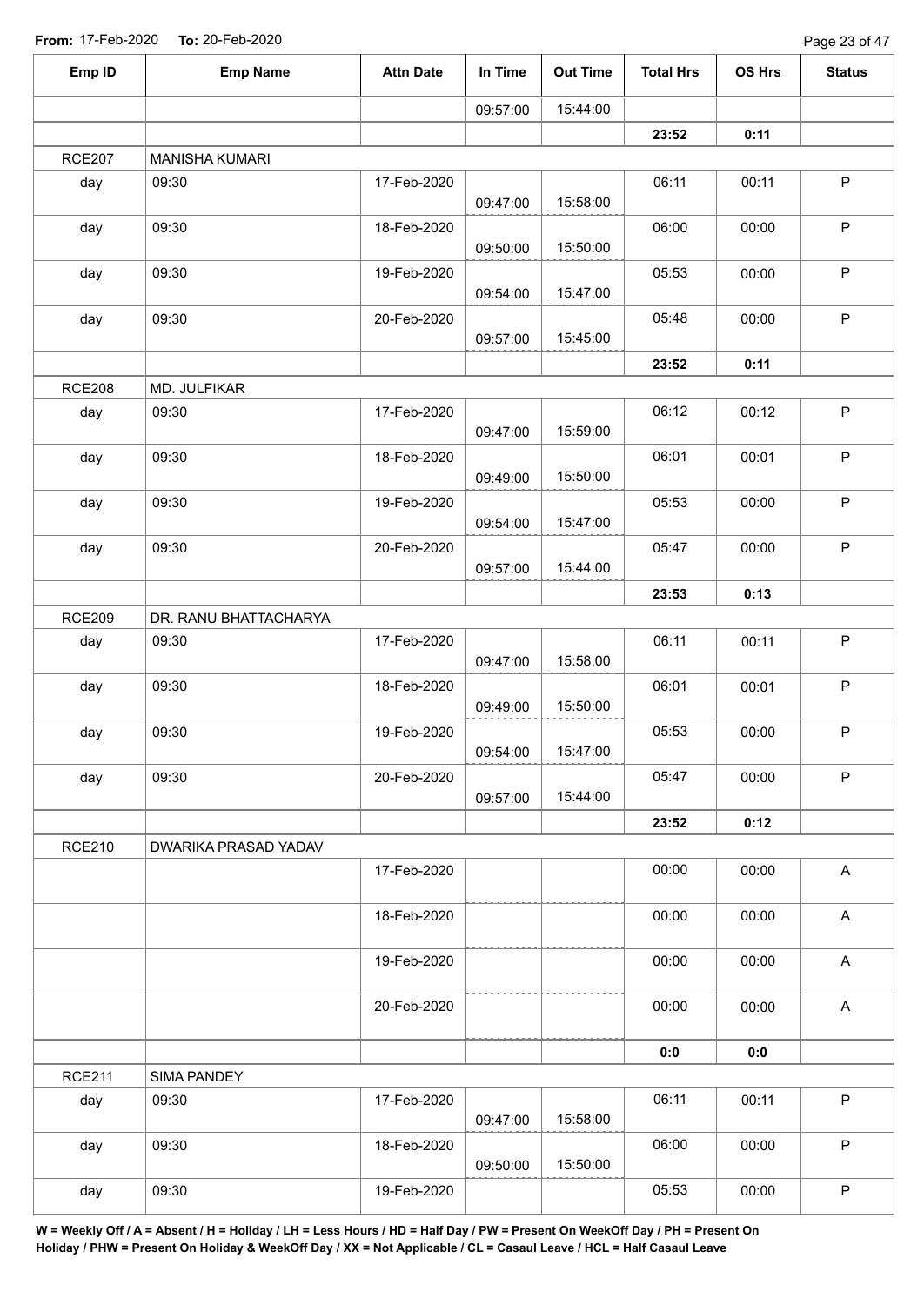Page 24 of 47

| Emp ID        | <b>Emp Name</b>    | <b>Attn Date</b> | In Time  | <b>Out Time</b> | <b>Total Hrs</b> | OS Hrs | <b>Status</b> |
|---------------|--------------------|------------------|----------|-----------------|------------------|--------|---------------|
|               |                    |                  | 09:53:00 | 15:46:00        |                  |        |               |
| day           | 09:30              | 20-Feb-2020      | 09:57:00 | 15:45:00        | 05:48            | 00:00  | $\mathsf P$   |
|               |                    |                  |          |                 | 23:52            | 0:11   |               |
| <b>RCE212</b> | SAMAPAN MANDAL     |                  |          |                 |                  |        |               |
| day           | 09:30              | 17-Feb-2020      |          |                 | 06:11            | 00:11  | $\mathsf P$   |
|               |                    |                  | 09:47:00 | 15:58:00        |                  |        |               |
| day           | 09:30              | 18-Feb-2020      | 09:50:00 | 15:50:00        | 06:00            | 00:00  | $\mathsf P$   |
| day           | 09:30              | 19-Feb-2020      | 09:53:00 | 15:47:00        | 05:54            | 00:00  | $\sf P$       |
| day           | 09:30              | 20-Feb-2020      | 09:57:00 | 15:44:00        | 05:47            | 00:00  | $\mathsf P$   |
|               |                    |                  |          |                 | 23:52            | 0:11   |               |
| <b>RCE213</b> | MD. MUSTAQUE       |                  |          |                 |                  |        |               |
| day           | 09:30              | 17-Feb-2020      | 09:47:00 | 15:59:00        | 06:12            | 00:12  | $\sf P$       |
| day           | 09:30              | 18-Feb-2020      | 09:49:00 | 15:50:00        | 06:01            | 00:01  | $\mathsf P$   |
| day           | 09:30              | 19-Feb-2020      | 09:54:00 | 15:47:00        | 05:53            | 00:00  | $\mathsf P$   |
| day           | 09:30              | 20-Feb-2020      | 09:57:00 | 15:45:00        | 05:48            | 00:00  | $\sf P$       |
|               |                    |                  |          |                 | 23:54            | 0:13   |               |
| <b>RCE214</b> | MD. SANAUL HAQUE   |                  |          |                 |                  |        |               |
| day           | 09:30              | 17-Feb-2020      | 09:47:00 | 15:59:00        | 06:12            | 00:12  | $\mathsf P$   |
| day           | 09:30              | 18-Feb-2020      | 09:50:00 | 15:50:00        | 06:00            | 00:00  | P             |
| day           | 09:30              | 19-Feb-2020      | 09:53:00 | 15:46:00        | 05:53            | 00:00  | $\mathsf P$   |
| day           | 09:30              | 20-Feb-2020      | 09:57:00 | 15:45:00        | 05:48            | 00:00  | $\mathsf P$   |
|               |                    |                  |          |                 | 23:53            | 0:12   |               |
| <b>RCE215</b> | SATYAJEET MONDAL   |                  |          |                 |                  |        |               |
| day           | 09:30              | 17-Feb-2020      | 09:47:00 | 15:59:00        | 06:12            | 00:12  | $\sf P$       |
| day           | 09:30              | 18-Feb-2020      | 09:49:00 | 15:50:00        | 06:01            | 00:01  | P             |
| day           | 09:30              | 19-Feb-2020      | 09:54:00 | 15:47:00        | 05:53            | 00:00  | $\mathsf P$   |
| day           | 09:30              | 20-Feb-2020      | 09:58:00 | 15:44:00        | 05:46            | 00:00  | $\mathsf P$   |
|               |                    |                  |          |                 | 23:52            | 0:13   |               |
| <b>RCE216</b> | <b>MADAN KUMAR</b> |                  |          |                 |                  |        |               |
| day           | 09:30              | 17-Feb-2020      | 09:47:00 | 15:58:00        | 06:11            | 00:11  | $\mathsf P$   |
| day           | 09:30              | 18-Feb-2020      |          |                 | 06:00            | 00:00  | $\sf P$       |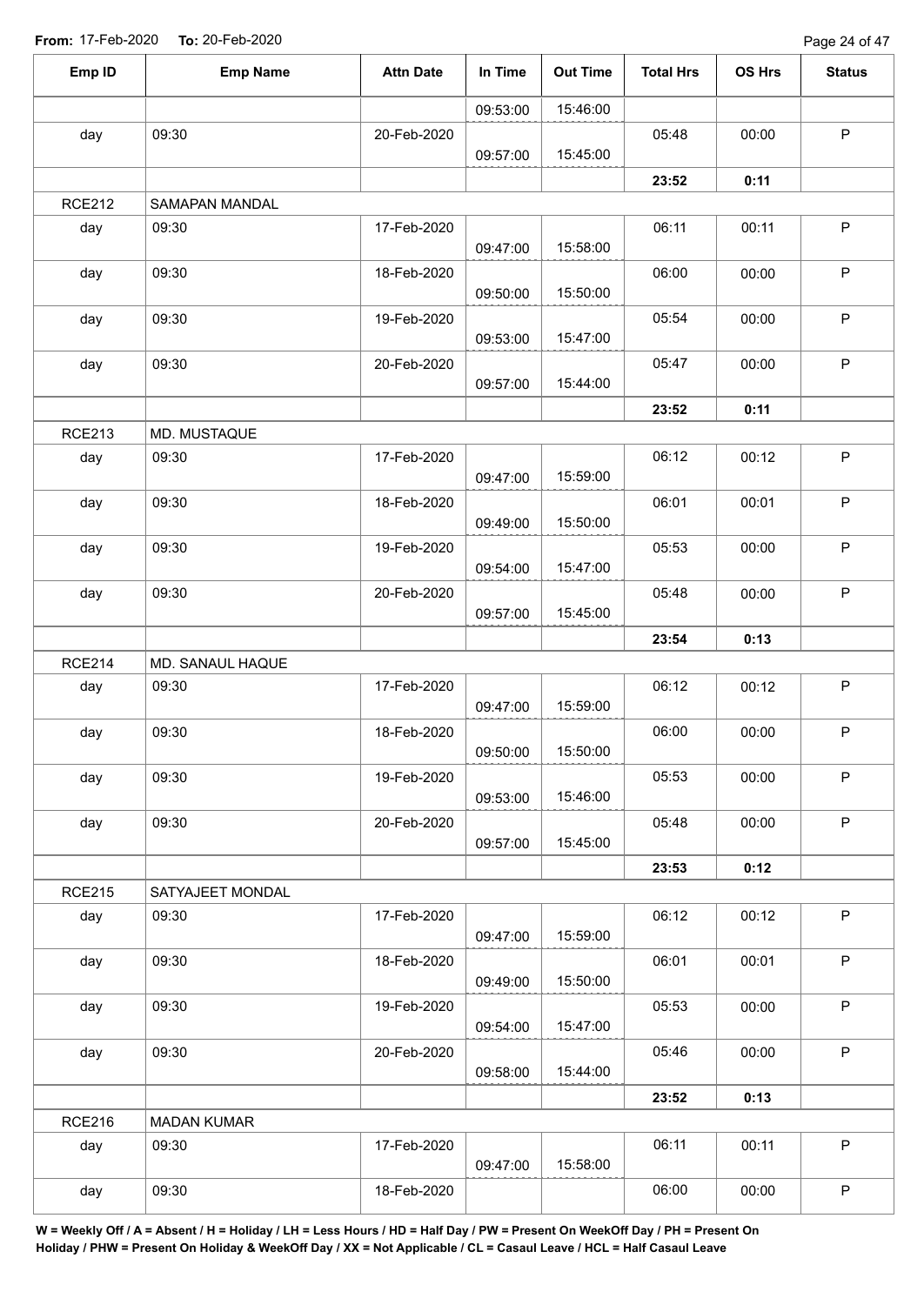| Emp ID               | <b>Emp Name</b>                                       | <b>Attn Date</b> | In Time  | <b>Out Time</b> | <b>Total Hrs</b> | OS Hrs | <b>Status</b> |
|----------------------|-------------------------------------------------------|------------------|----------|-----------------|------------------|--------|---------------|
|                      |                                                       |                  | 09:50:00 | 15:50:00        |                  |        |               |
| day                  | 09:30                                                 | 19-Feb-2020      |          |                 | 05:53            | 00:00  | $\mathsf P$   |
|                      |                                                       |                  | 09:54:00 | 15:47:00        |                  |        |               |
| day                  | 09:30                                                 | 20-Feb-2020      |          |                 | 05:47            | 00:00  | $\sf P$       |
|                      |                                                       |                  | 09:57:00 | 15:44:00        | 23:51            | 0:11   |               |
| <b>RCE225</b>        | DR. MD ENAM                                           |                  |          |                 |                  |        |               |
| day                  | 09:30                                                 | 17-Feb-2020      |          |                 | 06:12            | 00:12  | $\sf P$       |
|                      |                                                       |                  | 09:46:00 | 15:58:00        |                  |        |               |
| day                  | 09:30                                                 | 18-Feb-2020      | 09:50:00 | 15:50:00        | 06:00            | 00:00  | $\mathsf P$   |
| day                  | 09:30                                                 | 19-Feb-2020      |          |                 | 05:53            | 00:00  | $\sf P$       |
|                      |                                                       |                  | 09:53:00 | 15:46:00        |                  |        |               |
| day                  | 09:30                                                 | 20-Feb-2020      |          |                 | 05:48            | 00:00  | $\mathsf P$   |
|                      |                                                       |                  | 09:57:00 | 15:45:00        |                  |        |               |
|                      |                                                       |                  |          |                 | 23:53            | 0:12   |               |
| <b>RCE226</b>        | AKHILESH KUMAR PANDEY                                 |                  |          |                 |                  |        |               |
| day                  | 09:30                                                 | 17-Feb-2020      | 09:47:00 | 15:58:00        | 06:11            | 00:00  | $\mathsf P$   |
| day                  | 09:30                                                 | 18-Feb-2020      |          |                 | 06:00            | 00:00  | $\sf P$       |
|                      |                                                       |                  | 09:50:00 | 15:50:00        |                  |        |               |
| day                  | 09:30                                                 | 19-Feb-2020      |          |                 | 05:54            | 00:00  | $\mathsf P$   |
|                      |                                                       |                  | 09:53:00 | 15:47:00        |                  |        |               |
| day                  | 09:30                                                 | 20-Feb-2020      |          |                 | 05:47            | 00:00  | $\sf P$       |
|                      |                                                       |                  | 09:57:00 | 15:44:00        |                  |        |               |
|                      |                                                       |                  |          |                 | 23:52            | 0:0    |               |
| <b>Department</b>    | <b>NON TEACHING STAFF</b><br><b>LALIT KUMAR TANTI</b> |                  |          |                 |                  |        |               |
| <b>RCE217</b><br>day | 09:30                                                 | 17-Feb-2020      |          |                 | 06:13            | 00:13  | P             |
|                      |                                                       |                  | 09:46:00 | 15:59:00        |                  |        |               |
| day                  | 09:30                                                 | 18-Feb-2020      |          |                 | 06:04            | 00:04  | P             |
|                      |                                                       |                  | 09:48:00 | 15:52:00        |                  |        |               |
| day                  | 09:30                                                 | 19-Feb-2020      | 09:53:00 | 15:48:00        | 05:55            | 00:00  | $\mathsf P$   |
| day                  | 09:30                                                 | 20-Feb-2020      |          |                 | 05:50            | 00:00  | P             |
|                      |                                                       |                  | 09:56:00 | 15:46:00        |                  |        |               |
|                      |                                                       |                  |          |                 | 24:2             | 0:17   |               |
| <b>RCE218</b>        | MD. SONU ANSARI                                       |                  |          |                 |                  |        |               |
| day                  | 09:30                                                 | 17-Feb-2020      | 09:46:00 | 15:59:00        | 06:13            | 00:13  | P             |
| day                  | 09:30                                                 | 18-Feb-2020      | 09:48:00 | 15:52:00        | 06:04            | 00:04  | $\mathsf P$   |
| day                  | 09:30                                                 | 19-Feb-2020      |          |                 | 05:56            | 00:00  | $\mathsf P$   |
|                      |                                                       |                  | 09:52:00 | 15:48:00        |                  |        |               |
| day                  | 09:30                                                 | 20-Feb-2020      | 09:56:00 | 15:46:00        | 05:50            | 00:00  | $\mathsf{P}$  |
|                      |                                                       |                  |          |                 | 24:3             | 0:17   |               |
| <b>RCE219</b>        | <b>FAIYAZ FAISAL</b>                                  |                  |          |                 |                  |        |               |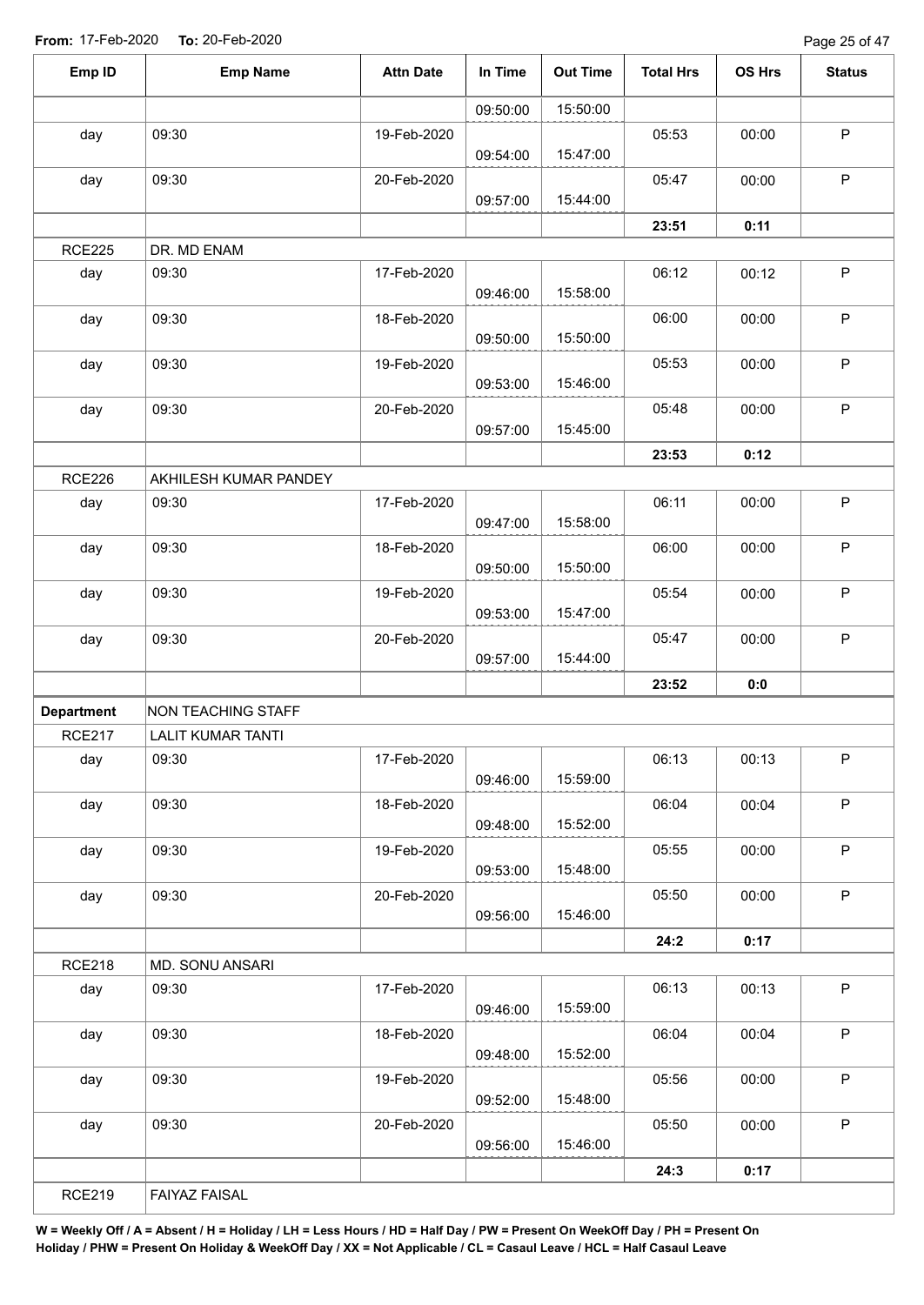Page 26 of 47

| Emp ID        | <b>Emp Name</b>    | <b>Attn Date</b> | In Time  | <b>Out Time</b> | <b>Total Hrs</b> | OS Hrs | <b>Status</b> |
|---------------|--------------------|------------------|----------|-----------------|------------------|--------|---------------|
| day           | 09:30              | 17-Feb-2020      |          |                 | 06:13            | 00:13  | $\mathsf P$   |
|               |                    |                  | 09:46:00 | 15:59:00        |                  |        |               |
| day           | 09:30              | 18-Feb-2020      | 09:49:00 | 15:51:00        | 06:02            | 00:02  | $\mathsf P$   |
| day           | 09:30              | 19-Feb-2020      | 09:53:00 | 15:48:00        | 05:55            | 00:00  | $\mathsf P$   |
| day           | 09:30              | 20-Feb-2020      |          |                 | 05:51            | 00:00  | $\mathsf P$   |
|               |                    |                  | 09:56:00 | 15:47:00        |                  |        |               |
|               |                    |                  |          |                 | 24:1             | 0:15   |               |
| <b>RCE220</b> | SAIFUL KHAN        |                  |          |                 |                  |        |               |
| day           | 09:30              | 17-Feb-2020      | 09:46:00 | 15:59:00        | 06:13            | 00:13  | $\mathsf P$   |
| day           | 09:30              | 18-Feb-2020      | 09:48:00 | 15:51:00        | 06:03            | 00:03  | $\sf P$       |
| day           | 09:30              | 19-Feb-2020      | 09:53:00 | 15:48:00        | 05:55            | 00:00  | $\mathsf P$   |
| day           | 09:30              | 20-Feb-2020      | 09:56:00 | 15:46:00        | 05:50            | 00:00  | $\sf P$       |
|               |                    |                  |          |                 | 24:1             | 0:16   |               |
| <b>RCE221</b> | MD. IRSHAD         |                  |          |                 |                  |        |               |
| day           | 09:30              | 17-Feb-2020      |          |                 | 06:13            | 00:13  | $\sf P$       |
|               |                    |                  | 09:46:00 | 15:59:00        |                  |        |               |
| day           | 09:30              | 18-Feb-2020      | 09:48:00 | 15:51:00        | 06:03            | 00:03  | $\mathsf P$   |
| day           | 09:30              | 19-Feb-2020      | 09:53:00 | 15:48:00        | 05:55            | 00:00  | $\mathsf P$   |
| day           | 09:30              | 20-Feb-2020      | 09:56:00 | 15:46:00        | 05:50            | 00:00  | $\sf P$       |
|               |                    |                  |          |                 | 24:1             | 0:16   |               |
| <b>RCE222</b> | <b>MURLI YADAV</b> |                  |          |                 |                  |        |               |
| day           | 09:30              | 17-Feb-2020      | 09:46:00 | 15:59:00        | 06:13            | 00:13  | P             |
| day           | 09:30              | 18-Feb-2020      |          |                 | 06:02            | 00:02  | $\mathsf P$   |
|               |                    |                  | 09:49:00 | 15:51:00        |                  |        |               |
| day           | 09:30              | 19-Feb-2020      | 09:53:00 | 15:48:00        | 05:55            | 00:00  | P             |
| day           | 09:30              | 20-Feb-2020      | 09:56:00 | 15:46:00        | 05:50            | 00:00  | $\mathsf P$   |
|               |                    |                  |          |                 | 24:0             | 0:15   |               |
| <b>RCE223</b> | ERSHAD AHMAD       |                  |          |                 |                  |        |               |
| day           | 09:30              | 17-Feb-2020      | 09:46:00 | 15:59:00        | 06:13            | 00:13  | $\mathsf P$   |
| day           | 09:30              | 18-Feb-2020      |          |                 | 06:03            | 00:03  | $\sf P$       |
|               |                    |                  | 09:48:00 | 15:51:00        |                  |        |               |
| day           | 09:30              | 19-Feb-2020      | 09:52:00 | 15:48:00        | 05:56            | 00:00  | $\mathsf P$   |
| day           | 09:30              | 20-Feb-2020      |          |                 | 05:51            | 00:00  | $\sf P$       |
|               |                    |                  | 09:56:00 | 15:47:00        |                  |        |               |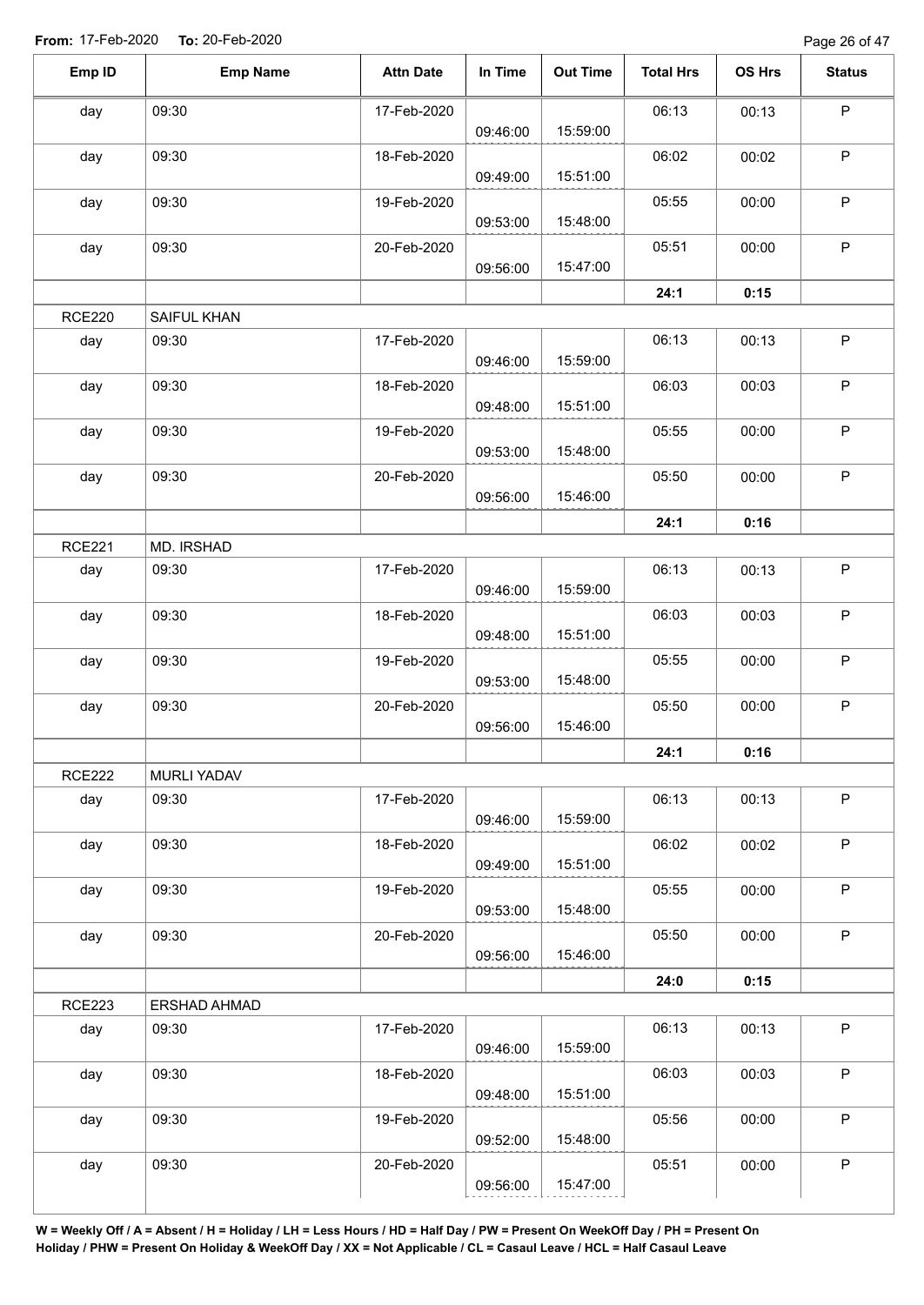| <b>From:</b> 17-Feb-2020 | <b>10: 20-FED-2020</b>  |                  |          |                 |                  |        | Page 27 or 47 |
|--------------------------|-------------------------|------------------|----------|-----------------|------------------|--------|---------------|
| Emp ID                   | <b>Emp Name</b>         | <b>Attn Date</b> | In Time  | <b>Out Time</b> | <b>Total Hrs</b> | OS Hrs | <b>Status</b> |
|                          |                         |                  |          |                 | 24:3             | 0:16   |               |
| <b>Department</b>        | BED 2019-21             |                  |          |                 |                  |        |               |
| <b>RCE101</b>            | <b>ISTIYAQUE ANSARI</b> |                  |          |                 |                  |        |               |
| day                      | 09:30                   | 17-Feb-2020      | 09:41:00 | 15:52:00        | 06:11            | 00:11  | $\mathsf{P}$  |
|                          |                         | 18-Feb-2020      |          |                 | 00:00            | 00:00  | A             |
| day                      | 09:30                   | 19-Feb-2020      | 09:46:00 | 15:48:00        | 06:02            | 00:02  | $\mathsf P$   |
| day                      | 09:30                   | 20-Feb-2020      | 09:49:00 | 15:48:00        | 05:59            | 00:00  | $\sf P$       |
|                          |                         |                  |          |                 |                  |        |               |
|                          |                         |                  |          |                 | 18:12            | 0:13   |               |
| <b>RCE102</b>            | AKASH DEY               |                  |          |                 |                  |        |               |
| day                      | 09:30                   | 17-Feb-2020      | 09:42:00 | 15:51:00        | 06:09            | 00:09  | P             |
| day                      | 09:30                   | 18-Feb-2020      | 09:55:00 | 15:56:00        | 06:01            | 00:01  | $\sf P$       |
| day                      | 09:30                   | 19-Feb-2020      | 09:48:00 | 15:46:00        | 05:58            | 00:00  | P             |
| day                      | 09:30                   | 20-Feb-2020      | 09:52:00 | 15:46:00        | 05:54            | 00:00  | P             |
|                          |                         |                  |          |                 | 24:2             | 0:10   |               |
| <b>RCE103</b>            | <b>KHAIRUN NISHA</b>    |                  |          |                 |                  |        |               |
| day                      | 09:30                   | 17-Feb-2020      | 09:44:00 | 15:56:00        | 06:12            | 00:12  | P             |
| day                      | 09:30                   | 18-Feb-2020      | 09:50:00 | 15:54:00        | 06:04            | 00:04  | $\mathsf P$   |
|                          |                         | 19-Feb-2020      |          |                 | 00:00            | 00:00  | A             |
| day                      | 09:30                   | 20-Feb-2020      | 09:53:00 | 15:45:00        | 05:52            | 00:00  | $\mathsf P$   |
|                          |                         |                  |          |                 | 18:8             | 0:16   |               |
| <b>RCE104</b>            | <b>VIVEK ANAND</b>      |                  |          |                 |                  |        |               |
| day                      | 09:30                   | 17-Feb-2020      | 09:43:00 | 15:53:00        | 06:10            | 00:10  | P             |
| day                      | 09:30                   | 18-Feb-2020      | 09:53:00 | 15:51:00        | 05:58            | 00:00  | P             |
| day                      | 09:30                   | 19-Feb-2020      | 09:46:00 | 15:48:00        | 06:02            | 00:02  | P             |
| day                      | 09:30                   | 20-Feb-2020      |          |                 | 06:02            | 00:02  | P             |
|                          |                         |                  | 09:48:00 | 15:50:00        |                  |        |               |
|                          |                         |                  |          |                 | 24:12            | 0:14   |               |
| <b>RCE105</b>            | ARUN KUMAR MANDAL       |                  |          |                 |                  |        |               |
| day                      | 09:30                   | 17-Feb-2020      | 09:41:00 | 15:52:00        | 06:11            | 00:11  | P             |
| day                      | 09:30                   | 18-Feb-2020      | 09:54:00 | 15:55:00        | 06:01            | 00:01  | P             |
| day                      | 09:30                   | 19-Feb-2020      |          |                 | 05:57            | 00:00  | $\mathsf P$   |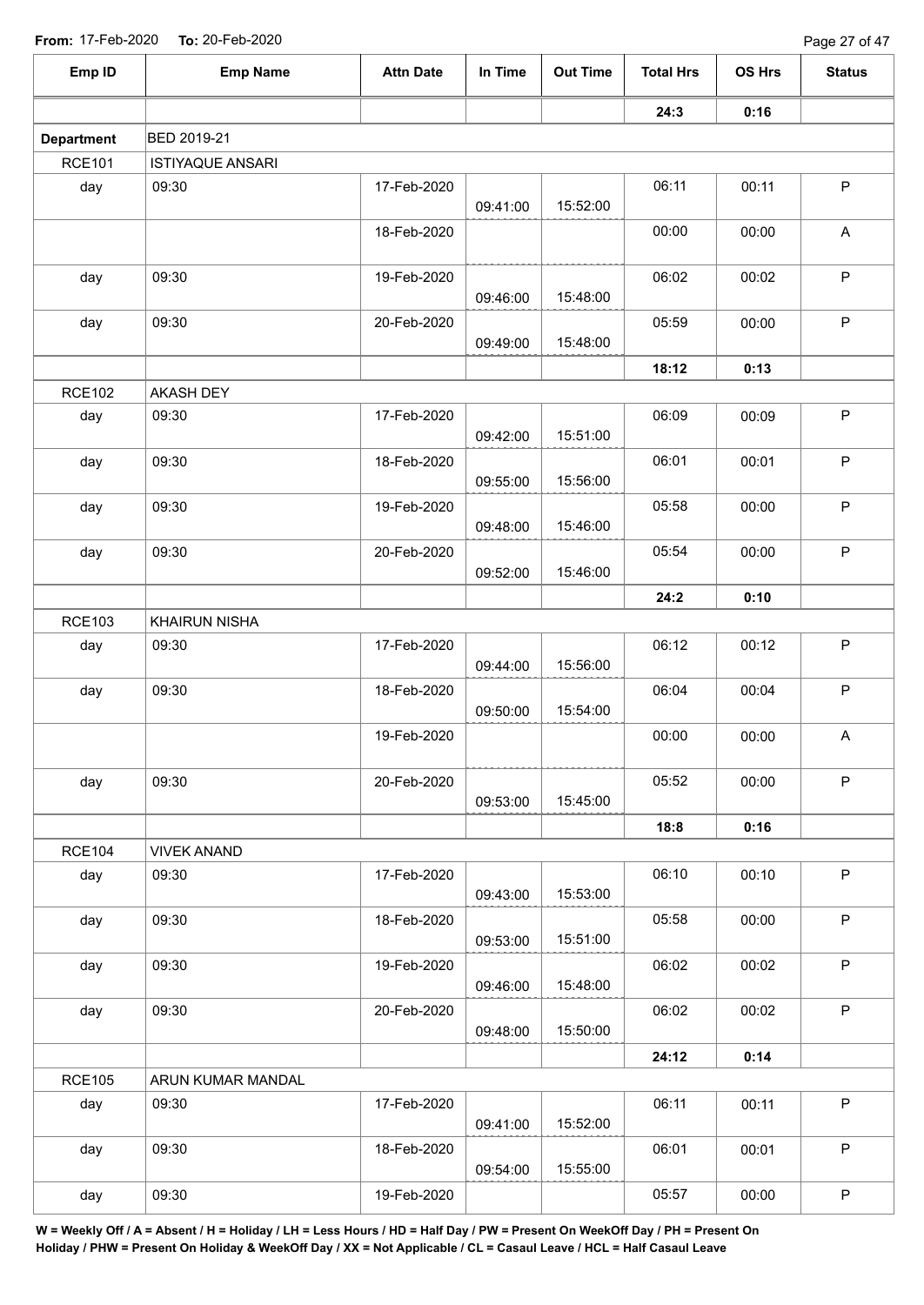Page 28 of 47

| Emp ID        | <b>Emp Name</b>   | <b>Attn Date</b> | In Time  | <b>Out Time</b> | <b>Total Hrs</b> | OS Hrs | <b>Status</b> |
|---------------|-------------------|------------------|----------|-----------------|------------------|--------|---------------|
|               |                   |                  | 09:48:00 | 15:45:00        |                  |        |               |
| day           | 09:30             | 20-Feb-2020      |          |                 | 05:57            | 00:00  | $\sf P$       |
|               |                   |                  | 09:51:00 | 15:48:00        |                  |        |               |
|               |                   |                  |          |                 | 24:6             | 0:12   |               |
| <b>RCE106</b> | ROHIT PANDEY      |                  |          |                 |                  |        |               |
| day           | 09:30             | 17-Feb-2020      | 09:41:00 | 15:52:00        | 06:11            | 00:11  | $\sf P$       |
| day           | 09:30             | 18-Feb-2020      | 09:54:00 | 15:55:00        | 06:01            | 00:01  | $\mathsf P$   |
| day           | 09:30             | 19-Feb-2020      | 09:49:00 | 15:47:00        | 05:58            | 00:00  | $\mathsf P$   |
| day           | 09:30             | 20-Feb-2020      | 09:49:00 | 15:48:00        | 05:59            | 00:00  | $\mathsf P$   |
|               |                   |                  |          |                 | 24:9             | 0:12   |               |
| <b>RCE107</b> | PREETY KUMARI     |                  |          |                 |                  |        |               |
| day           | 09:30             | 17-Feb-2020      | 09:44:00 | 15:55:00        | 06:11            | 00:11  | $\mathsf P$   |
| day           | 09:30             | 18-Feb-2020      | 09:50:00 | 15:54:00        | 06:04            | 00:04  | $\mathsf P$   |
| day           | 09:30             | 19-Feb-2020      | 09:51:00 | 15:47:00        | 05:56            | 00:00  | $\mathsf P$   |
| day           | 09:30             | 20-Feb-2020      | 09:50:00 | 15:50:00        | 06:00            | 00:00  | $\mathsf P$   |
|               |                   |                  |          |                 | 24:11            | 0:15   |               |
| <b>RCE108</b> | <b>AJIT KUMAR</b> |                  |          |                 |                  |        |               |
| day           | 09:30             | 17-Feb-2020      | 09:41:00 | 15:52:00        | 06:11            | 00:11  | $\mathsf P$   |
| day           | 09:30             | 18-Feb-2020      | 09:54:00 | 15:49:00        | 05:55            | 00:00  | $\mathsf P$   |
|               |                   | 19-Feb-2020      |          |                 | 00:00            | 00:00  | A             |
| day           | 09:30             | 20-Feb-2020      | 09:53:00 | 15:44:00        | 05:51            | 00:00  | $\mathsf P$   |
|               |                   |                  |          |                 | 17:57            | 0:11   |               |
| <b>RCE109</b> | RAKESH KUMR GUPTA |                  |          |                 |                  |        |               |
| day           | 09:30             | 17-Feb-2020      | 09:43:00 | 15:52:00        | 06:09            | 00:09  | $\mathsf P$   |
| day           | 09:30             | 18-Feb-2020      | 09:55:00 | 15:56:00        | 06:01            | 00:01  | $\mathsf P$   |
| day           | 09:30             | 19-Feb-2020      | 09:48:00 | 15:46:00        | 05:58            | 00:00  | $\mathsf P$   |
| day           | 09:30             | 20-Feb-2020      | 09:52:00 | 15:45:00        | 05:53            | 00:00  | $\mathsf P$   |
|               |                   |                  |          |                 | 24:1             | 0:10   |               |
| <b>RCE110</b> | SHALU KUMARI      |                  |          |                 |                  |        |               |
| day           | 09:30             | 17-Feb-2020      | 09:43:00 | 15:53:00        | 06:10            | 00:10  | $\mathsf P$   |
| day           | 09:30             | 18-Feb-2020      |          |                 | 05:57            | 00:00  | $\mathsf P$   |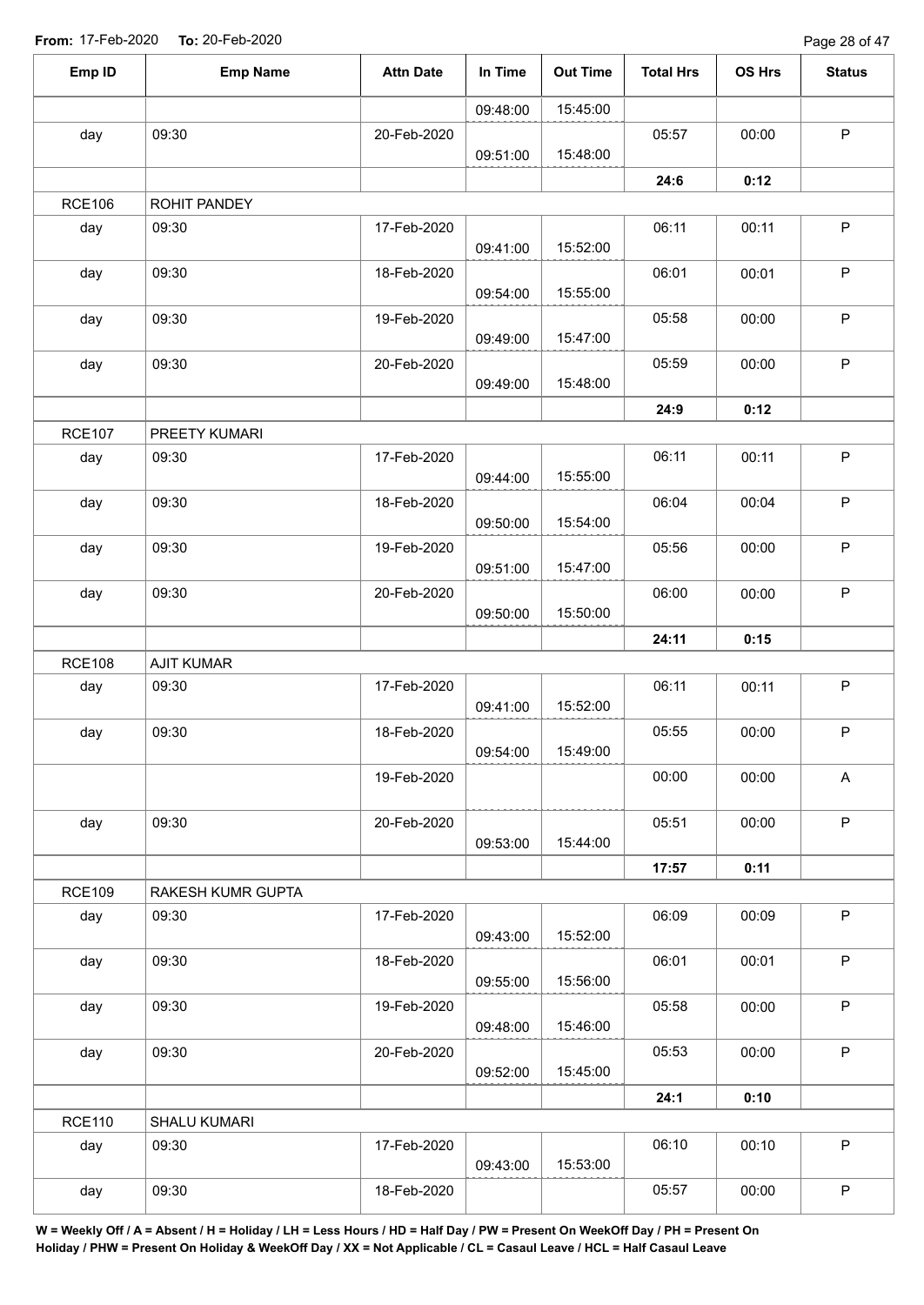| Emp ID        | <b>Emp Name</b>     | <b>Attn Date</b> | In Time  | <b>Out Time</b> | <b>Total Hrs</b> | OS Hrs | <b>Status</b> |
|---------------|---------------------|------------------|----------|-----------------|------------------|--------|---------------|
|               |                     |                  | 09:54:00 | 15:51:00        |                  |        |               |
| day           | 09:30               | 19-Feb-2020      | 09:45:00 | 15:49:00        | 06:04            | 00:04  | $\mathsf P$   |
| day           | 09:30               | 20-Feb-2020      | 09:50:00 | 15:50:00        | 06:00            | 00:00  | $\mathsf{P}$  |
|               |                     |                  |          |                 | 24:11            | 0:14   |               |
| <b>RCE111</b> | SADDAM ANSARI       |                  |          |                 |                  |        |               |
| day           | 09:30               | 17-Feb-2020      | 09:43:00 | 15:51:00        | 06:08            | 00:08  | $\mathsf P$   |
| day           | 09:30               | 18-Feb-2020      | 09:56:00 | 15:57:00        | 06:01            | 00:01  | $\mathsf P$   |
| day           | 09:30               | 19-Feb-2020      | 09:47:00 | 15:47:00        | 06:00            | 00:00  | $\sf P$       |
| day           | 09:30               | 20-Feb-2020      | 09:50:00 | 15:50:00        | 06:00            | 00:00  | $\mathsf P$   |
|               |                     |                  |          |                 | 24:9             | 0:9    |               |
| <b>RCE112</b> | <b>GOUTAM KUMAR</b> |                  |          |                 |                  |        |               |
| day           | 09:30               | 17-Feb-2020      | 09:41:00 | 15:52:00        | 06:11            | 00:11  | $\mathsf P$   |
| day           | 09:30               | 18-Feb-2020      | 09:55:00 | 15:49:00        | 05:54            | 00:00  | P             |
|               |                     | 19-Feb-2020      |          |                 | 00:00            | 00:00  | $\mathsf A$   |
| day           | 09:30               | 20-Feb-2020      | 09:49:00 | 15:50:00        | 06:01            | 00:01  | $\sf P$       |
|               |                     |                  |          |                 | 18:6             | 0:12   |               |
| <b>RCE113</b> | NAHEED KAUSER       |                  |          |                 |                  |        |               |
| day           | 09:30               | 17-Feb-2020      | 09:44:00 | 15:55:00        | 06:11            | 00:11  | $\mathsf P$   |
| day           | 09:30               | 18-Feb-2020      | 09:50:00 | 15:54:00        | 06:04            | 00:04  | P             |
| day           | 09:30               | 19-Feb-2020      | 09:50:00 | 15:44:00        | 05:54            | 00:00  | P             |
| day           | 09:30               | 20-Feb-2020      | 09:53:00 | 15:44:00        | 05:51            | 00:00  | $\mathsf{P}$  |
|               |                     |                  |          |                 | 24:0             | 0:15   |               |
| <b>RCE114</b> | PRADEEP KUMAR       |                  |          |                 |                  |        |               |
| day           | 09:30               | 17-Feb-2020      | 09:41:00 | 15:52:00        | 06:11            | 00:11  | $\mathsf P$   |
| day           | 09:30               | 18-Feb-2020      | 09:54:00 | 15:56:00        | 06:02            | 00:02  | $\mathsf P$   |
| day           | 09:30               | 19-Feb-2020      | 09:48:00 | 15:45:00        | 05:57            | 00:00  | P             |
| day           | 09:30               | 20-Feb-2020      | 09:51:00 | 15:48:00        | 05:57            | 00:00  | $\mathsf P$   |
|               |                     |                  |          |                 | 24:7             | 0:13   |               |
| <b>RCE115</b> | MD. ADIL            |                  |          |                 |                  |        |               |
| day           | 09:30               | 17-Feb-2020      |          |                 | 06:12            | 00:12  | $\mathsf P$   |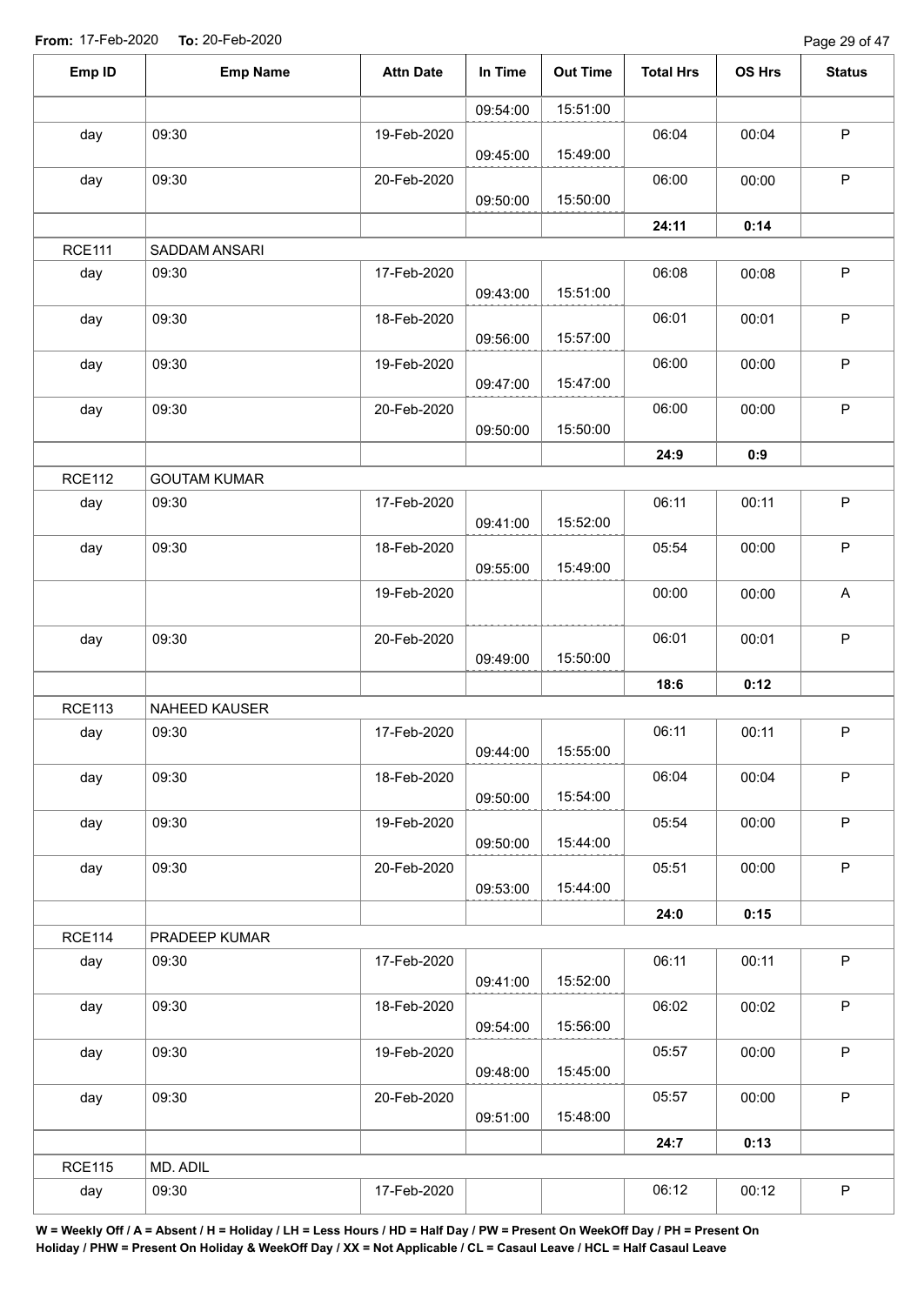Page 30 of 47

| Emp ID        | <b>Emp Name</b>      | <b>Attn Date</b> | In Time  | <b>Out Time</b> | <b>Total Hrs</b> | OS Hrs | <b>Status</b>             |
|---------------|----------------------|------------------|----------|-----------------|------------------|--------|---------------------------|
|               |                      |                  | 09:42:00 | 15:54:00        |                  |        |                           |
| day           | 09:30                | 18-Feb-2020      | 09:52:00 | 15:53:00        | 06:01            | 00:01  | $\mathsf P$               |
| day           | 09:30                | 19-Feb-2020      | 09:50:00 | 15:43:00        | 05:53            | 00:00  | $\sf P$                   |
| day           | 09:30                | 20-Feb-2020      | 09:53:00 | 15:44:00        | 05:51            | 00:00  | $\sf P$                   |
|               |                      |                  |          |                 | 23:57            | 0:13   |                           |
| <b>RCE116</b> | <b>CHANDAN KUMAR</b> |                  |          |                 |                  |        |                           |
| day           | 09:30                | 17-Feb-2020      | 09:42:00 | 15:54:00        | 06:12            | 00:12  | $\sf P$                   |
| day           | 09:30                | 18-Feb-2020      | 09:52:00 | 15:49:00        | 05:57            | 00:00  | $\sf P$                   |
|               |                      | 19-Feb-2020      |          |                 | 00:00            | 00:00  | $\boldsymbol{\mathsf{A}}$ |
| day           | 09:30                | 20-Feb-2020      | 09:51:00 | 15:48:00        | 05:57            | 00:00  | $\mathsf P$               |
|               |                      |                  |          |                 | 18:6             | 0:12   |                           |
| <b>RCE117</b> | AVINASH KUMAR GUPTA  |                  |          |                 |                  |        |                           |
| day           | 09:30                | 17-Feb-2020      | 09:41:00 | 15:52:00        | 06:11            | 00:11  | P                         |
| day           | 09:30                | 18-Feb-2020      | 09:54:00 | 15:53:00        | 05:59            | 00:00  | $\sf P$                   |
| day           | 09:30                | 19-Feb-2020      | 09:46:00 | 15:47:00        | 06:01            | 00:01  | $\mathsf P$               |
| day           | 09:30                | 20-Feb-2020      | 09:49:00 | 15:48:00        | 05:59            | 00:00  | $\sf P$                   |
|               |                      |                  |          |                 | 24:10            | 0:12   |                           |
| <b>RCE118</b> | JYOTI BHAGAT         |                  |          |                 |                  |        |                           |
| day           | 09:30                | 17-Feb-2020      | 09:44:00 | 15:56:00        | 06:12            | 00:12  | $\sf P$                   |
| day           | 09:30                | 18-Feb-2020      | 09:50:00 | 15:54:00        | 06:04            | 00:04  | $\mathsf P$               |
| day           | 09:30                | 19-Feb-2020      | 09:50:00 | 15:44:00        | 05:54            | 00:00  | $\sf P$                   |
| day           | 09:30                | 20-Feb-2020      | 09:53:00 | 15:44:00        | 05:51            | 00:00  | $\mathsf P$               |
|               |                      |                  |          |                 | 24:1             | 0:16   |                           |
| <b>RCE119</b> | SHARFRAZ ANSARI      |                  |          |                 |                  |        |                           |
| day           | 09:30                | 17-Feb-2020      | 09:41:00 | 15:53:00        | 06:12            | 00:12  | $\mathsf P$               |
| day           | 09:30                | 18-Feb-2020      | 09:54:00 | 15:51:00        | 05:57            | 00:00  | $\sf P$                   |
| day           | 09:30                | 19-Feb-2020      | 09:45:00 | 15:49:00        | 06:04            | 00:04  | $\mathsf P$               |
|               |                      | 20-Feb-2020      |          |                 | 00:00            | 00:00  | $\boldsymbol{\mathsf{A}}$ |
|               |                      |                  |          |                 | 18:13            | 0:16   |                           |
|               |                      |                  |          |                 |                  |        |                           |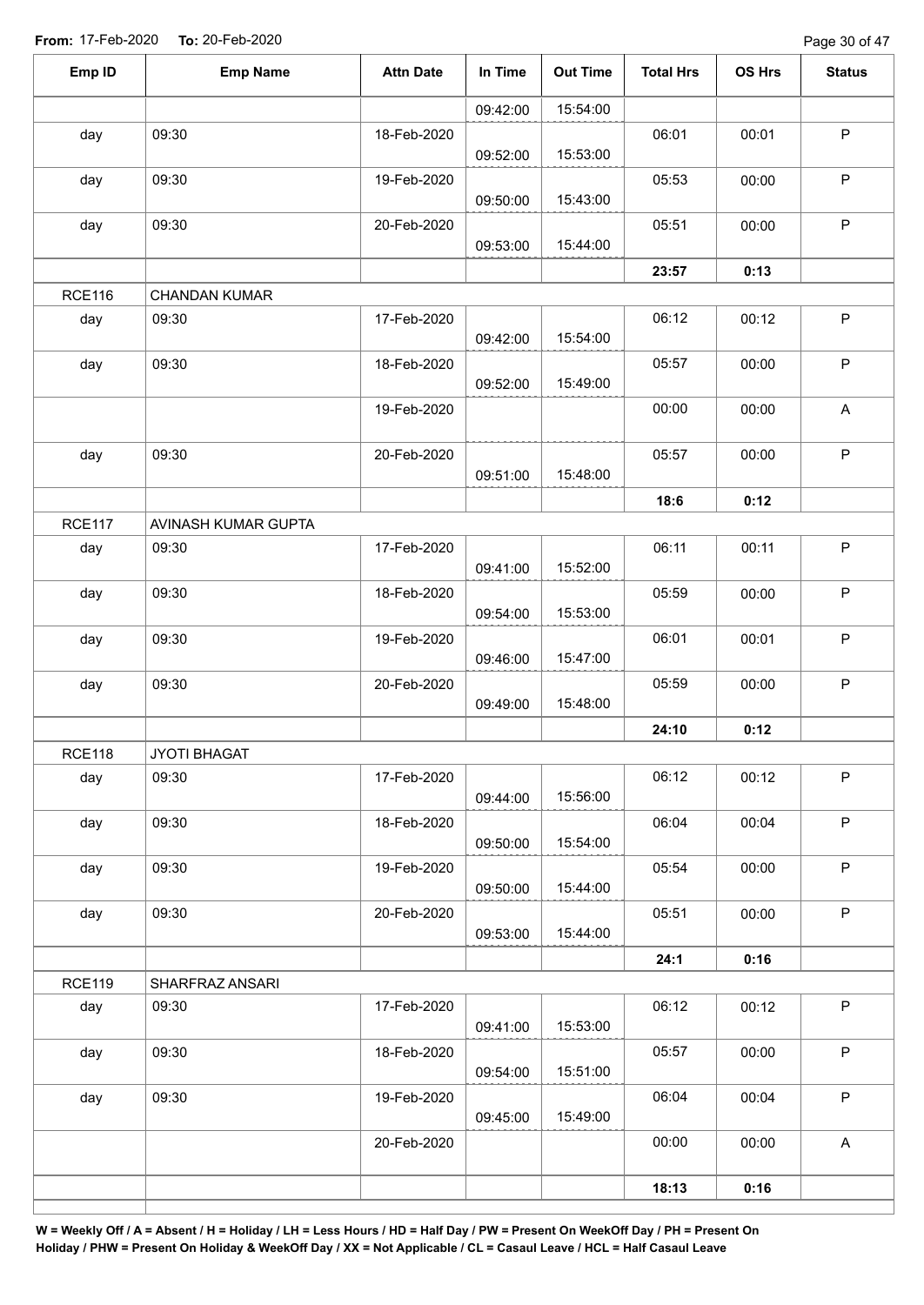Page 31 of 47

| Emp ID        | <b>Emp Name</b>       | <b>Attn Date</b> | In Time  | <b>Out Time</b> | <b>Total Hrs</b> | OS Hrs | <b>Status</b> |
|---------------|-----------------------|------------------|----------|-----------------|------------------|--------|---------------|
| <b>RCE120</b> | <b>SUMAIYA AFREEN</b> |                  |          |                 |                  |        |               |
| day           | 09:30                 | 17-Feb-2020      | 09:41:00 | 15:51:00        | 06:10            | 00:10  | $\mathsf P$   |
| day           | 09:30                 | 18-Feb-2020      | 09:55:00 | 15:56:00        | 06:01            | 00:01  | $\mathsf P$   |
| day           | 09:30                 | 19-Feb-2020      | 09:48:00 | 15:46:00        | 05:58            | 00:00  | $\sf P$       |
| day           | 09:30                 | 20-Feb-2020      | 09:52:00 | 15:46:00        | 05:54            | 00:00  | $\mathsf P$   |
|               |                       |                  |          |                 | 24:3             | 0:11   |               |
| <b>RCE121</b> | SANDEEP MAHRA         |                  |          |                 |                  |        |               |
| day           | 09:30                 | 17-Feb-2020      | 09:41:00 | 15:52:00        | 06:11            | 00:11  | $\sf P$       |
| day           | 09:30                 | 18-Feb-2020      | 09:54:00 | 15:51:00        | 05:57            | 00:00  | $\mathsf P$   |
| day           | 09:30                 | 19-Feb-2020      | 09:45:00 | 15:49:00        | 06:04            | 00:04  | P             |
| day           | 09:30                 | 20-Feb-2020      | 09:48:00 | 15:50:00        | 06:02            | 00:02  | $\mathsf P$   |
|               |                       |                  |          |                 | 24:14            | 0:17   |               |
| <b>RCE122</b> | MD. AMIR AMZAD ANSAR  |                  |          |                 |                  |        |               |
| day           | 09:30                 | 17-Feb-2020      | 09:43:00 | 15:51:00        | 06:08            | 00:08  | $\mathsf P$   |
| day           | 09:30                 | 18-Feb-2020      | 09:56:00 | 15:57:00        | 06:01            | 00:01  | $\mathsf P$   |
| day           | 09:30                 | 19-Feb-2020      | 09:47:00 | 15:47:00        | 06:00            | 00:00  | $\mathsf P$   |
| day           | 09:30                 | 20-Feb-2020      | 09:52:00 | 15:46:00        | 05:54            | 00:00  | P             |
|               |                       |                  |          |                 | 24:3             | 0:9    |               |
| <b>RCE123</b> | <b>VIKRAM VERMA</b>   |                  |          |                 |                  |        |               |
| day           | 09:30                 | 17-Feb-2020      | 09:43:00 | 15:53:00        | 06:10            | 00:10  | $\mathsf P$   |
|               |                       | 18-Feb-2020      |          |                 | 00:00            | 00:00  | A             |
| day           | 09:30                 | 19-Feb-2020      | 09:50:00 | 15:44:00        | 05:54            | 00:00  | $\mathsf P$   |
| day           | 09:30                 | 20-Feb-2020      | 09:52:00 | 15:45:00        | 05:53            | 00:00  | $\sf P$       |
|               |                       |                  |          |                 | 17:57            | 0:10   |               |
| <b>RCE124</b> | SUBODH KUMAR MANDAL   |                  |          |                 |                  |        |               |
| day           | 09:30                 | 17-Feb-2020      | 09:43:00 | 15:53:00        | 06:10            | 00:10  | $\sf P$       |
| day           | 09:30                 | 18-Feb-2020      | 09:53:00 | 15:51:00        | 05:58            | 00:00  | $\mathsf P$   |
| day           | 09:30                 | 19-Feb-2020      | 09:46:00 | 15:48:00        | 06:02            | 00:02  | $\mathsf P$   |
| day           | 09:30                 | 20-Feb-2020      |          |                 | 05:59            | 00:00  | $\sf P$       |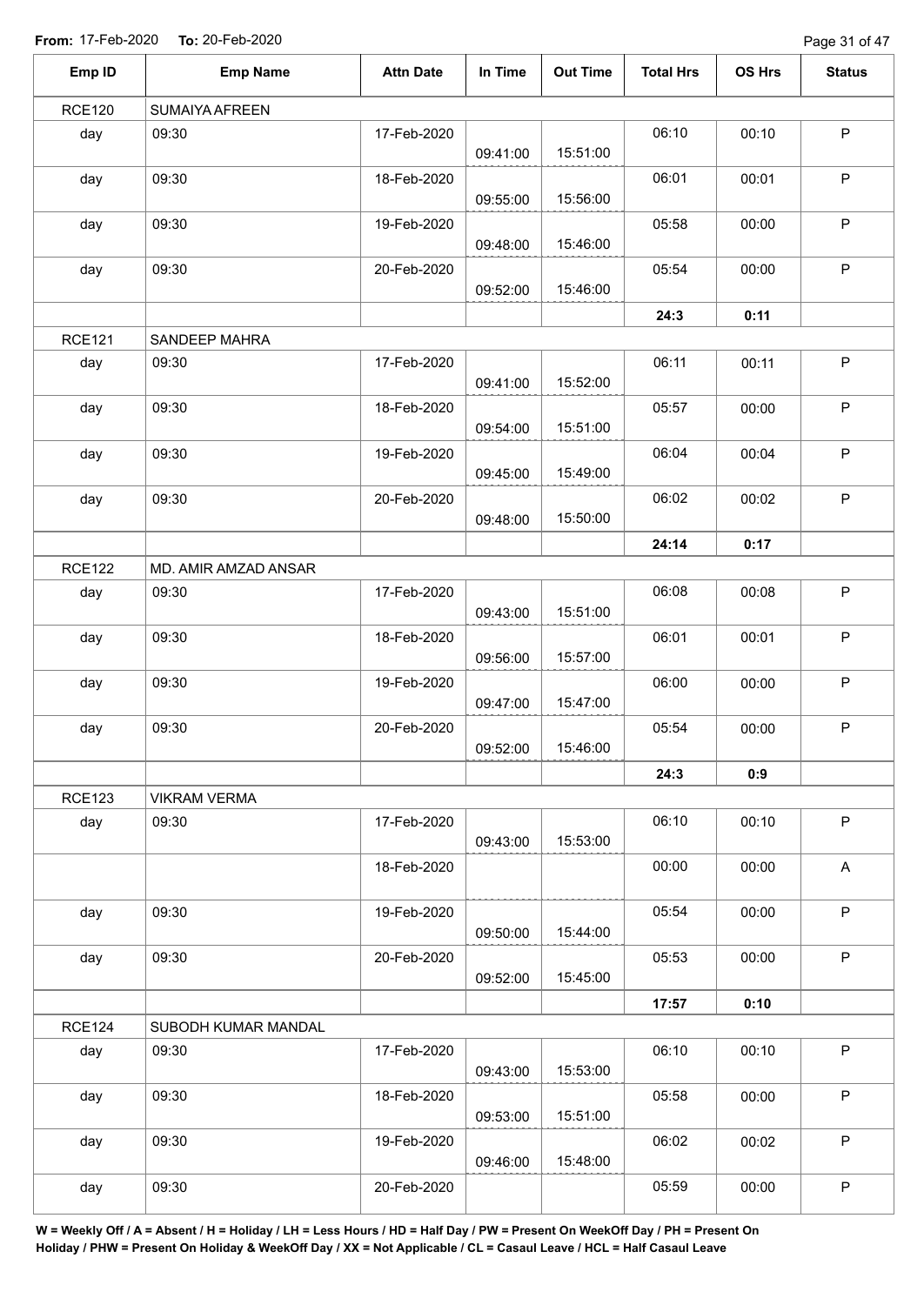| Emp ID        | <b>Emp Name</b>     | <b>Attn Date</b> | In Time  | <b>Out Time</b> | <b>Total Hrs</b> | OS Hrs | <b>Status</b> |
|---------------|---------------------|------------------|----------|-----------------|------------------|--------|---------------|
|               |                     |                  | 09:50:00 | 15:49:00        |                  |        |               |
|               |                     |                  |          |                 | 24:9             | 0:12   |               |
| <b>RCE125</b> | <b>TAPAN DAS</b>    |                  |          |                 |                  |        |               |
|               |                     | 17-Feb-2020      |          |                 | 00:00            | 00:00  | A             |
| day           | 09:30               | 18-Feb-2020      | 09:50:00 | 15:54:00        | 06:04            | 00:04  | $\sf P$       |
| day           | 09:30               | 19-Feb-2020      | 09:50:00 | 15:44:00        | 05:54            | 00:00  | $\mathsf P$   |
| day           | 09:30               | 20-Feb-2020      | 09:52:00 | 15:45:00        | 05:53            | 00:00  | $\mathsf P$   |
|               |                     |                  |          |                 | 17:51            | 0:4    |               |
| <b>RCE126</b> | <b>MANISH AZAD</b>  |                  |          |                 |                  |        |               |
| day           | 09:30               | 17-Feb-2020      | 09:41:00 | 15:52:00        | 06:11            | 00:11  | $\mathsf P$   |
| day           | 09:30               | 18-Feb-2020      | 09:54:00 | 15:55:00        | 06:01            | 00:01  | $\sf P$       |
| day           | 09:30               | 19-Feb-2020      | 09:49:00 | 15:45:00        | 05:56            | 00:00  | $\sf P$       |
| day           | 09:30               | 20-Feb-2020      | 09:51:00 | 15:47:00        | 05:56            | 00:00  | $\mathsf P$   |
|               |                     |                  |          |                 | 24:4             | 0:12   |               |
| <b>RCE127</b> | SANTOSH PANDIT      |                  |          |                 |                  |        |               |
| day           | 09:30               | 17-Feb-2020      | 09:41:00 | 15:52:00        | 06:11            | 00:11  | $\mathsf P$   |
| day           | 09:30               | 18-Feb-2020      | 09:54:00 | 15:55:00        | 06:01            | 00:01  | $\mathsf P$   |
| day           | 09:30               | 19-Feb-2020      | 09:49:00 | 15:45:00        | 05:56            | 00:00  | $\mathsf P$   |
|               |                     | 20-Feb-2020      |          |                 | 00:00            | 00:00  | $\mathsf A$   |
|               |                     |                  |          |                 | 18:8             | 0:12   |               |
| <b>RCE128</b> | MD.FAIZAN ANSARI    |                  |          |                 |                  |        |               |
| day           | 09:30               | 17-Feb-2020      | 09:44:00 | 15:55:00        | 06:11            | 00:11  | $\sf P$       |
| day           | 09:30               | 18-Feb-2020      | 09:50:00 | 15:54:00        | 06:04            | 00:04  | P             |
| day           | 09:30               | 19-Feb-2020      | 09:51:00 | 15:45:00        | 05:54            | 00:00  | $\mathsf P$   |
| day           | 09:30               | 20-Feb-2020      | 09:51:00 | 15:47:00        | 05:56            | 00:00  | $\mathsf{P}$  |
|               |                     |                  |          |                 | 24:5             | 0:15   |               |
| <b>RCE129</b> | MD. MUKADDAR ANSARI |                  |          |                 |                  |        |               |
|               |                     | 17-Feb-2020      |          |                 | 00:00            | 00:00  | $\mathsf{A}$  |
| day           | 09:30               | 18-Feb-2020      | 09:56:00 | 15:57:00        | 06:01            | 00:01  | $\sf P$       |
| day           | 09:30               | 19-Feb-2020      |          |                 | 05:59            | 00:00  | $\sf P$       |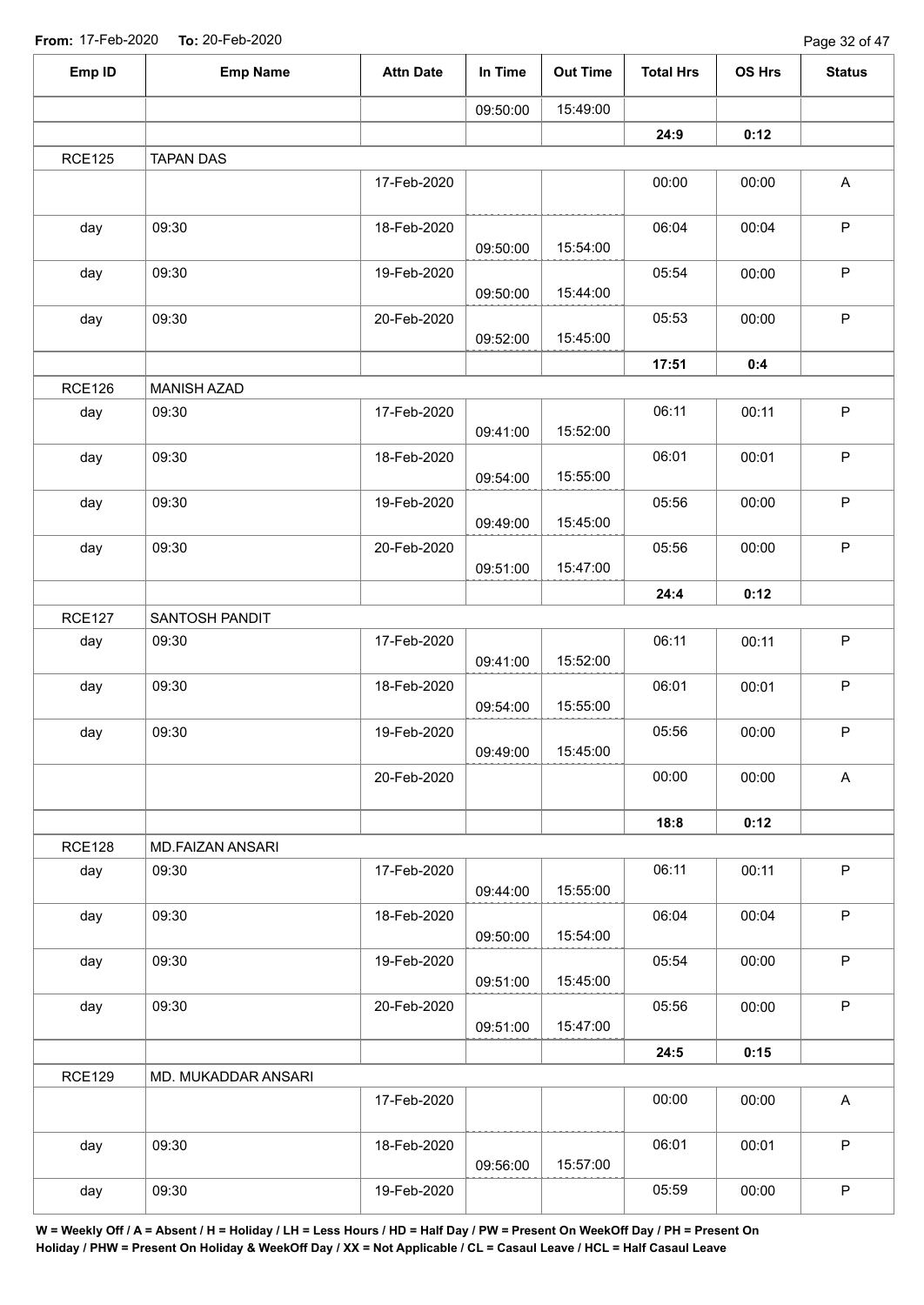Page 33 of 47

| Emp ID               | <b>Emp Name</b>          | <b>Attn Date</b> | In Time  | <b>Out Time</b> | <b>Total Hrs</b> | OS Hrs | <b>Status</b>             |
|----------------------|--------------------------|------------------|----------|-----------------|------------------|--------|---------------------------|
|                      |                          |                  | 09:47:00 | 15:46:00        |                  |        |                           |
| day                  | 09:30                    | 20-Feb-2020      |          |                 | 05:54            | 00:00  | $\mathsf P$               |
|                      |                          |                  | 09:52:00 | 15:46:00        |                  |        |                           |
|                      |                          |                  |          |                 | 17:54            | 0:1    |                           |
| <b>RCE130</b>        | FIROZ ANSARI             |                  |          |                 |                  |        |                           |
| day                  | 09:30                    | 17-Feb-2020      | 09:41:00 | 15:51:00        | 06:10            | 00:10  | $\sf P$                   |
| day                  | 09:30                    | 18-Feb-2020      | 09:55:00 | 15:56:00        | 06:01            | 00:01  | $\sf P$                   |
| day                  | 09:30                    | 19-Feb-2020      | 09:48:00 | 15:46:00        | 05:58            | 00:00  | $\mathsf P$               |
|                      |                          | 20-Feb-2020      |          |                 | 00:00            | 00:00  | $\boldsymbol{\mathsf{A}}$ |
|                      |                          |                  |          |                 | 18:9             | 0:11   |                           |
| <b>RCE131</b>        | RAJA KUMAR BHAGAT        |                  |          |                 |                  |        |                           |
| day                  | 09:30                    | 17-Feb-2020      | 09:43:00 | 15:53:00        | 06:10            | 00:10  | $\sf P$                   |
| day                  | 09:30                    | 18-Feb-2020      | 09:53:00 | 15:51:00        | 05:58            | 00:00  | $\sf P$                   |
| day                  | 09:30                    | 19-Feb-2020      | 09:46:00 | 15:48:00        | 06:02            | 00:02  | $\sf P$                   |
| day                  | 09:30                    | 20-Feb-2020      | 09:48:00 | 15:49:00        | 06:01            | 00:01  | $\mathsf P$               |
|                      |                          |                  |          |                 | 24:11            | 0:13   |                           |
| <b>RCE132</b>        | AFTAB ALAM               |                  |          |                 |                  |        |                           |
| day                  | 09:30                    | 17-Feb-2020      |          |                 | 06:11            | 00:11  | $\sf P$                   |
|                      |                          |                  | 09:41:00 | 15:52:00        |                  |        |                           |
| day                  | 09:30                    | 18-Feb-2020      | 09:54:00 | 15:56:00        | 06:02            | 00:02  | $\mathsf P$               |
| day                  | 09:30                    | 19-Feb-2020      | 09:48:00 | 15:45:00        | 05:57            | 00:00  | $\mathsf P$               |
| day                  | 09:30                    | 20-Feb-2020      |          |                 | 05:52            | 00:00  | $\mathsf P$               |
|                      |                          |                  | 09:53:00 | 15:45:00        | 24:2             | 0:13   |                           |
| <b>RCE133</b>        | <b>UTTAM KUMAR</b>       |                  |          |                 |                  |        |                           |
| day                  | 09:30                    | 17-Feb-2020      | 09:42:00 | 15:51:00        | 06:09            | 00:09  | $\sf P$                   |
| day                  | 09:30                    | 18-Feb-2020      | 09:55:00 | 15:56:00        | 06:01            | 00:01  | $\mathsf P$               |
| day                  | 09:30                    | 19-Feb-2020      |          |                 | 05:59            | 00:00  | $\mathsf P$               |
| day                  | 09:30                    | 20-Feb-2020      | 09:47:00 | 15:46:00        | 05:59            | 00:00  | $\mathsf P$               |
|                      |                          |                  | 09:50:00 | 15:49:00        |                  |        |                           |
|                      |                          |                  |          |                 | 24:8             | 0:10   |                           |
| <b>RCE134</b><br>day | FARHAT TABASSUM<br>09:30 | 17-Feb-2020      |          |                 | 06:11            | 00:11  | $\mathsf P$               |
|                      |                          |                  | 09:41:00 | 15:52:00        |                  |        |                           |
| day                  | 09:30                    | 18-Feb-2020      |          |                 | 06:01            | 00:01  | $\sf P$                   |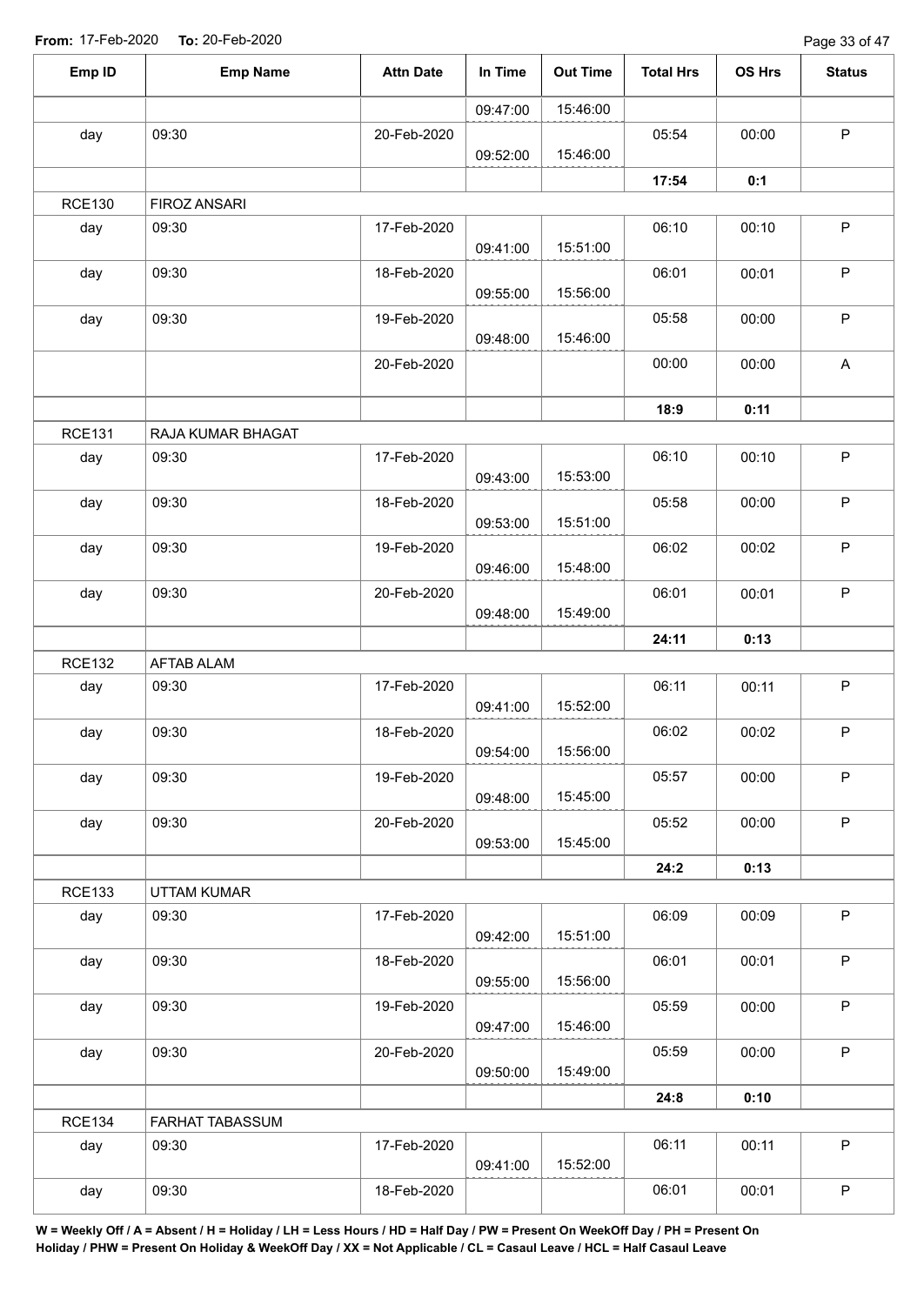| Emp ID        | <b>Emp Name</b>         | <b>Attn Date</b> | In Time  | <b>Out Time</b> | <b>Total Hrs</b> | OS Hrs | <b>Status</b> |
|---------------|-------------------------|------------------|----------|-----------------|------------------|--------|---------------|
|               |                         |                  | 09:55:00 | 15:56:00        |                  |        |               |
| day           | 09:30                   | 19-Feb-2020      |          |                 | 05:54            | 00:00  | $\mathsf P$   |
|               |                         |                  | 09:50:00 | 15:44:00        |                  |        |               |
| day           | 09:30                   | 20-Feb-2020      | 09:53:00 | 15:44:00        | 05:51            | 00:00  | $\mathsf P$   |
|               |                         |                  |          |                 | 23:57            | 0:12   |               |
| <b>RCE135</b> | ABHISHEK KUMAR TIWARI   |                  |          |                 |                  |        |               |
| day           | 09:30                   | 17-Feb-2020      | 09:42:00 | 15:55:00        | 06:13            | 00:13  | $\sf P$       |
| day           | 09:30                   | 18-Feb-2020      | 09:51:00 | 15:53:00        | 06:02            | 00:02  | $\mathsf P$   |
| day           | 09:30                   | 19-Feb-2020      | 09:47:00 | 15:47:00        | 06:00            | 00:00  | ${\sf P}$     |
| day           | 09:30                   | 20-Feb-2020      | 09:49:00 | 15:48:00        | 05:59            | 00:00  | $\mathsf P$   |
|               |                         |                  |          |                 | 24:14            | 0:15   |               |
| <b>RCE136</b> | ABHISHEK PANDEY         |                  |          |                 |                  |        |               |
| day           | 09:30                   | 17-Feb-2020      | 09:42:00 | 15:51:00        | 06:09            | 00:09  | $\mathsf P$   |
| day           | 09:30                   | 18-Feb-2020      | 09:55:00 | 15:56:00        | 06:01            | 00:01  | ${\sf P}$     |
| day           | 09:30                   | 19-Feb-2020      | 09:47:00 | 15:46:00        | 05:59            | 00:00  | $\mathsf P$   |
| day           | 09:30                   | 20-Feb-2020      | 09:50:00 | 15:49:00        | 05:59            | 00:00  | $\sf P$       |
|               |                         |                  |          |                 | 24:8             | 0:10   |               |
| <b>RCE137</b> | <b>GAUTAM KUMAR DAS</b> |                  |          |                 |                  |        |               |
| day           | 09:30                   | 17-Feb-2020      | 09:42:00 | 15:51:00        | 06:09            | 00:09  | $\mathsf P$   |
| day           | 09:30                   | 18-Feb-2020      | 09:56:00 | 15:57:00        | 06:01            | 00:01  | $\mathsf{P}$  |
| day           | 09:30                   | 19-Feb-2020      | 09:47:00 | 15:46:00        | 05:59            | 00:00  | P             |
| day           | 09:30                   | 20-Feb-2020      | 09:50:00 | 15:49:00        | 05:59            | 00:00  | $\mathsf P$   |
|               |                         |                  |          |                 | 24:8             | 0:10   |               |
| <b>RCE138</b> | NIRANJAN KUMAR          |                  |          |                 |                  |        |               |
| day           | 09:30                   | 17-Feb-2020      | 09:42:00 | 15:51:00        | 06:09            | 00:09  | $\mathsf P$   |
| day           | 09:30                   | 18-Feb-2020      | 09:56:00 | 15:57:00        | 06:01            | 00:01  | $\mathsf P$   |
| day           | 09:30                   | 19-Feb-2020      | 09:47:00 | 15:47:00        | 06:00            | 00:00  | P             |
| day           | 09:30                   | 20-Feb-2020      |          | 15:50:00        | 06:00            | 00:00  | $\mathsf P$   |
|               |                         |                  | 09:50:00 |                 | 24:10            | 0:10   |               |
| <b>RCE139</b> | PINKU KUMAR BHOKTA      |                  |          |                 |                  |        |               |
| day           | 09:30                   | 17-Feb-2020      |          |                 | 06:10            | 00:10  | $\mathsf P$   |
|               |                         |                  |          |                 |                  |        |               |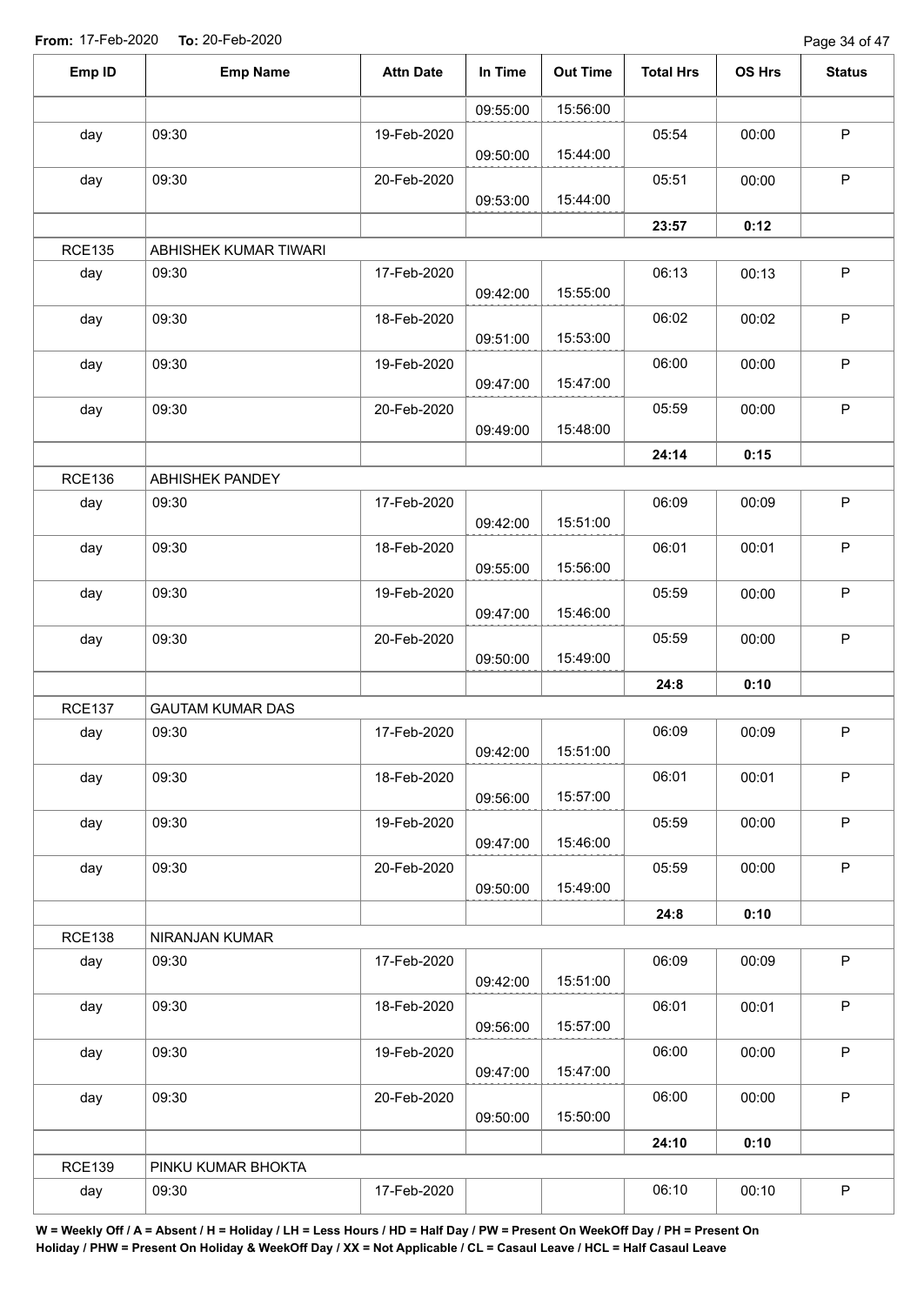Page 35 of 47

| Emp ID        | <b>Emp Name</b>     | <b>Attn Date</b> | In Time  | <b>Out Time</b> | <b>Total Hrs</b> | OS Hrs | <b>Status</b> |
|---------------|---------------------|------------------|----------|-----------------|------------------|--------|---------------|
|               |                     |                  | 09:41:00 | 15:51:00        |                  |        |               |
| day           | 09:30               | 18-Feb-2020      | 09:55:00 | 15:56:00        | 06:01            | 00:01  | $\mathsf P$   |
| day           | 09:30               | 19-Feb-2020      | 09:48:00 | 15:46:00        | 05:58            | 00:00  | $\mathsf P$   |
| day           | 09:30               | 20-Feb-2020      | 09:52:00 | 15:45:00        | 05:53            | 00:00  | $\sf P$       |
|               |                     |                  |          |                 | 24:2             | 0:11   |               |
| <b>RCE140</b> | MANJULA HEMBROM     |                  |          |                 |                  |        |               |
| day           | 09:30               | 17-Feb-2020      | 09:41:00 | 15:51:00        | 06:10            | 00:10  | $\sf P$       |
| day           | 09:30               | 18-Feb-2020      | 09:55:00 | 15:56:00        | 06:01            | 00:01  | P             |
| day           | 09:30               | 19-Feb-2020      | 09:48:00 | 15:46:00        | 05:58            | 00:00  | $\mathsf P$   |
| day           | 09:30               | 20-Feb-2020      | 09:50:00 | 15:49:00        | 05:59            | 00:00  | $\mathsf P$   |
|               |                     |                  |          |                 | 24:8             | 0:11   |               |
| <b>RCE141</b> | RAJESH KUMAR SAW    |                  |          |                 |                  |        |               |
| day           | 09:30               | 17-Feb-2020      | 09:43:00 | 15:56:00        | 06:13            | 00:13  | $\mathsf P$   |
| day           | 09:30               | 18-Feb-2020      | 09:49:00 | 15:55:00        | 06:06            | 00:06  | $\mathsf P$   |
| day           | 09:30               | 19-Feb-2020      | 09:49:00 | 15:45:00        | 05:56            | 00:00  | $\mathsf P$   |
| day           | 09:30               | 20-Feb-2020      | 09:51:00 | 15:46:00        | 05:55            | 00:00  | $\mathsf P$   |
|               |                     |                  |          |                 | 24:10            | 0:19   |               |
| <b>RCE142</b> | RAJESH KUMAR YADAV  |                  |          |                 |                  |        |               |
| day           | 09:30               | 17-Feb-2020      | 09:43:00 | 15:56:00        | 06:13            | 00:13  | $\mathsf P$   |
| day           | 09:30               | 18-Feb-2020      | 09:49:00 | 15:55:00        | 06:06            | 00:06  | $\mathsf P$   |
| day           | 09:30               | 19-Feb-2020      | 09:49:00 | 15:45:00        | 05:56            | 00:00  | $\sf P$       |
| day           | 09:30               | 20-Feb-2020      | 09:51:00 | 15:47:00        | 05:56            | 00:00  | $\mathsf P$   |
|               |                     |                  |          |                 | 24:11            | 0:19   |               |
| <b>RCE143</b> | MAHESH KUMAR MANDAL |                  |          |                 |                  |        |               |
| day           | 09:30               | 17-Feb-2020      | 09:44:00 | 15:56:00        | 06:12            | 00:12  | $\mathsf P$   |
| day           | 09:30               | 18-Feb-2020      | 09:50:00 | 15:54:00        | 06:04            | 00:04  | $\mathsf P$   |
| day           | 09:30               | 19-Feb-2020      | 09:50:00 | 15:44:00        | 05:54            | 00:00  | $\mathsf P$   |
| day           | 09:30               | 20-Feb-2020      | 09:53:00 | 15:44:00        | 05:51            | 00:00  | $\mathsf P$   |
|               |                     |                  |          |                 | 24:1             | 0:16   |               |
|               |                     |                  |          |                 |                  |        |               |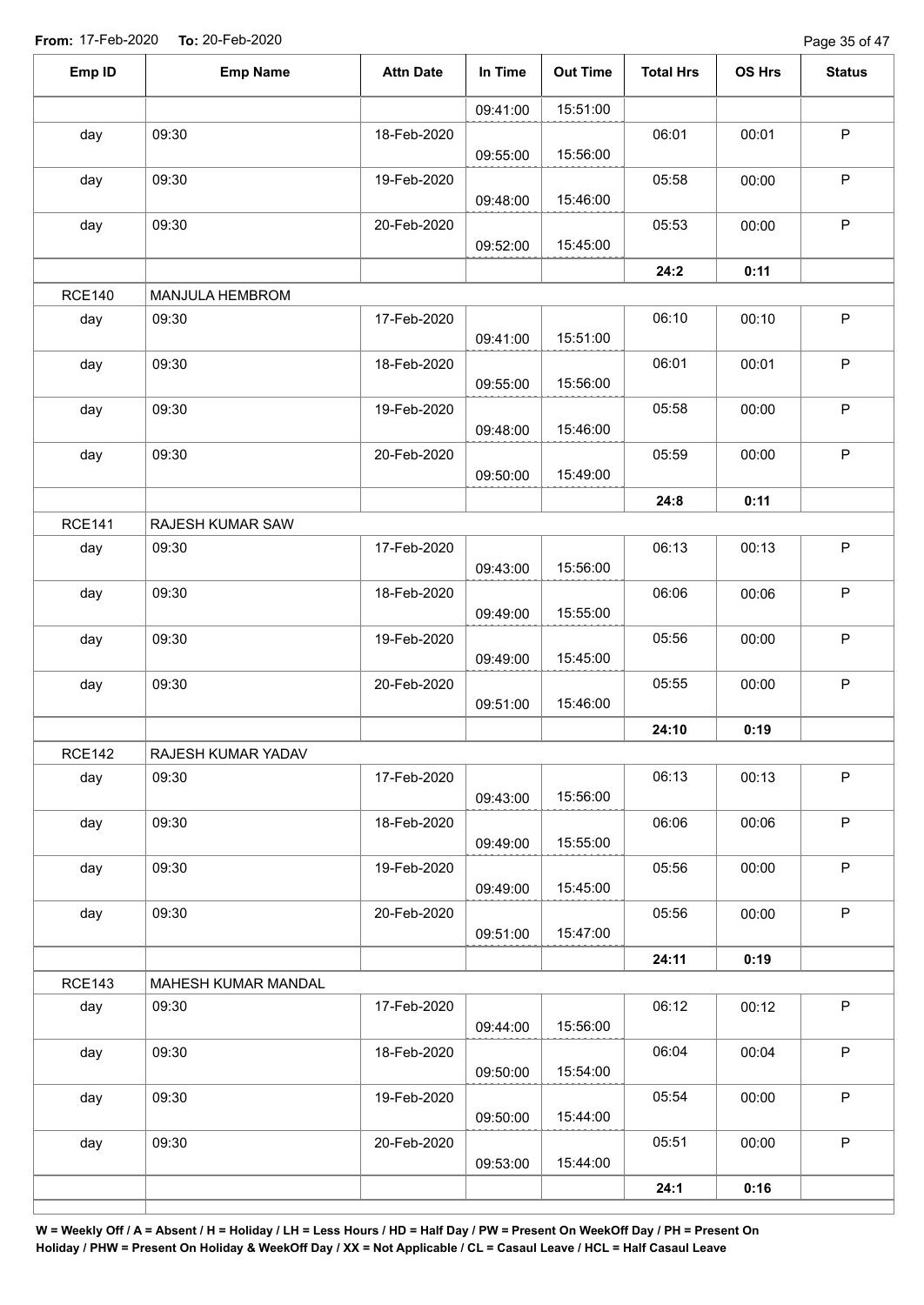Page 36 of 47

| Emp ID        | <b>Emp Name</b>              | <b>Attn Date</b> | In Time  | <b>Out Time</b> | <b>Total Hrs</b> | OS Hrs | <b>Status</b> |
|---------------|------------------------------|------------------|----------|-----------------|------------------|--------|---------------|
| <b>RCE144</b> | ABDUL KARIM ANSARI           |                  |          |                 |                  |        |               |
| day           | 09:30                        | 17-Feb-2020      | 09:43:00 | 15:53:00        | 06:10            | 00:10  | $\sf P$       |
| day           | 09:30                        | 18-Feb-2020      | 09:54:00 | 15:51:00        | 05:57            | 00:00  | $\mathsf P$   |
| day           | 09:30                        | 19-Feb-2020      | 09:45:00 | 15:48:00        | 06:03            | 00:03  | $\sf P$       |
| day           | 09:30                        | 20-Feb-2020      | 09:52:00 | 15:46:00        | 05:54            | 00:00  | $\mathsf P$   |
|               |                              |                  |          |                 | 24:4             | 0:13   |               |
| <b>RCE145</b> | <b>TARESH THAKUR</b>         |                  |          |                 |                  |        |               |
| day           | 09:30                        | 17-Feb-2020      | 09:45:00 | 15:55:00        | 06:10            | 00:10  | $\sf P$       |
| day           | 09:30                        | 18-Feb-2020      | 09:51:00 | 15:53:00        | 06:02            | 00:02  | $\sf P$       |
| day           | 09:30                        | 19-Feb-2020      | 09:46:00 | 15:48:00        | 06:02            | 00:02  | $\mathsf P$   |
| day           | 09:30                        | 20-Feb-2020      |          |                 | 05:59            | 00:00  | $\sf P$       |
|               |                              |                  | 09:49:00 | 15:48:00        |                  |        |               |
| <b>RCE146</b> |                              |                  |          |                 | 24:13            | 0:14   |               |
| day           | <b>REKHA KUMARI</b><br>09:30 | 17-Feb-2020      | 09:42:00 | 15:54:00        | 06:12            | 00:12  | $\mathsf P$   |
| day           | 09:30                        | 18-Feb-2020      | 09:53:00 | 15:52:00        | 05:59            | 00:00  | $\sf P$       |
| day           | 09:30                        | 19-Feb-2020      | 09:51:00 | 15:43:00        | 05:52            | 00:00  | $\sf P$       |
| day           | 09:30                        | 20-Feb-2020      | 09:54:00 | 15:43:00        | 05:49            | 00:00  | P             |
|               |                              |                  |          |                 | 23:52            | 0:12   |               |
| <b>RCE147</b> | NAMITA MURMU                 |                  |          |                 |                  |        |               |
|               |                              | 17-Feb-2020      |          |                 | 00:00            | 00:00  | $\mathsf A$   |
| day           | 09:30                        | 18-Feb-2020      | 09:54:00 | 15:51:00        | 05:57            | 00:00  | $\mathsf P$   |
| day           | 09:30                        | 19-Feb-2020      | 09:45:00 | 15:48:00        | 06:03            | 00:03  | $\mathsf P$   |
| day           | 09:30                        | 20-Feb-2020      | 09:48:00 | 15:50:00        | 06:02            | 00:02  | $\sf P$       |
|               |                              |                  |          |                 | 18:2             | 0:5    |               |
| <b>RCE148</b> | PAWAN KUMAR SHARMA           |                  |          |                 |                  |        |               |
| day           | 09:30                        | 17-Feb-2020      | 09:42:00 | 15:54:00        | 06:12            | 00:12  | $\sf P$       |
| day           | 09:30                        | 18-Feb-2020      | 09:53:00 | 15:52:00        | 05:59            | 00:00  | $\mathsf P$   |
| day           | 09:30                        | 19-Feb-2020      | 09:51:00 | 15:45:00        | 05:54            | 00:00  | $\mathsf P$   |
| day           | 09:30                        | 20-Feb-2020      |          |                 | 05:56            | 00:00  | $\mathsf P$   |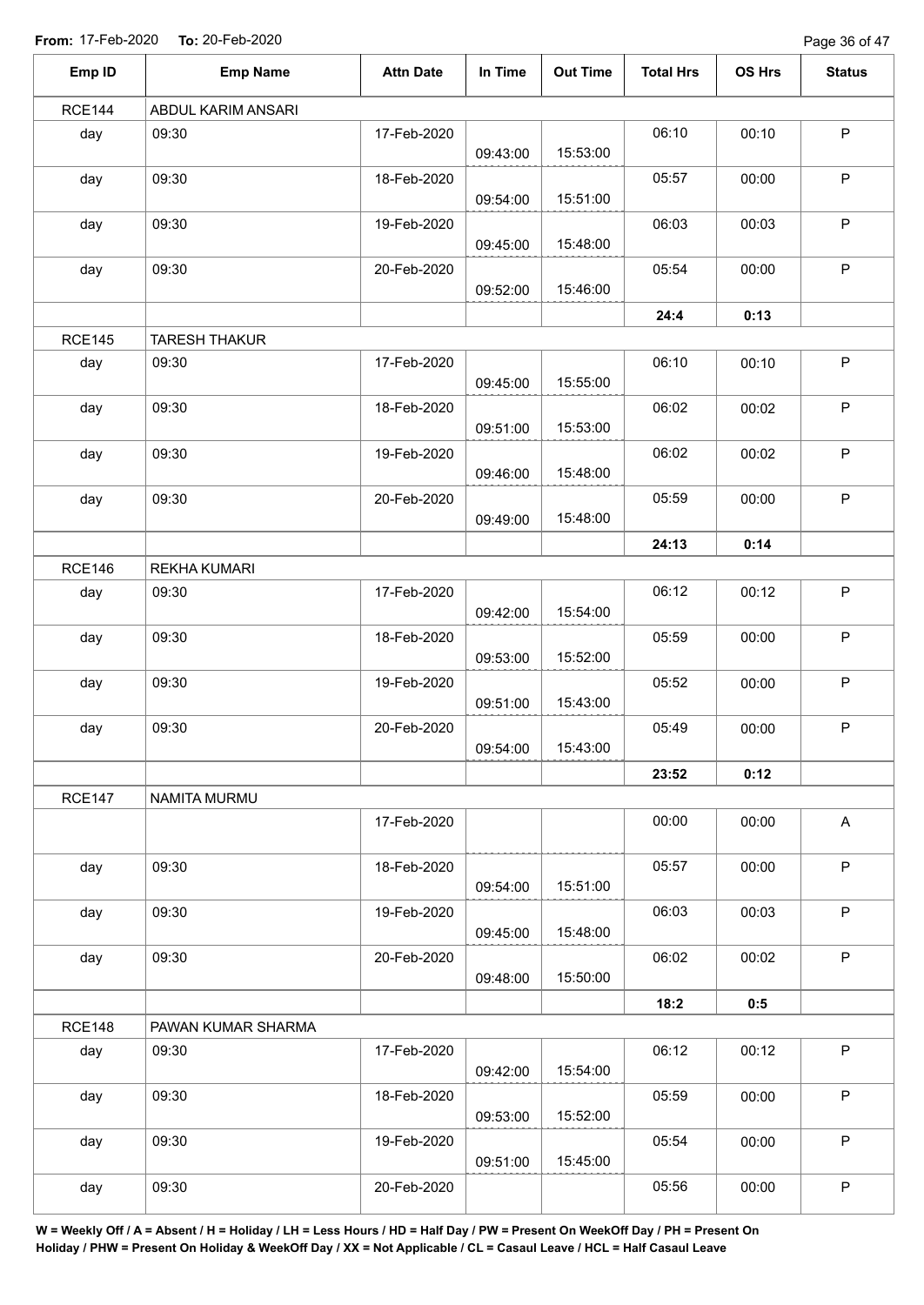| Emp ID        | <b>Emp Name</b>      | <b>Attn Date</b> | In Time  | <b>Out Time</b> | <b>Total Hrs</b> | OS Hrs | <b>Status</b> |
|---------------|----------------------|------------------|----------|-----------------|------------------|--------|---------------|
|               |                      |                  | 09:51:00 | 15:47:00        |                  |        |               |
|               |                      |                  |          |                 | 24:1             | 0:12   |               |
| <b>RCE149</b> | <b>ANITA HEMBROM</b> |                  |          |                 |                  |        |               |
| day           | 09:30                | 17-Feb-2020      | 09:42:00 | 15:54:00        | 06:12            | 00:12  | $\mathsf P$   |
| day           | 09:30                | 18-Feb-2020      | 09:52:00 | 15:52:00        | 06:00            | 00:00  | $\mathsf P$   |
| day           | 09:30                | 19-Feb-2020      | 09:51:00 | 15:43:00        | 05:52            | 00:00  | $\mathsf P$   |
| day           | 09:30                | 20-Feb-2020      | 09:54:00 | 15:46:00        | 05:52            | 00:00  | $\mathsf P$   |
|               |                      |                  |          |                 | 23:56            | 0:12   |               |
| <b>RCE150</b> | ARFA NAAZ            |                  |          |                 |                  |        |               |
| day           | 09:30                | 17-Feb-2020      | 09:42:00 | 15:53:00        | 06:11            | 00:11  | $\mathsf P$   |
|               |                      | 18-Feb-2020      |          |                 | 00:00            | 00:00  | A             |
| day           | 09:30                | 19-Feb-2020      | 09:47:00 | 15:48:00        | 06:01            | 00:01  | ${\sf P}$     |
| day           | 09:30                | 20-Feb-2020      | 09:50:00 | 15:49:00        | 05:59            | 00:00  | $\mathsf P$   |
|               |                      |                  |          |                 | 18:11            | 0:12   |               |
| <b>RCE151</b> | ABDUL MAZID ANSARI   |                  |          |                 |                  |        |               |
| day           | 09:30                | 17-Feb-2020      | 09:43:00 | 15:56:00        | 06:13            | 00:13  | $\mathsf P$   |
| day           | 09:30                | 18-Feb-2020      | 09:49:00 | 15:55:00        | 06:06            | 00:06  | $\mathsf P$   |
| day           | 09:30                | 19-Feb-2020      | 09:49:00 | 15:44:00        | 05:55            | 00:00  | P             |
| day           | 09:30                | 20-Feb-2020      | 09:51:00 | 15:46:00        | 05:55            | 00:00  | $\mathsf P$   |
|               |                      |                  |          |                 | 24:9             | 0:19   |               |
| <b>RCE152</b> | SANJEEV KISKU        |                  |          |                 |                  |        |               |
| day           | 09:30                | 17-Feb-2020      | 09:44:00 | 15:56:00        | 06:12            | 00:12  | $\mathsf P$   |
| day           | 09:30                | 18-Feb-2020      | 09:50:00 | 15:54:00        | 06:04            | 00:04  | P             |
| day           | 09:30                | 19-Feb-2020      | 09:49:00 | 15:44:00        | 05:55            | 00:00  | P             |
| day           | 09:30                | 20-Feb-2020      | 09:52:00 | 15:45:00        | 05:53            | 00:00  | P             |
|               |                      |                  |          |                 | 24:4             | 0:16   |               |
| <b>RCE153</b> | SATINDRA TUDU        |                  |          |                 |                  |        |               |
| day           | 09:30                | 17-Feb-2020      | 09:42:00 | 15:54:00        | 06:12            | 00:12  | $\mathsf{P}$  |
| day           | 09:30                | 18-Feb-2020      | 09:52:00 | 15:52:00        | 06:00            | 00:00  | $\sf P$       |
| day           | 09:30                | 19-Feb-2020      |          |                 | 05:54            | 00:00  | $\mathsf P$   |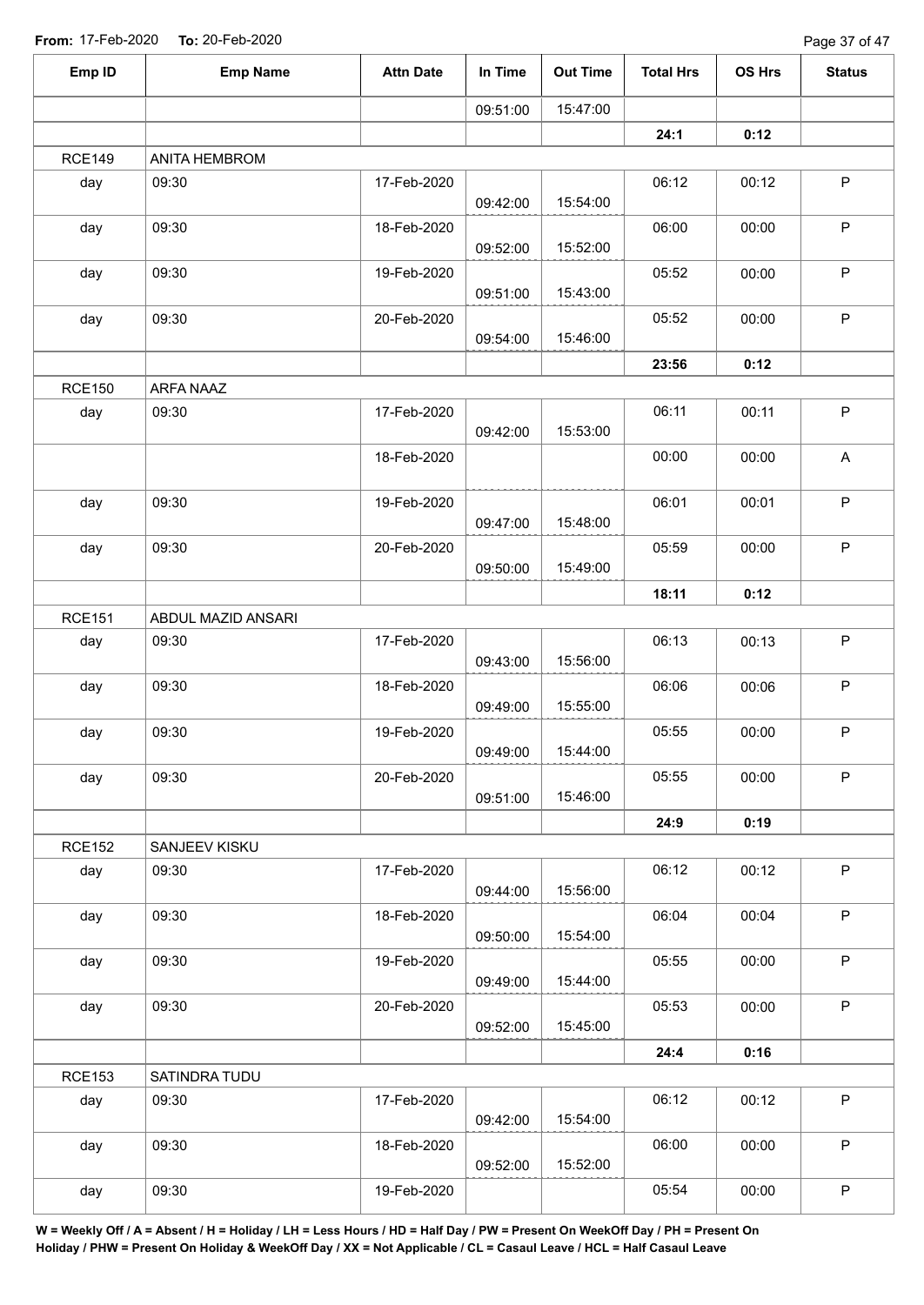Page 38 of 47

| Emp ID        | <b>Emp Name</b>      | <b>Attn Date</b> | In Time  | <b>Out Time</b> | <b>Total Hrs</b> | OS Hrs | <b>Status</b> |
|---------------|----------------------|------------------|----------|-----------------|------------------|--------|---------------|
|               |                      |                  | 09:51:00 | 15:45:00        |                  |        |               |
| day           | 09:30                | 20-Feb-2020      | 09:51:00 | 15:47:00        | 05:56            | 00:00  | $\mathsf P$   |
|               |                      |                  |          |                 | 24:2             | 0:12   |               |
| <b>RCE154</b> | ROSHAN BESRA         |                  |          |                 |                  |        |               |
| day           | 09:30                | 17-Feb-2020      |          |                 | 06:12            | 00:12  | $\mathsf P$   |
|               |                      |                  | 09:42:00 | 15:54:00        |                  |        |               |
| day           | 09:30                | 18-Feb-2020      | 09:53:00 | 15:52:00        | 05:59            | 00:00  | $\mathsf P$   |
| day           | 09:30                | 19-Feb-2020      | 09:52:00 | 15:43:00        | 05:51            | 00:00  | P             |
| day           | 09:30                | 20-Feb-2020      | 09:54:00 | 15:43:00        | 05:49            | 00:00  | $\mathsf P$   |
|               |                      |                  |          |                 | 23:51            | 0:12   |               |
| <b>RCE155</b> | SUNIL MURMU          |                  |          |                 |                  |        |               |
| day           | 09:30                | 17-Feb-2020      | 09:42:00 | 15:54:00        | 06:12            | 00:12  | $\sf P$       |
|               | 09:30                | 18-Feb-2020      |          |                 | 05:58            | 00:00  | $\mathsf P$   |
| day           |                      |                  | 09:53:00 | 15:51:00        |                  |        |               |
| day           | 09:30                | 19-Feb-2020      | 09:46:00 | 15:48:00        | 06:02            | 00:02  | $\mathsf P$   |
| day           | 09:30                | 20-Feb-2020      | 09:49:00 | 15:48:00        | 05:59            | 00:00  | $\sf P$       |
|               |                      |                  |          |                 | 24:11            | 0:14   |               |
| <b>RCE156</b> | SHAILESH SOREN       |                  |          |                 |                  |        |               |
| day           | 09:30                | 17-Feb-2020      | 09:44:00 | 15:56:00        | 06:12            | 00:12  | $\mathsf P$   |
| day           | 09:30                | 18-Feb-2020      | 09:49:00 | 15:54:00        | 06:05            | 00:05  | P             |
| day           | 09:30                | 19-Feb-2020      | 09:49:00 | 15:44:00        | 05:55            | 00:00  | $\mathsf P$   |
| day           | 09:30                | 20-Feb-2020      | 09:52:00 | 15:45:00        | 05:53            | 00:00  | $\mathsf P$   |
|               |                      |                  |          |                 | 24:5             | 0:17   |               |
| <b>RCE157</b> | <b>HARI SOREN</b>    |                  |          |                 |                  |        |               |
| day           | 09:30                | 17-Feb-2020      |          |                 | 06:11            | 00:11  | $\sf P$       |
|               |                      |                  | 09:44:00 | 15:55:00        |                  |        |               |
| day           | 09:30                | 18-Feb-2020      | 09:50:00 | 15:55:00        | 06:05            | 00:05  | $\sf P$       |
| day           | 09:30                | 19-Feb-2020      |          |                 | 05:58            | 00:00  | $\mathsf P$   |
|               |                      |                  | 09:49:00 | 15:47:00        |                  |        |               |
| day           | 09:30                | 20-Feb-2020      | 09:49:00 | 15:48:00        | 05:59            | 00:00  | $\sf P$       |
|               |                      |                  |          |                 | 24:13            | 0:16   |               |
| <b>RCE158</b> | <b>KRISHNA SOREN</b> |                  |          |                 |                  |        |               |
| day           | 09:30                | 17-Feb-2020      | 09:42:00 | 15:54:00        | 06:12            | 00:12  | $\mathsf P$   |
| day           | 09:30                | 18-Feb-2020      |          |                 | 06:02            | 00:02  | $\sf P$       |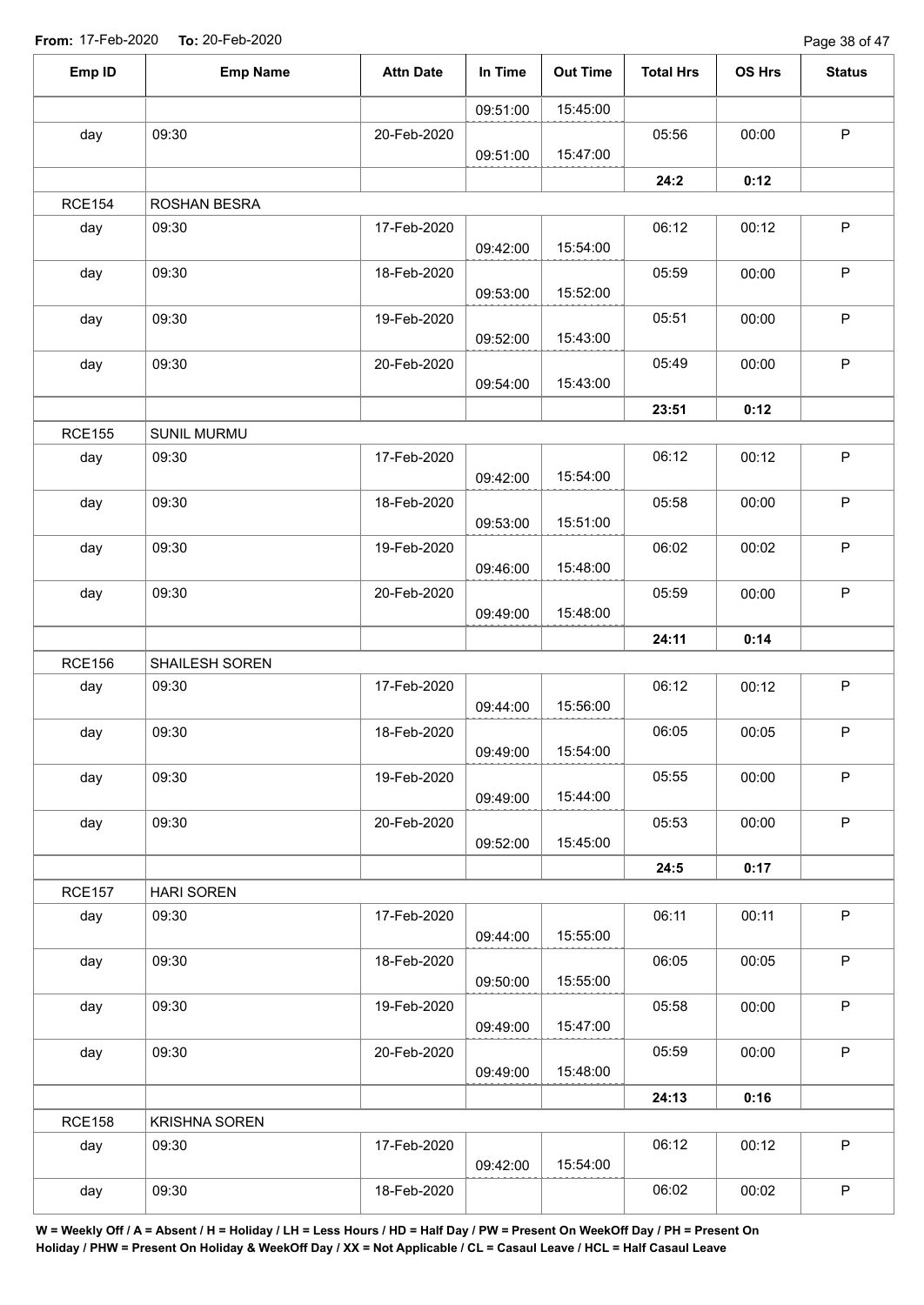| Emp ID        | <b>Emp Name</b>    | <b>Attn Date</b> | In Time  | <b>Out Time</b> | <b>Total Hrs</b> | OS Hrs | <b>Status</b> |
|---------------|--------------------|------------------|----------|-----------------|------------------|--------|---------------|
|               |                    |                  | 09:52:00 | 15:54:00        |                  |        |               |
| day           | 09:30              | 19-Feb-2020      | 09:50:00 | 15:43:00        | 05:53            | 00:00  | $\mathsf P$   |
| day           | 09:30              | 20-Feb-2020      |          | 15:44:00        | 05:51            | 00:00  | $\sf P$       |
|               |                    |                  | 09:53:00 |                 | 23:58            | 0:14   |               |
| <b>RCE159</b> | DHANESH TUDU       |                  |          |                 |                  |        |               |
| day           | 09:30              | 17-Feb-2020      |          |                 | 06:11            | 00:11  | $\sf P$       |
|               |                    |                  | 09:42:00 | 15:53:00        |                  |        |               |
| day           | 09:30              | 18-Feb-2020      | 09:53:00 | 15:51:00        | 05:58            | 00:00  | $\mathsf P$   |
| day           | 09:30              | 19-Feb-2020      |          |                 | 06:02            | 00:02  | $\sf P$       |
|               |                    |                  | 09:46:00 | 15:48:00        |                  |        |               |
| day           | 09:30              | 20-Feb-2020      | 09:48:00 | 15:49:00        | 06:01            | 00:01  | $\mathsf P$   |
|               |                    |                  |          |                 | 24:12            | 0:14   |               |
| <b>RCE160</b> | UTTPAL TUDU        |                  |          |                 |                  |        |               |
| day           | 09:30              | 17-Feb-2020      |          |                 | 06:11            | 00:11  | $\mathsf P$   |
|               |                    |                  | 09:44:00 | 15:55:00        |                  |        |               |
|               |                    | 18-Feb-2020      |          |                 | 00:00            | 00:00  | $\mathsf A$   |
| day           | 09:30              | 19-Feb-2020      |          |                 | 05:57            | 00:00  | $\mathsf P$   |
|               |                    |                  | 09:48:00 | 15:45:00        |                  |        |               |
| day           | 09:30              | 20-Feb-2020      |          |                 | 05:53            | 00:00  | $\mathsf P$   |
|               |                    |                  | 09:52:00 | 15:45:00        |                  |        |               |
|               |                    |                  |          |                 | 18:1             | 0:11   |               |
| <b>RCE161</b> | LUKHI HANSDAK      |                  |          |                 |                  |        |               |
| day           | 09:30              | 17-Feb-2020      | 09:42:00 | 15:53:00        | 06:11            | 00:11  | $\sf P$       |
|               |                    | 18-Feb-2020      |          |                 | 00:00            | 00:00  | A             |
|               | 09:30              |                  |          |                 | 05:58            |        | P             |
| day           |                    | 19-Feb-2020      | 09:48:00 | 15:46:00        |                  | 00:00  |               |
| day           | 09:30              | 20-Feb-2020      |          |                 | 05:59            | 00:00  | P             |
|               |                    |                  | 09:50:00 | 15:49:00        |                  |        |               |
|               |                    |                  |          |                 | 18:8             | 0:11   |               |
| <b>RCE162</b> | BISHWANATH MARANDI |                  |          |                 |                  |        |               |
| day           | 09:30              | 17-Feb-2020      |          |                 | 06:11            | 00:11  | P             |
|               |                    |                  | 09:44:00 | 15:55:00        |                  |        |               |
| day           | 09:30              | 18-Feb-2020      |          |                 | 06:05            | 00:05  | P             |
|               |                    |                  | 09:50:00 | 15:55:00        |                  |        |               |
| day           | 09:30              | 19-Feb-2020      |          |                 | 05:58            | 00:00  | P             |
|               |                    |                  | 09:49:00 | 15:47:00        |                  |        |               |
| day           | 09:30              | 20-Feb-2020      | 09:49:00 | 15:47:00        | 05:58            | 00:00  | $\mathsf P$   |
|               |                    |                  |          |                 | 24:12            | 0:16   |               |
| <b>RCE163</b> | RENUKA HEMBROM     |                  |          |                 |                  |        |               |
| day           | 09:30              | 17-Feb-2020      |          |                 | 06:08            | 00:08  | $\sf P$       |
|               |                    |                  |          |                 |                  |        |               |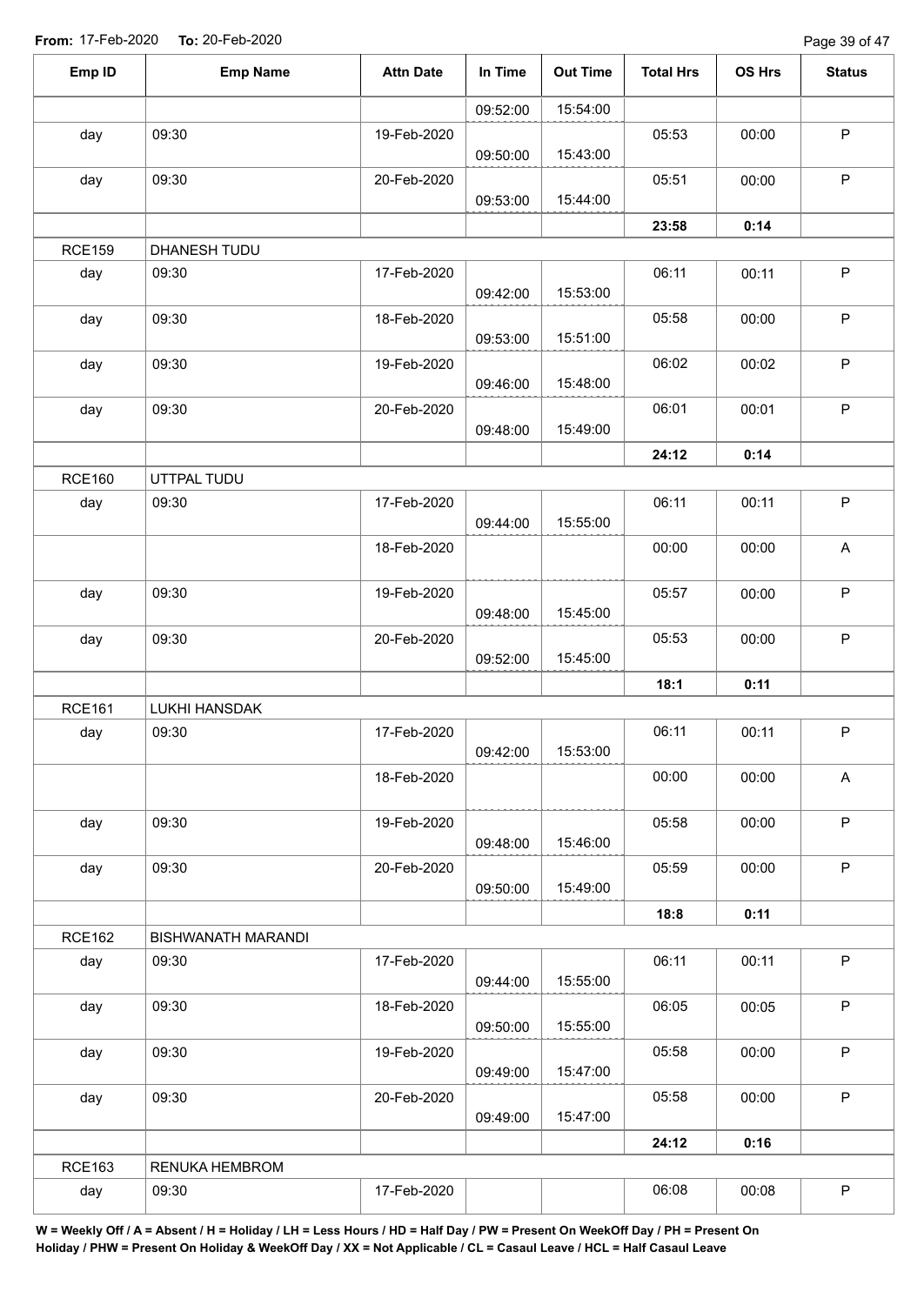Page 40 of 47

| Emp ID        | <b>Emp Name</b>       | <b>Attn Date</b> | In Time  | <b>Out Time</b> | <b>Total Hrs</b> | OS Hrs | <b>Status</b> |
|---------------|-----------------------|------------------|----------|-----------------|------------------|--------|---------------|
|               |                       |                  | 09:43:00 | 15:51:00        |                  |        |               |
| day           | 09:30                 | 18-Feb-2020      |          |                 | 06:01            | 00:01  | $\mathsf P$   |
|               |                       |                  | 09:56:00 | 15:57:00        |                  |        |               |
| day           | 09:30                 | 19-Feb-2020      |          |                 | 06:00            | 00:00  | $\mathsf P$   |
|               |                       |                  | 09:47:00 | 15:47:00        |                  |        |               |
| day           | 09:30                 | 20-Feb-2020      | 09:50:00 | 15:50:00        | 06:00            | 00:00  | $\sf P$       |
|               |                       |                  |          |                 | 24:9             | 0:9    |               |
| <b>RCE164</b> | <b>LALITA HEMBROM</b> |                  |          |                 |                  |        |               |
| day           | 09:30                 | 17-Feb-2020      |          |                 | 06:10            | 00:10  | $\sf P$       |
|               |                       |                  | 09:43:00 | 15:53:00        |                  |        |               |
| day           | 09:30                 | 18-Feb-2020      |          |                 | 05:57            | 00:00  | $\mathsf P$   |
|               |                       |                  | 09:54:00 | 15:51:00        |                  |        |               |
| day           | 09:30                 | 19-Feb-2020      |          |                 | 06:03            | 00:03  | $\mathsf P$   |
|               | 09:30                 | 20-Feb-2020      | 09:45:00 | 15:48:00        |                  |        | $\mathsf P$   |
| day           |                       |                  | 09:48:00 | 15:50:00        | 06:02            | 00:02  |               |
|               |                       |                  |          |                 | 24:12            | 0:15   |               |
| <b>RCE165</b> | NUZHAT ZABEEN         |                  |          |                 |                  |        |               |
| day           | 09:30                 | 17-Feb-2020      |          |                 | 06:12            | 00:12  | P             |
|               |                       |                  | 09:44:00 | 15:56:00        |                  |        |               |
| day           | 09:30                 | 18-Feb-2020      |          |                 | 06:06            | 00:06  | $\sf P$       |
|               |                       |                  | 09:49:00 | 15:55:00        |                  |        |               |
| day           | 09:30                 | 19-Feb-2020      | 09:49:00 | 15:44:00        | 05:55            | 00:00  | $\mathsf P$   |
| day           | 09:30                 | 20-Feb-2020      |          |                 | 05:53            | 00:00  | $\sf P$       |
|               |                       |                  | 09:52:00 | 15:45:00        |                  |        |               |
|               |                       |                  |          |                 | 24:6             | 0:18   |               |
| <b>RCE166</b> | MD. KASIM ANSARI      |                  |          |                 |                  |        |               |
| day           | 09:30                 | 17-Feb-2020      |          |                 | 06:12            | 00:12  | $\mathsf P$   |
|               |                       |                  | 09:42:00 | 15:54:00        |                  |        |               |
| day           | 09:30                 | 18-Feb-2020      |          |                 | 06:01            | 00:01  | $\mathsf P$   |
| day           | 09:30                 | 19-Feb-2020      | 09:52:00 | 15:53:00        | 05:53            | 00:00  | $\sf P$       |
|               |                       |                  | 09:50:00 | 15:43:00        |                  |        |               |
| day           | 09:30                 | 20-Feb-2020      |          |                 | 05:54            | 00:00  | $\mathsf P$   |
|               |                       |                  | 09:53:00 | 15:47:00        |                  |        |               |
|               |                       |                  |          |                 | 24:0             | 0:13   |               |
| <b>RCE167</b> | PARWATI SOREN         |                  |          |                 |                  |        |               |
| day           | 09:30                 | 17-Feb-2020      |          |                 | 06:13            | 00:13  | $\sf P$       |
|               |                       |                  | 09:43:00 | 15:56:00        |                  |        |               |
| day           | 09:30                 | 18-Feb-2020      | 09:49:00 | 15:55:00        | 06:06            | 00:06  | $\mathsf P$   |
| day           | 09:30                 | 19-Feb-2020      |          |                 | 05:55            | 00:00  | P             |
|               |                       |                  | 09:49:00 | 15:44:00        |                  |        |               |
| day           | 09:30                 | 20-Feb-2020      |          |                 | 05:52            | 00:00  | $\sf P$       |
|               |                       |                  | 09:53:00 | 15:45:00        |                  |        |               |
|               |                       |                  |          |                 | 24:6             | 0:19   |               |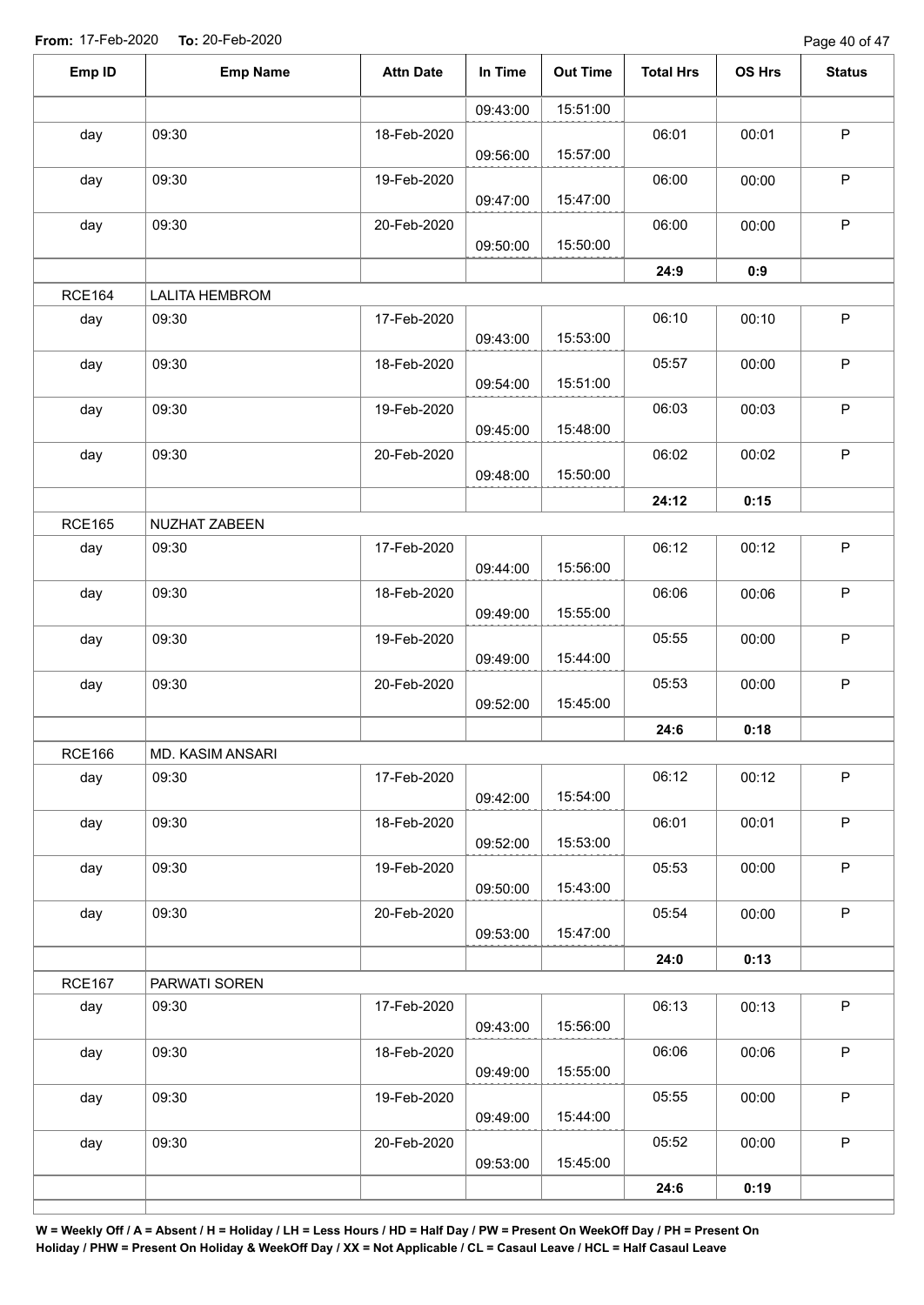Page 41 of 47

| Emp ID        | <b>Emp Name</b>     | <b>Attn Date</b> | In Time  | <b>Out Time</b> | <b>Total Hrs</b> | OS Hrs | <b>Status</b> |
|---------------|---------------------|------------------|----------|-----------------|------------------|--------|---------------|
| <b>RCE168</b> | SHARMILA TUDU       |                  |          |                 |                  |        |               |
| day           | 09:30               | 17-Feb-2020      | 09:43:00 | 15:57:00        | 06:14            | 00:14  | $\sf P$       |
| day           | 09:30               | 18-Feb-2020      | 09:49:00 | 15:55:00        | 06:06            | 00:06  | $\mathsf P$   |
| day           | 09:30               | 19-Feb-2020      | 09:49:00 | 15:45:00        | 05:56            | 00:00  | $\sf P$       |
| day           | 09:30               | 20-Feb-2020      | 09:51:00 | 15:47:00        | 05:56            | 00:00  | $\mathsf P$   |
|               |                     |                  |          |                 | 24:12            | 0:20   |               |
| <b>RCE169</b> | MAHFUJ ALAM         |                  |          |                 |                  |        |               |
| day           | 09:30               | 17-Feb-2020      | 09:43:00 | 15:56:00        | 06:13            | 00:13  | $\sf P$       |
| day           | 09:30               | 18-Feb-2020      | 09:49:00 | 15:55:00        | 06:06            | 00:06  | $\sf P$       |
| day           | 09:30               | 19-Feb-2020      | 09:49:00 | 15:44:00        | 05:55            | 00:00  | $\sf P$       |
| day           | 09:30               | 20-Feb-2020      | 09:51:00 | 15:47:00        | 05:56            | 00:00  | $\sf P$       |
|               |                     |                  |          |                 | 24:10            | 0:19   |               |
| <b>RCE170</b> | <b>ASHOK RAJWAR</b> |                  |          |                 |                  |        |               |
| day           | 09:30               | 17-Feb-2020      | 09:41:00 | 15:52:00        | 06:11            | 00:11  | $\mathsf P$   |
| day           | 09:30               | 18-Feb-2020      | 09:55:00 | 15:56:00        | 06:01            | 00:01  | $\mathsf P$   |
| day           | 09:30               | 19-Feb-2020      | 09:48:00 | 15:46:00        | 05:58            | 00:00  | $\sf P$       |
| day           | 09:30               | 20-Feb-2020      | 09:50:00 | 15:49:00        | 05:59            | 00:00  | P             |
|               |                     |                  |          |                 | 24:9             | 0:12   |               |
| <b>RCE171</b> | PREMLATA TDU        |                  |          |                 |                  |        |               |
| day           | 09:30               | 17-Feb-2020      | 09:44:00 | 15:56:00        | 06:12            | 00:12  | $\mathsf P$   |
| day           | 09:30               | 18-Feb-2020      | 09:50:00 | 15:54:00        | 06:04            | 00:04  | $\mathsf P$   |
|               |                     | 19-Feb-2020      |          |                 | 00:00            | 00:00  | $\mathsf A$   |
| day           | 09:30               | 20-Feb-2020      | 09:52:00 | 15:47:00        | 05:55            | 00:00  | $\sf P$       |
|               |                     |                  |          |                 | 18:11            | 0:16   |               |
| <b>RCE172</b> | MERUSENT TUDU       |                  |          |                 |                  |        |               |
| day           | 09:30               | 17-Feb-2020      | 09:43:00 | 15:53:00        | 06:10            | 00:10  | $\sf P$       |
| day           | 09:30               | 18-Feb-2020      | 09:53:00 | 15:51:00        | 05:58            | 00:00  | $\mathsf P$   |
| day           | 09:30               | 19-Feb-2020      | 09:46:00 | 15:48:00        | 06:02            | 00:02  | $\mathsf P$   |
| day           | 09:30               | 20-Feb-2020      |          |                 | 06:02            | 00:02  | $\mathsf P$   |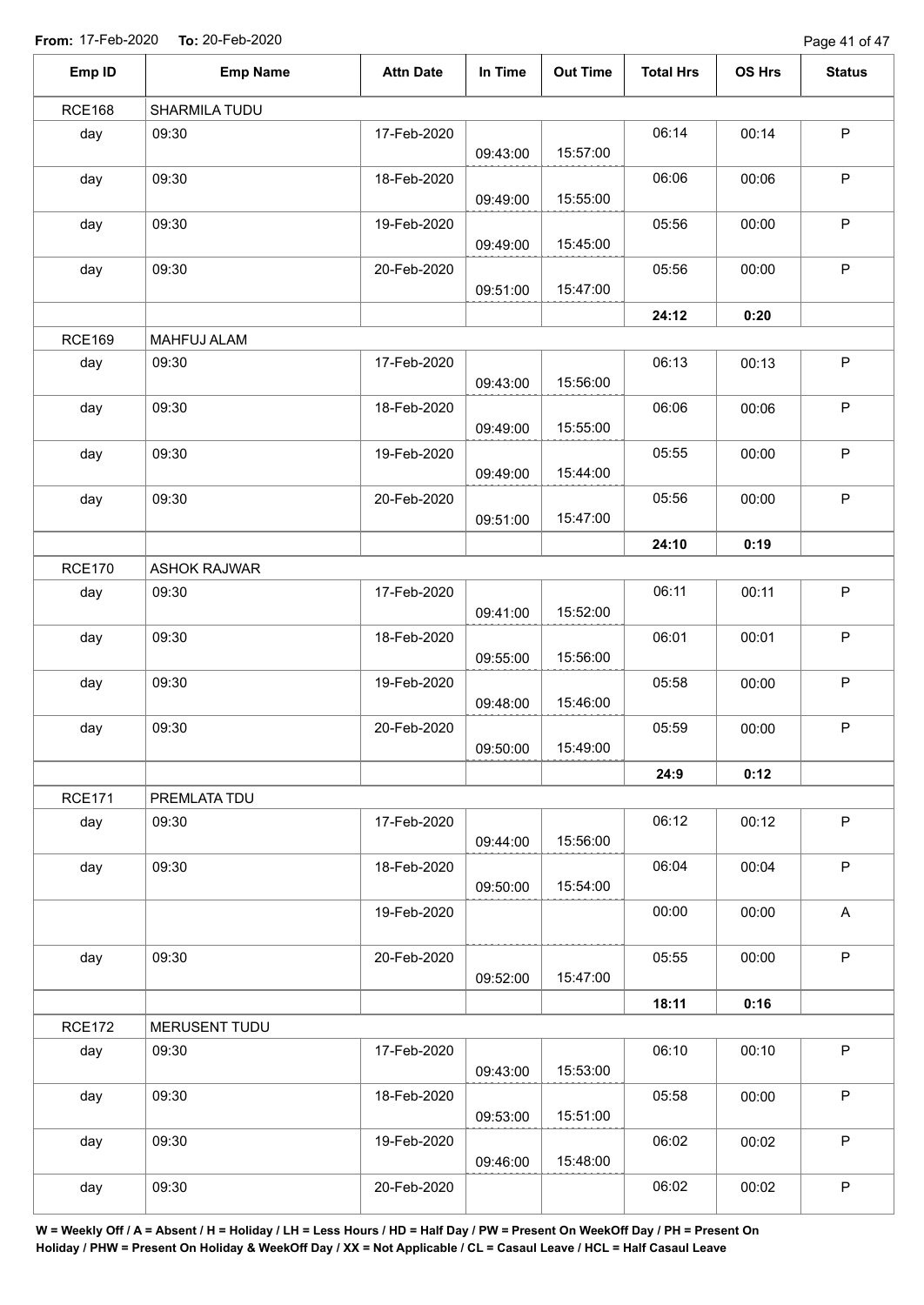Page 42 of 47

| Emp ID        | <b>Emp Name</b>         | <b>Attn Date</b> | In Time  | <b>Out Time</b> | <b>Total Hrs</b> | OS Hrs | <b>Status</b>             |
|---------------|-------------------------|------------------|----------|-----------------|------------------|--------|---------------------------|
|               |                         |                  | 09:48:00 | 15:50:00        |                  |        |                           |
|               |                         |                  |          |                 | 24:12            | 0:14   |                           |
| <b>RCE173</b> | <b>BIKASH KUMAR SAH</b> |                  |          |                 |                  |        |                           |
| day           | 09:30                   | 17-Feb-2020      | 09:43:00 | 15:56:00        | 06:13            | 00:13  | $\sf P$                   |
| day           | 09:30                   | 18-Feb-2020      | 09:49:00 | 15:49:00        | 06:00            | 00:00  | P                         |
|               |                         | 19-Feb-2020      |          |                 | 00:00            | 00:00  | $\boldsymbol{\mathsf{A}}$ |
| day           | 09:30                   | 20-Feb-2020      | 09:48:00 | 15:49:00        | 06:01            | 00:01  | P                         |
|               |                         |                  |          |                 | 18:14            | 0:14   |                           |
| <b>RCE174</b> | <b>RITA KUMARI</b>      |                  |          |                 |                  |        |                           |
| day           | 09:30                   | 17-Feb-2020      | 09:42:00 | 15:54:00        | 06:12            | 00:12  | P                         |
| day           | 09:30                   | 18-Feb-2020      | 09:52:00 | 15:53:00        | 06:01            | 00:01  | P                         |
| day           | 09:30                   | 19-Feb-2020      | 09:50:00 | 15:43:00        | 05:53            | 00:00  | P                         |
| day           | 09:30                   | 20-Feb-2020      | 09:54:00 | 15:44:00        | 05:50            | 00:00  | $\mathsf P$               |
|               |                         |                  |          |                 | 23:56            | 0:13   |                           |
| <b>RCE175</b> | RAGINI KUMARI           |                  |          |                 |                  |        |                           |
| day           | 09:30                   | 17-Feb-2020      | 09:44:00 | 15:56:00        | 06:12            | 00:12  | $\sf P$                   |
| day           | 09:30                   | 18-Feb-2020      | 09:50:00 | 15:54:00        | 06:04            | 00:04  | $\sf P$                   |
| day           | 09:30                   | 19-Feb-2020      | 09:50:00 | 15:44:00        | 05:54            | 00:00  | P                         |
| day           | 09:30                   | 20-Feb-2020      | 09:53:00 | 15:45:00        | 05:52            | 00:00  | $\mathsf P$               |
|               |                         |                  |          |                 | 24:2             | 0:16   |                           |
| <b>RCE177</b> | MD. MUSHTAQUE AHMAD     |                  |          |                 |                  |        |                           |
| day           | 09:30                   | 17-Feb-2020      | 09:42:00 | 15:54:00        | 06:12            | 00:12  | $\mathsf P$               |
| day           | 09:30                   | 18-Feb-2020      | 09:52:00 | 15:53:00        | 06:01            | 00:01  | P                         |
| day           | 09:30                   | 19-Feb-2020      | 09:51:00 | 15:43:00        | 05:52            | 00:00  | P                         |
| day           | 09:30                   | 20-Feb-2020      | 09:54:00 | 15:46:00        | 05:52            | 00:00  | P                         |
|               |                         |                  |          |                 | 23:57            | 0:13   |                           |
| <b>RCE178</b> | ANITA KUMARI            |                  |          |                 |                  |        |                           |
| day           | 09:30                   | 17-Feb-2020      | 09:42:00 | 15:54:00        | 06:12            | 00:12  | $\mathsf P$               |
| day           | 09:30                   | 18-Feb-2020      | 09:52:00 | 15:53:00        | 06:01            | 00:01  | P                         |
| day           | 09:30                   | 19-Feb-2020      |          |                 | 05:52            | 00:00  | $\sf P$                   |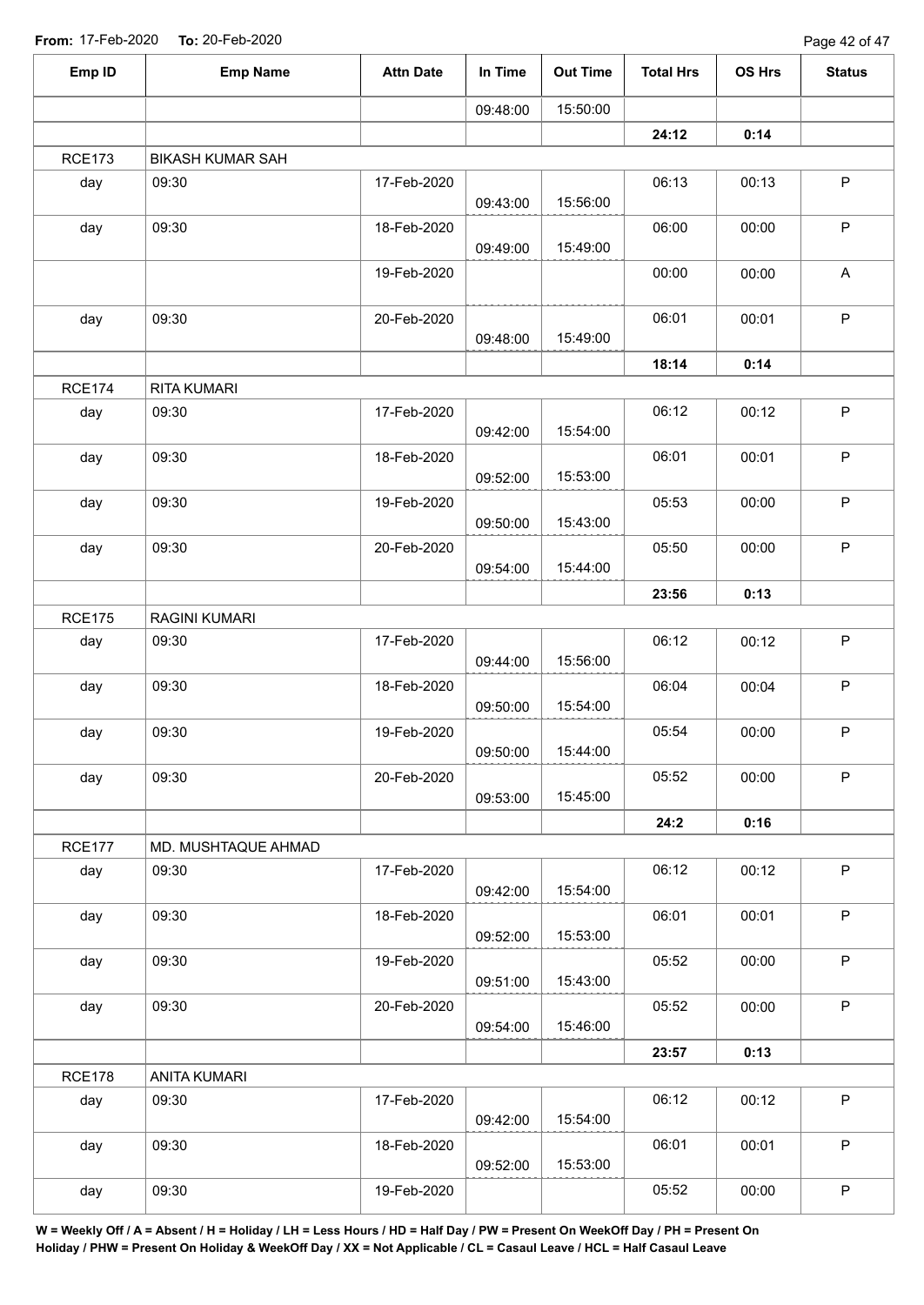Page 43 of 47

| Emp ID               | <b>Emp Name</b>              | <b>Attn Date</b> | In Time  | <b>Out Time</b> | <b>Total Hrs</b> | OS Hrs | <b>Status</b> |
|----------------------|------------------------------|------------------|----------|-----------------|------------------|--------|---------------|
|                      |                              |                  | 09:51:00 | 15:43:00        |                  |        |               |
| day                  | 09:30                        | 20-Feb-2020      |          |                 | 05:50            | 00:00  | $\mathsf P$   |
|                      |                              |                  | 09:54:00 | 15:44:00        |                  |        |               |
|                      |                              |                  |          |                 | 23:55            | 0:13   |               |
| <b>RCE179</b>        | AMNA KHATOON                 |                  |          |                 |                  |        |               |
| day                  | 09:30                        | 17-Feb-2020      | 09:43:00 | 15:57:00        | 06:14            | 00:14  | $\sf P$       |
| day                  | 09:30                        | 18-Feb-2020      | 09:56:00 | 15:50:00        | 05:54            | 00:00  | ${\sf P}$     |
|                      |                              | 19-Feb-2020      |          |                 | 00:00            | 00:00  | A             |
| day                  | 09:30                        | 20-Feb-2020      | 09:50:00 | 15:49:00        | 05:59            | 00:00  | $\mathsf P$   |
|                      |                              |                  |          |                 | 18:7             | 0:14   |               |
| <b>RCE180</b>        | PARMILA SOREN                |                  |          |                 |                  |        |               |
| day                  | 09:30                        | 17-Feb-2020      | 09:42:00 | 15:54:00        | 06:12            | 00:12  | ${\sf P}$     |
| day                  | 09:30                        | 18-Feb-2020      | 09:53:00 | 15:51:00        | 05:58            | 00:00  | $\sf P$       |
| day                  | 09:30                        | 19-Feb-2020      | 09:46:00 | 15:48:00        | 06:02            | 00:02  | $\sf P$       |
| day                  | 09:30                        | 20-Feb-2020      |          | 15:49:00        | 06:01            | 00:01  | $\sf P$       |
|                      |                              |                  | 09:48:00 |                 |                  |        |               |
|                      |                              |                  |          |                 | 24:13            | 0:15   |               |
| <b>RCE181</b><br>day | <b>TUMPA KUMARI</b><br>09:30 | 17-Feb-2020      |          |                 | 06:09            | 00:09  | $\sf P$       |
|                      |                              |                  | 09:44:00 | 15:53:00        |                  |        |               |
| day                  | 09:30                        | 18-Feb-2020      | 09:54:00 | 15:53:00        | 05:59            | 00:00  | $\mathsf P$   |
| day                  | 09:30                        | 19-Feb-2020      | 09:46:00 | 15:47:00        | 06:01            | 00:01  | P             |
| day                  | 09:30                        | 20-Feb-2020      | 09:49:00 | 15:48:00        | 05:59            | 00:00  | $\sf P$       |
|                      |                              |                  |          |                 | 24:8             | 0:10   |               |
| <b>RCE182</b>        | SIKANDAR TUDU                |                  |          |                 |                  |        |               |
| day                  | 09:30                        | 17-Feb-2020      | 09:43:00 | 15:53:00        | 06:10            | 00:10  | $\sf P$       |
| day                  | 09:30                        | 18-Feb-2020      |          |                 | 06:00            | 00:00  | $\mathsf P$   |
|                      |                              |                  | 09:53:00 | 15:53:00        |                  |        |               |
| day                  | 09:30                        | 19-Feb-2020      | 09:46:00 | 15:47:00        | 06:01            | 00:01  | $\mathsf P$   |
| day                  | 09:30                        | 20-Feb-2020      | 09:49:00 | 15:48:00        | 05:59            | 00:00  | $\mathsf P$   |
|                      |                              |                  |          |                 | 24:10            | 0:11   |               |
| <b>RCE183</b>        | SHUBHRASANTOSHI MURMU        |                  |          |                 |                  |        |               |
| day                  | 09:30                        | 17-Feb-2020      | 09:43:00 | 15:51:00        | 06:08            | 00:08  | $\mathsf P$   |
| day                  | 09:30                        | 18-Feb-2020      |          |                 | 06:01            | 00:01  | $\mathsf P$   |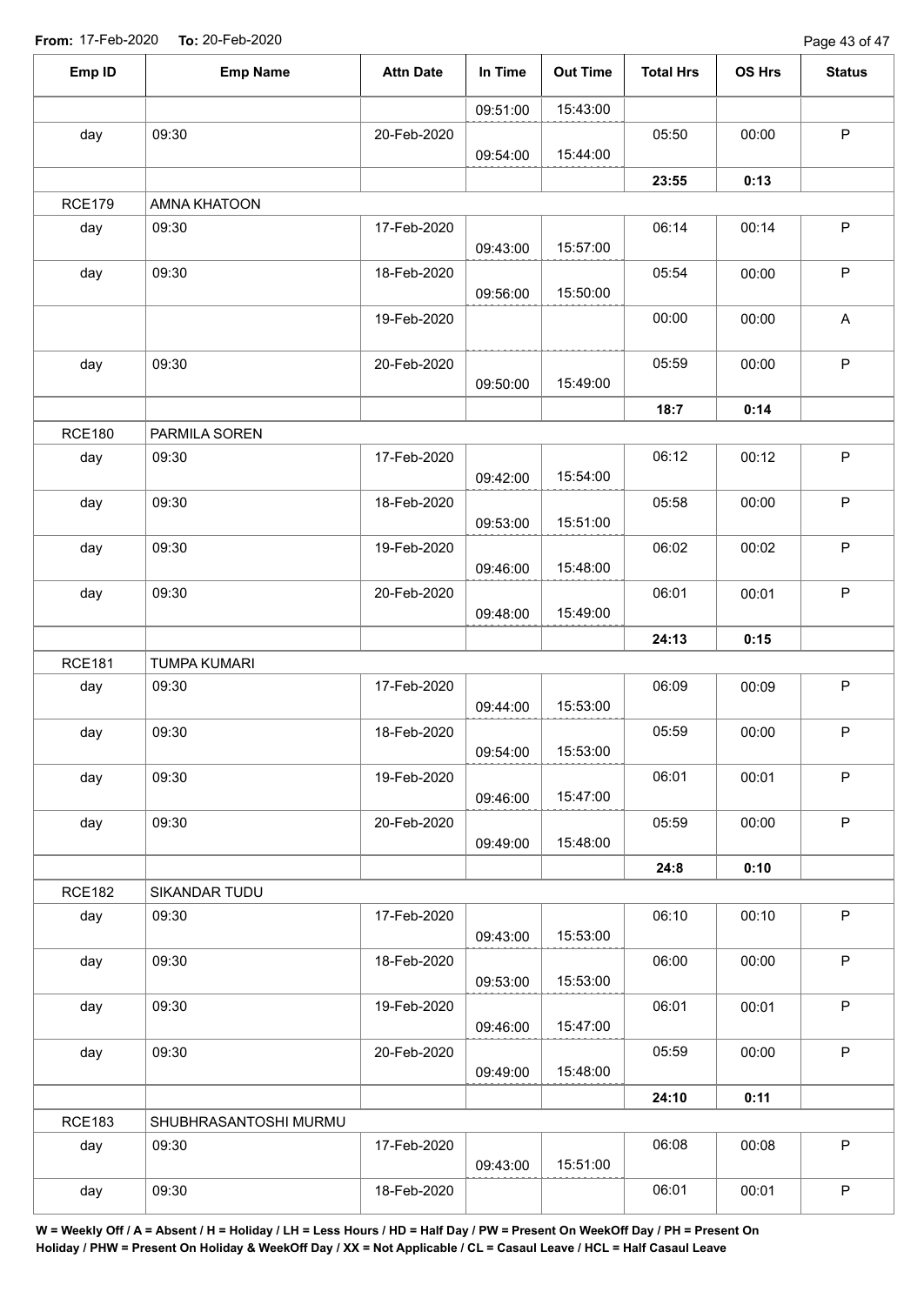| Emp ID        | <b>Emp Name</b>       | <b>Attn Date</b> | In Time  | <b>Out Time</b> | <b>Total Hrs</b> | OS Hrs | <b>Status</b>             |
|---------------|-----------------------|------------------|----------|-----------------|------------------|--------|---------------------------|
|               |                       |                  | 09:56:00 | 15:57:00        |                  |        |                           |
| day           | 09:30                 | 19-Feb-2020      |          |                 | 06:00            | 00:00  | P                         |
|               |                       |                  | 09:47:00 | 15:47:00        |                  |        |                           |
|               |                       | 20-Feb-2020      |          |                 | 00:00            | 00:00  | A                         |
|               |                       |                  |          |                 |                  |        |                           |
| <b>RCE184</b> | AMITABH MURMU         |                  |          |                 | 18:9             | 0:9    |                           |
| day           | 09:30                 | 17-Feb-2020      |          |                 | 06:10            | 00:10  | P                         |
|               |                       |                  | 09:43:00 | 15:53:00        |                  |        |                           |
| day           | 09:30                 | 18-Feb-2020      |          |                 | 05:58            | 00:00  | P                         |
|               |                       |                  | 09:53:00 | 15:51:00        |                  |        |                           |
| day           | 09:30                 | 19-Feb-2020      |          |                 | 06:02            | 00:02  | P                         |
|               |                       |                  | 09:46:00 | 15:48:00        |                  |        |                           |
| day           | 09:30                 | 20-Feb-2020      | 09:48:00 | 15:50:00        | 06:02            | 00:02  | P                         |
|               |                       |                  |          |                 | 24:12            | 0:14   |                           |
| <b>RCE185</b> | BIRENDRA NATH MARANDI |                  |          |                 |                  |        |                           |
| day           | 09:30                 | 17-Feb-2020      |          |                 | 06:10            | 00:10  | P                         |
|               |                       |                  | 09:41:00 | 15:51:00        |                  |        |                           |
| day           | 09:30                 | 18-Feb-2020      |          |                 | 06:01            | 00:01  | P                         |
|               |                       |                  | 09:55:00 | 15:56:00        |                  |        |                           |
| day           | 09:30                 | 19-Feb-2020      |          | 15:46:00        | 05:58            | 00:00  | P                         |
|               |                       |                  | 09:48:00 |                 | 00:00            | 00:00  | $\boldsymbol{\mathsf{A}}$ |
|               |                       | 20-Feb-2020      |          |                 |                  |        |                           |
|               |                       |                  |          |                 | 18:9             | 0:11   |                           |
| <b>RCE186</b> | SUBODH MURMU          |                  |          |                 |                  |        |                           |
| day           | 09:30                 | 17-Feb-2020      |          |                 | 06:11            | 00:11  | P                         |
|               |                       |                  | 09:44:00 | 15:55:00        |                  |        |                           |
| day           | 09:30                 | 18-Feb-2020      |          |                 | 06:04            | 00:04  | P                         |
|               |                       |                  | 09:50:00 | 15:54:00        |                  |        |                           |
| day           | 09:30                 | 19-Feb-2020      | 09:50:00 | 15:43:00        | 05:53            | 00:00  | P                         |
| day           | 09:30                 | 20-Feb-2020      |          |                 | 05:51            | 00:00  | P                         |
|               |                       |                  | 09:53:00 | 15:44:00        |                  |        |                           |
|               |                       |                  |          |                 | 23:59            | 0:15   |                           |
| <b>RCE187</b> | VIJAY KUMAR RAUT      |                  |          |                 |                  |        |                           |
|               |                       | 17-Feb-2020      |          |                 | 00:00            | 00:00  | $\mathsf{A}$              |
|               |                       |                  |          |                 |                  |        |                           |
| day           | 09:30                 | 18-Feb-2020      | 09:51:00 | 15:53:00        | 06:02            | 00:02  | P                         |
| day           | 09:30                 | 19-Feb-2020      |          |                 | 05:54            | 00:00  | P                         |
|               |                       |                  | 09:51:00 | 15:45:00        |                  |        |                           |
| day           | 09:30                 | 20-Feb-2020      |          |                 | 05:56            | 00:00  | $\mathsf P$               |
|               |                       |                  | 09:51:00 | 15:47:00        |                  |        |                           |
|               |                       |                  |          |                 | 17:52            | 0:2    |                           |
| <b>RCE189</b> | SAJDA KHATUN          |                  |          |                 |                  |        |                           |
| day           | 09:30                 | 17-Feb-2020      |          |                 | 06:11            | 00:11  | P                         |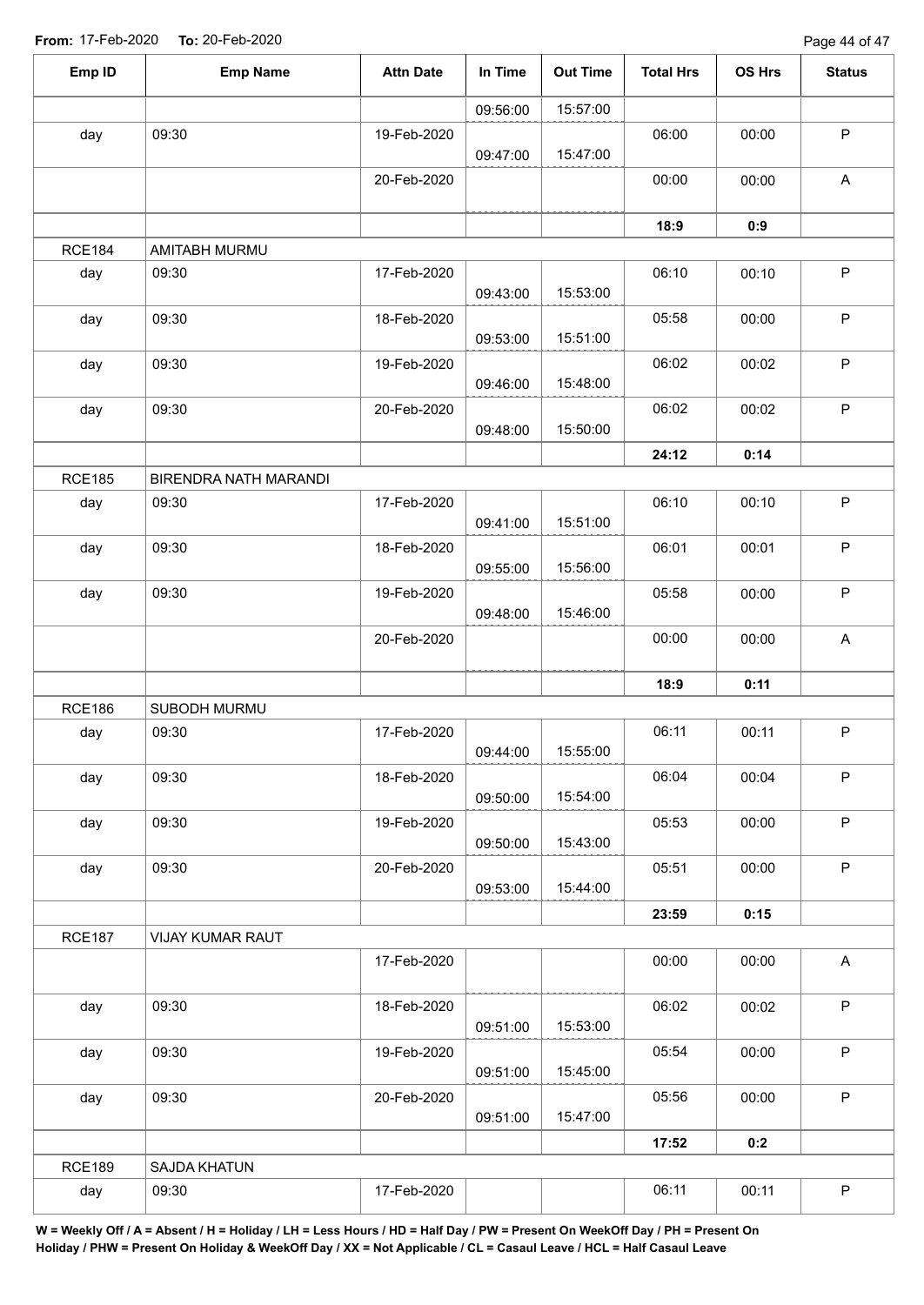Page 45 of 47

| Emp ID        | <b>Emp Name</b>              | <b>Attn Date</b> | In Time  | <b>Out Time</b> | <b>Total Hrs</b> | OS Hrs | <b>Status</b>             |
|---------------|------------------------------|------------------|----------|-----------------|------------------|--------|---------------------------|
|               |                              |                  | 09:44:00 | 15:55:00        |                  |        |                           |
| day           | 09:30                        | 18-Feb-2020      | 09:51:00 | 15:52:00        | 06:01            | 00:01  | $\mathsf P$               |
| day           | 09:30                        | 19-Feb-2020      |          |                 | 05:52            | 00:00  | $\mathsf P$               |
| day           | 09:30                        | 20-Feb-2020      | 09:51:00 | 15:43:00        | 05:50            | 00:00  | $\sf P$                   |
|               |                              |                  | 09:54:00 | 15:44:00        |                  |        |                           |
|               |                              |                  |          |                 | 23:54            | 0:12   |                           |
| <b>RCE190</b> | MD. SALUDDIN ANSARI<br>09:30 | 17-Feb-2020      |          |                 | 06:09            |        | $\mathsf P$               |
| day           |                              |                  | 09:44:00 | 15:53:00        |                  | 00:09  |                           |
| day           | 09:30                        | 18-Feb-2020      | 09:51:00 | 15:53:00        | 06:02            | 00:02  | $\sf P$                   |
| day           | 09:30                        | 19-Feb-2020      | 09:47:00 | 15:47:00        | 06:00            | 00:00  | $\sf P$                   |
| day           | 09:30                        | 20-Feb-2020      | 09:49:00 | 15:48:00        | 05:59            | 00:00  | P                         |
|               |                              |                  |          |                 | 24:10            | 0:11   |                           |
| <b>RCE191</b> | <b>INJMAMUL RAHIM</b>        |                  |          |                 |                  |        |                           |
| day           | 09:30                        | 17-Feb-2020      | 09:44:00 | 15:55:00        | 06:11            | 00:11  | $\mathsf P$               |
| day           | 09:30                        | 18-Feb-2020      | 09:51:00 | 15:52:00        | 06:01            | 00:01  | $\sf P$                   |
| day           | 09:30                        | 19-Feb-2020      | 09:51:00 | 15:43:00        | 05:52            | 00:00  | $\mathsf P$               |
| day           | 09:30                        | 20-Feb-2020      | 09:54:00 | 15:44:00        | 05:50            | 00:00  | $\mathsf P$               |
|               |                              |                  |          |                 | 23:54            | 0:12   |                           |
| <b>RCE192</b> | SONAMUNI TUDU                |                  |          |                 |                  |        |                           |
|               |                              | 17-Feb-2020      |          |                 | 00:00            | 00:00  | $\boldsymbol{\mathsf{A}}$ |
| day           | 09:30                        | 18-Feb-2020      | 09:54:00 | 15:55:00        | 06:01            | 00:01  | $\mathsf P$               |
| day           | 09:30                        | 19-Feb-2020      | 09:49:00 | 15:48:00        | 05:59            | 00:00  | $\sf P$                   |
| day           | 09:30                        | 20-Feb-2020      | 09:52:00 | 15:47:00        | 05:55            | 00:00  | $\mathsf P$               |
|               |                              |                  |          |                 | 17:55            | 0:1    |                           |
| <b>RCE193</b> | RAMCHANDRA HANSDA            |                  |          |                 |                  |        |                           |
|               |                              | 17-Feb-2020      |          |                 | 00:00            | 00:00  | $\mathsf{A}$              |
| day           | 09:30                        | 18-Feb-2020      | 09:52:00 | 15:54:00        | 06:02            | 00:02  | $\mathsf P$               |
| day           | 09:30                        | 19-Feb-2020      |          |                 | 05:53            | 00:00  | P                         |
|               |                              |                  | 09:50:00 | 15:43:00        |                  |        |                           |
| day           | 09:30                        | 20-Feb-2020      | 09:53:00 | 15:44:00        | 05:51            | 00:00  | $\mathsf P$               |
|               |                              |                  |          |                 | 17:46            | 0:2    |                           |
|               |                              |                  |          |                 |                  |        |                           |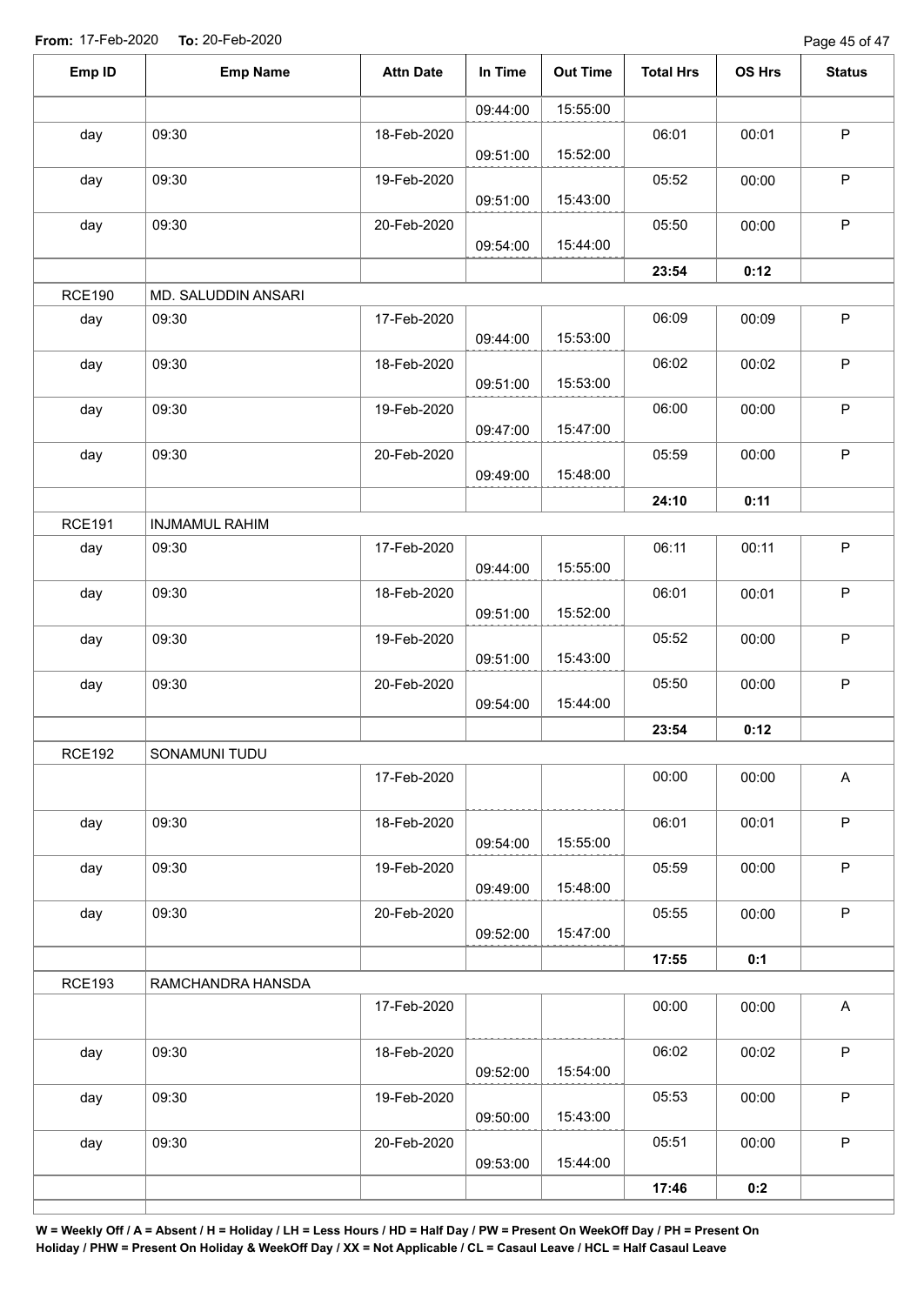Page 46 of 47

| Emp ID        | <b>Emp Name</b>        | <b>Attn Date</b> | In Time  | <b>Out Time</b> | <b>Total Hrs</b> | OS Hrs | <b>Status</b> |
|---------------|------------------------|------------------|----------|-----------------|------------------|--------|---------------|
| <b>RCE194</b> | MUSARRAF HUSSAIN       |                  |          |                 |                  |        |               |
| day           | 09:30                  | 17-Feb-2020      | 09:44:00 | 15:57:00        | 06:13            | 00:13  | $\mathsf P$   |
| day           | 09:30                  | 18-Feb-2020      | 09:56:00 | 15:50:00        | 05:54            | 00:00  | $\mathsf P$   |
| day           | 09:30                  | 19-Feb-2020      | 09:50:00 | 15:44:00        | 05:54            | 00:00  | $\mathsf P$   |
| day           | 09:30                  | 20-Feb-2020      | 09:53:00 | 15:44:00        | 05:51            | 00:00  | $\mathsf P$   |
|               |                        |                  |          |                 | 23:52            | 0:13   |               |
| <b>RCE195</b> | SANTOSH HEMBROM        |                  |          |                 |                  |        |               |
| day           | 09:30                  | 17-Feb-2020      | 09:42:00 | 15:54:00        | 06:12            | 00:12  | $\mathsf P$   |
| day           | 09:30                  | 18-Feb-2020      | 09:51:00 | 15:53:00        | 06:02            | 00:02  | $\sf P$       |
| day           | 09:30                  | 19-Feb-2020      | 09:47:00 | 15:47:00        | 06:00            | 00:00  | $\mathsf P$   |
| day           | 09:30                  | 20-Feb-2020      |          | 15:48:00        | 05:59            | 00:00  | $\sf P$       |
|               |                        |                  | 09:49:00 |                 |                  |        |               |
|               |                        |                  |          |                 | 24:13            | 0:14   |               |
| <b>RCE196</b> | NILESH KUMAR           | 17-Feb-2020      |          |                 | 00:00            | 00:00  | A             |
| day           | 09:30                  | 18-Feb-2020      | 09:53:00 | 15:52:00        | 05:59            | 00:00  | $\mathsf P$   |
| day           | 09:30                  | 19-Feb-2020      | 09:46:00 | 15:48:00        | 06:02            | 00:02  | $\sf P$       |
| day           | 09:30                  | 20-Feb-2020      | 09:49:00 | 15:48:00        | 05:59            | 00:00  | $\mathsf P$   |
|               |                        |                  |          |                 | 18:0             | 0:2    |               |
| <b>RCE197</b> | ANISHA RANI            |                  |          |                 |                  |        |               |
| day           | 09:30                  | 17-Feb-2020      | 09:44:00 | 15:55:00        | 06:11            | 00:11  | $\sf P$       |
| day           | 09:30                  | 18-Feb-2020      | 09:51:00 | 15:52:00        | 06:01            | 00:01  | $\mathsf P$   |
| day           | 09:30                  | 19-Feb-2020      | 09:51:00 | 15:45:00        | 05:54            | 00:00  | $\mathsf P$   |
| day           | 09:30                  | 20-Feb-2020      | 09:51:00 | 15:47:00        | 05:56            | 00:00  | $\mathsf P$   |
|               |                        |                  |          |                 | 24:2             | 0:12   |               |
| <b>RCE198</b> | <b>TAMANNA KHATOON</b> |                  |          |                 |                  |        |               |
| day           | 09:30                  | 17-Feb-2020      | 09:45:00 | 15:55:00        | 06:10            | 00:10  | $\sf P$       |
| day           | 09:30                  | 18-Feb-2020      | 09:51:00 | 15:53:00        | 06:02            | 00:02  | $\sf P$       |
| day           | 09:30                  | 19-Feb-2020      | 09:51:00 | 15:43:00        | 05:52            | 00:00  | $\mathsf P$   |
| day           | 09:30                  | 20-Feb-2020      |          |                 | 05:52            | 00:00  | $\mathsf P$   |